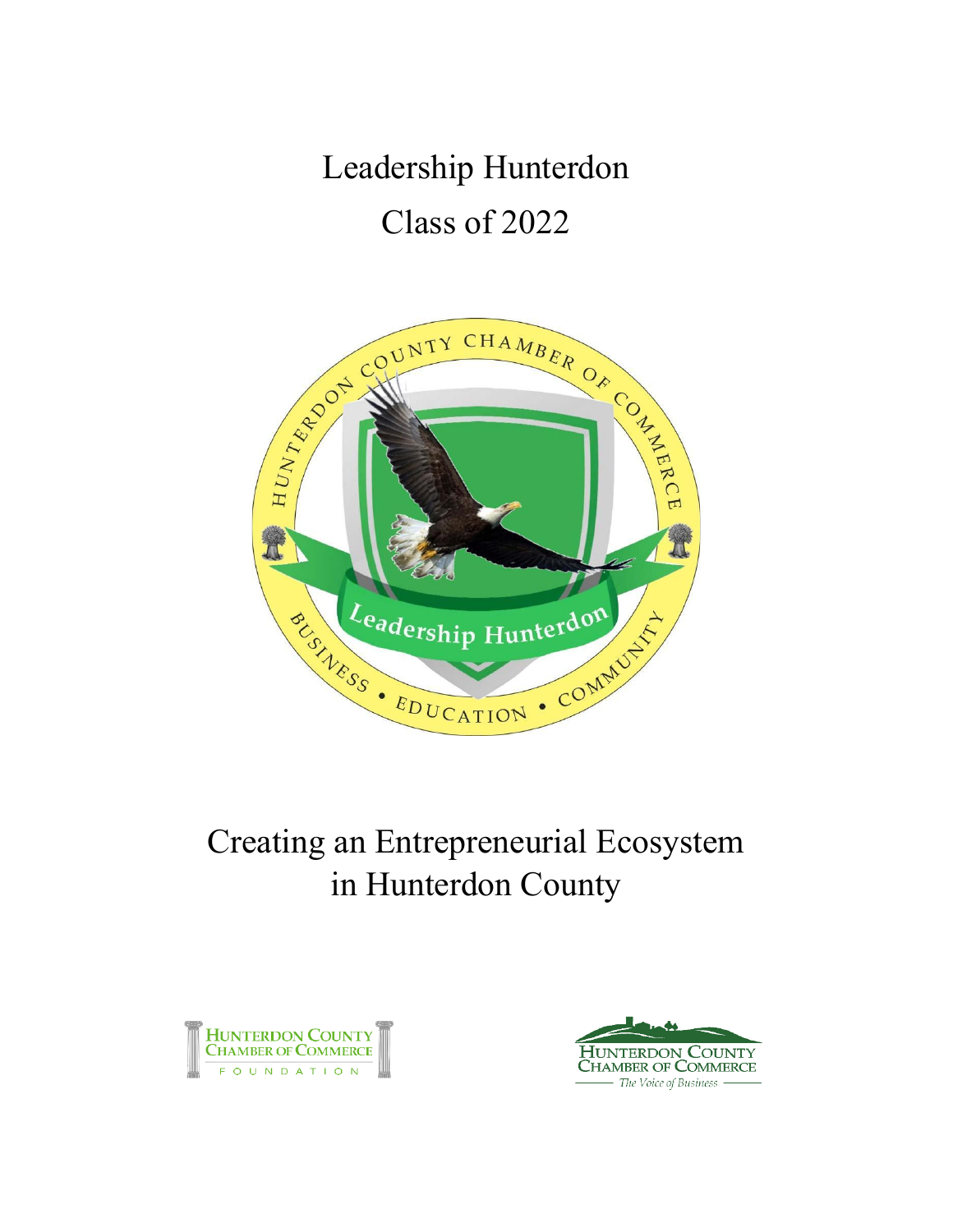

# The 2022 Leadership Hunterdon Class

Cecilia Armstrong, Foothill Acres Tom Bay, Anita's Angels, Inc. Erin Cohen, Prevention Resources, Inc. Amy Conover, Northfield Bank Victoria Crosby, Russ's Wrench Auto Repair Michael Montefusco, Stryker Heating, Cooling, & Plumbing Inc. Meghan Moore, Prevention Resources, Inc. Susan Pepe, Specialized Insurance Solutions, LLC Ashley Sanguiliano, Hunterdon County Vocational School District Nancy Tucker, Hunterdon Central Regional High School



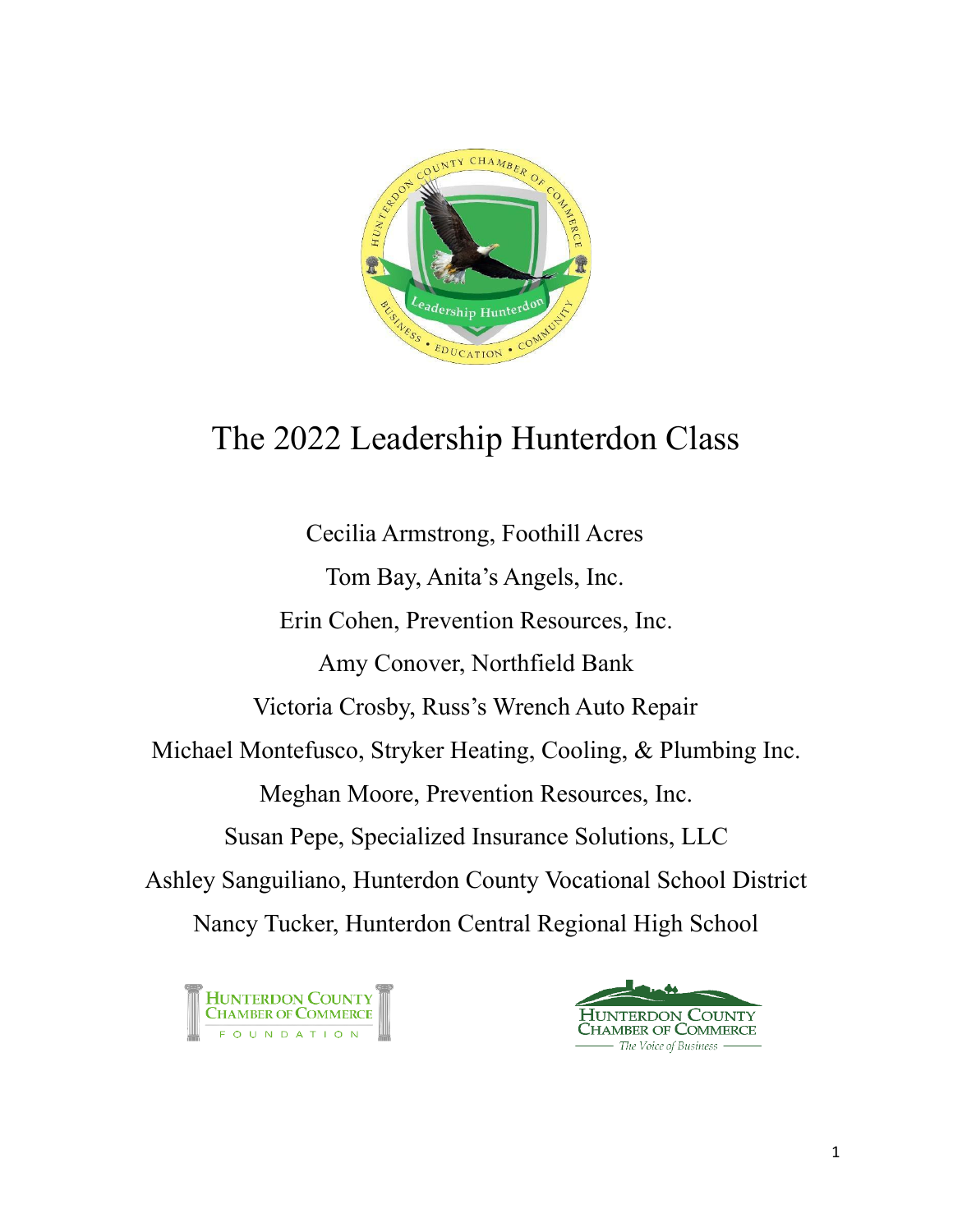

# Table of Contents

Introduction

Programs Currently Available to Hunterdon County Entrepreneurs

Gaps in Available Programs

Recommendations for Programs and Resources

Mastermind Programs

Internships & Networking

Technology: Maximizing Business Growth & Development

Technology Needs of Small Businesses in Hunterdon County

Systems of Funding & Angel Investors

Innovation Evergreen Fund

Supporting Entrepreneurial Diversity in Hunterdon County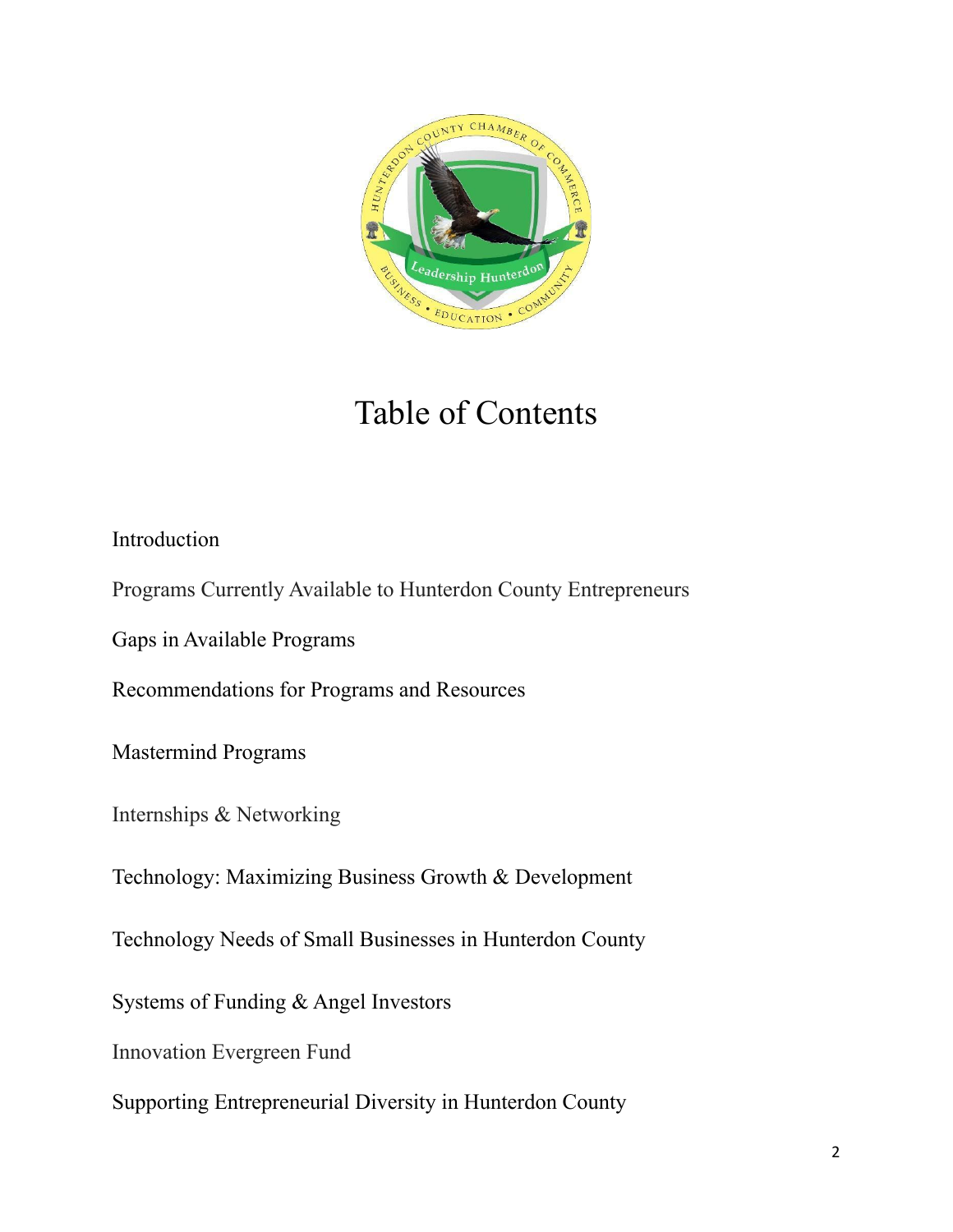# **Introduction**

Silicon Valley, Berlin, Boulder, Iceland, Tel Aviv … Hunterdon County? Entrepreneurial Ecosystems are popping up all over the world, but only under a *specific* set of favorable conditions. What are those conditions? How can we create or replicate those conditions here in Hunterdon County? These are the questions that will be explored throughout this paper.

Economic growth and prosperity within Hunterdon County is the foundation that supports and encourages community members to flourish. Through the implementation of an entrepreneurial ecosystem, community members will have the guidance and resources available to build, refresh, and rejuvenate their businesses within Hunterdon County. The aim of this paper is to dive into the current offerings of the business community within Hunterdon County and assess, critique, and guide community leaders to better aid the development of our own Entrepreneurial Ecosystem.

An Entrepreneurial Ecosystem is an interconnected web of domains that collaborate, cooperate, and compete successfully to fuel entrepreneurial growth. Domains of an Entrepreneurial Ecosystem include, policy, finance, culture, supports, human capital, and markets. Policy encompasses elements such as local research institutes, venture friendly legislation, business friendly regulatory framework, etc.It is the professional and political community support network of an entrepreneur that advocates for and builds awareness of entrepreneurs and their businesses. It requires the unwavering support of its leaders who are catalysts and connectors.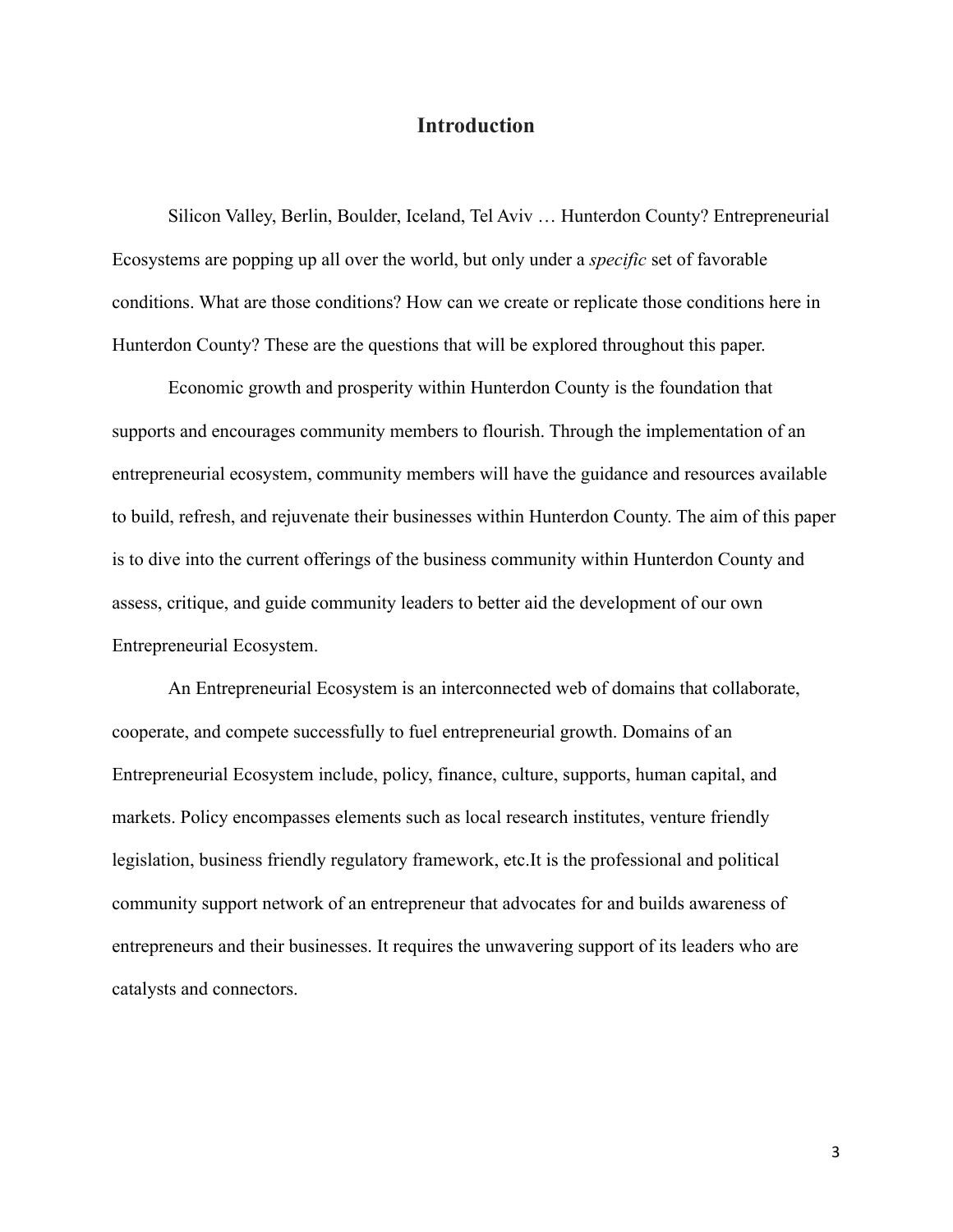Support includes professionals who aid an entrepreneur and help to set up infrastructure. This includes professionals such as accountants, investment bankers, legal aid, advisors, tech experts, and telecommunications, transportation etc.

Finance includes obvious elements like banks and private equity firms, and more elusive funding like angel investors, micro- loans, venture capital funds, and debt. This paper will explore new financial elements more thoroughly.

Culture encompasses elements such as visible success, visible diversity, risk tolerance and social status. Currently, the culture of Hunterdon County is undergoing a diversity renaissance. This paper will further explore the impacts and recommendations to harness this potential and increase its likelihood for success.

Human capital includes labor, skilled and unskilled (i.e., plumbers, tech laborers, people willing to work in entry level positions), entrepreneurs, etc, as well as educational institutions available to support an ecosystem. It also encompasses the availability of professional and academic degrees, targeted entrepreneurial training, and continuing education training. Basically, human capital is the talent that can help companies to grow. These ideas will be explored in this paper.

Markets are comprised of both networks and customers/consumers and can range from an entrepreneur's rolodex of friends, acquaintances, and business contacts to multinational corporations.

This white paper will look further at these concepts and relate them to the culture and climate of Hunterdon County, using the Business Center of the Hunterdon County Chamber of Commerce as a recommended hub of an entrepreneurial ecosystem.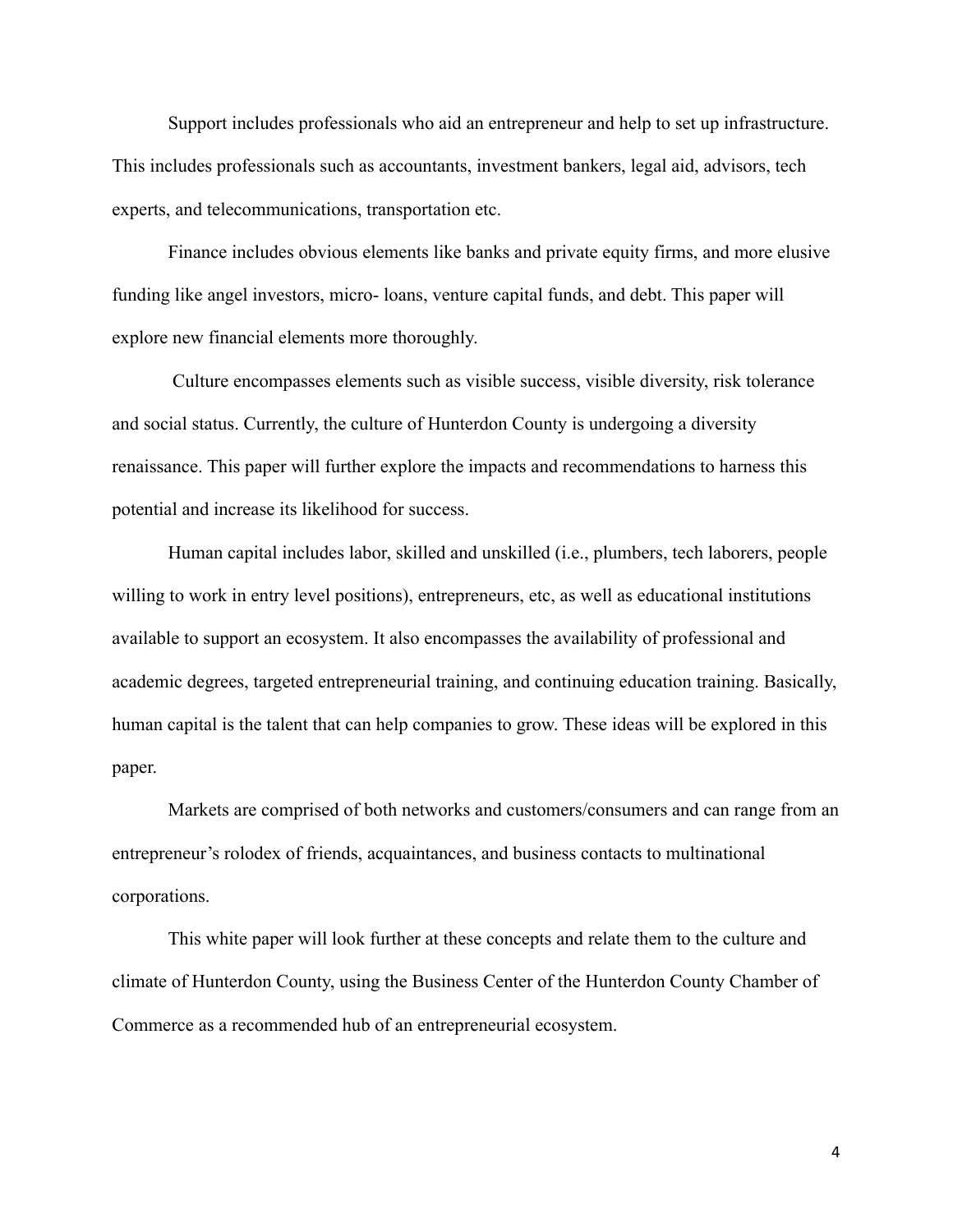# **References:**

- 1. [The 6 domains of the Entrepreneurship Ecosystem | by Int'l Strategic Mgmt. | Medium](https://medium.com/@myISMinc/the-6-domains-of-the-entrepreneurship-ecosystem-a297571f58be)
- 2. [Entrepreneurial Ecosystem Building Playbook 3.0 © 2019 What are Entrepreneurial](https://www.kauffman.org/ecosystem-playbook-draft-3/ecosystems/) [Ecosystems? - Ewing Marion Kauffman Foundation | Kauffman.org](https://www.kauffman.org/ecosystem-playbook-draft-3/ecosystems/)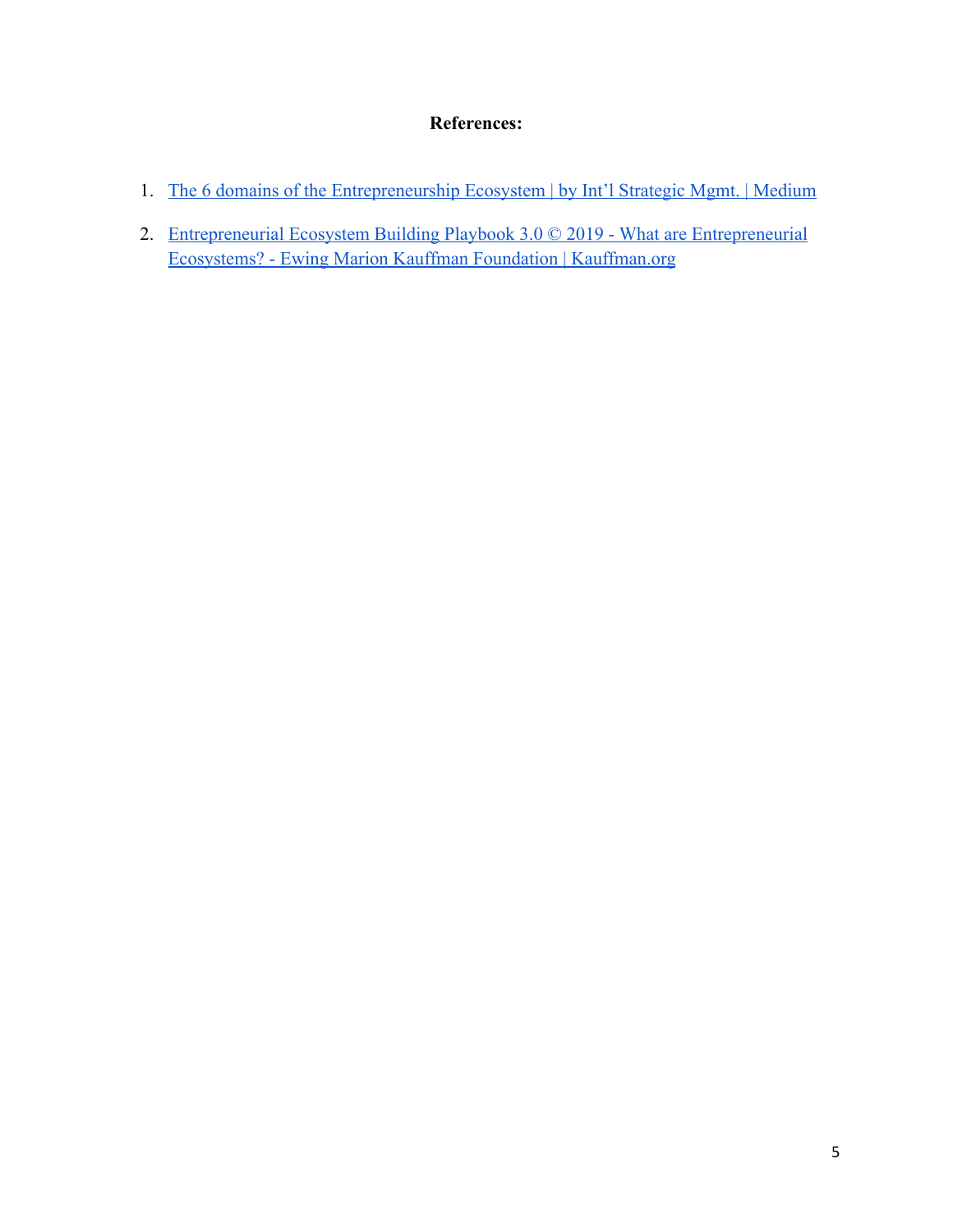# **Programs Currently Available to Hunterdon County Entrepreneurs**

The Hunterdon County Chamber of Commerce is located in the county seat of Flemington, New Jersey. Its mission statement is: "To enhance an economic climate that advances growth, prosperity and the quality of life for all who live, work, and visit Hunterdon County." The Hunterdon County Economic Development states that the key industries in the County are Technology, Life Sciences, Agribusiness, Advanced Manufacturing, Business and Finance, and Corporate Headquarters. Agriculture accounts for half of the county land, which

constitutes 13.6% of New Jersey's farmland.

Currently, the Hunterdon County Chamber of Commerce offers the following programs

and information helpful to entrepreneurs and available to its members through its website:

- Business Directory listing
- Online store with labels, email lists, business-to- business profiles
- Streamed Chamber Radio and the ability to purchase radio advertisements
- Job Bank
- Calendar of Events for both the Chamber and the Community
- Economic Development Information for Hunterdon County
- Overview of communities, demographics of the county, and advocacy programs
- Visitor Info|

Programs in place at the Chamber serve a diversified business climate, as can be seen

from these examples:

- Business Expo
- Networking Groups: Leads Exchange, Card Club, and Connect Groups
- Young Professionals
- Women's Business Forum
- Healthy Hunterdon Workforce
- Hack Hunterdon
- Legislative Events: The State of the Count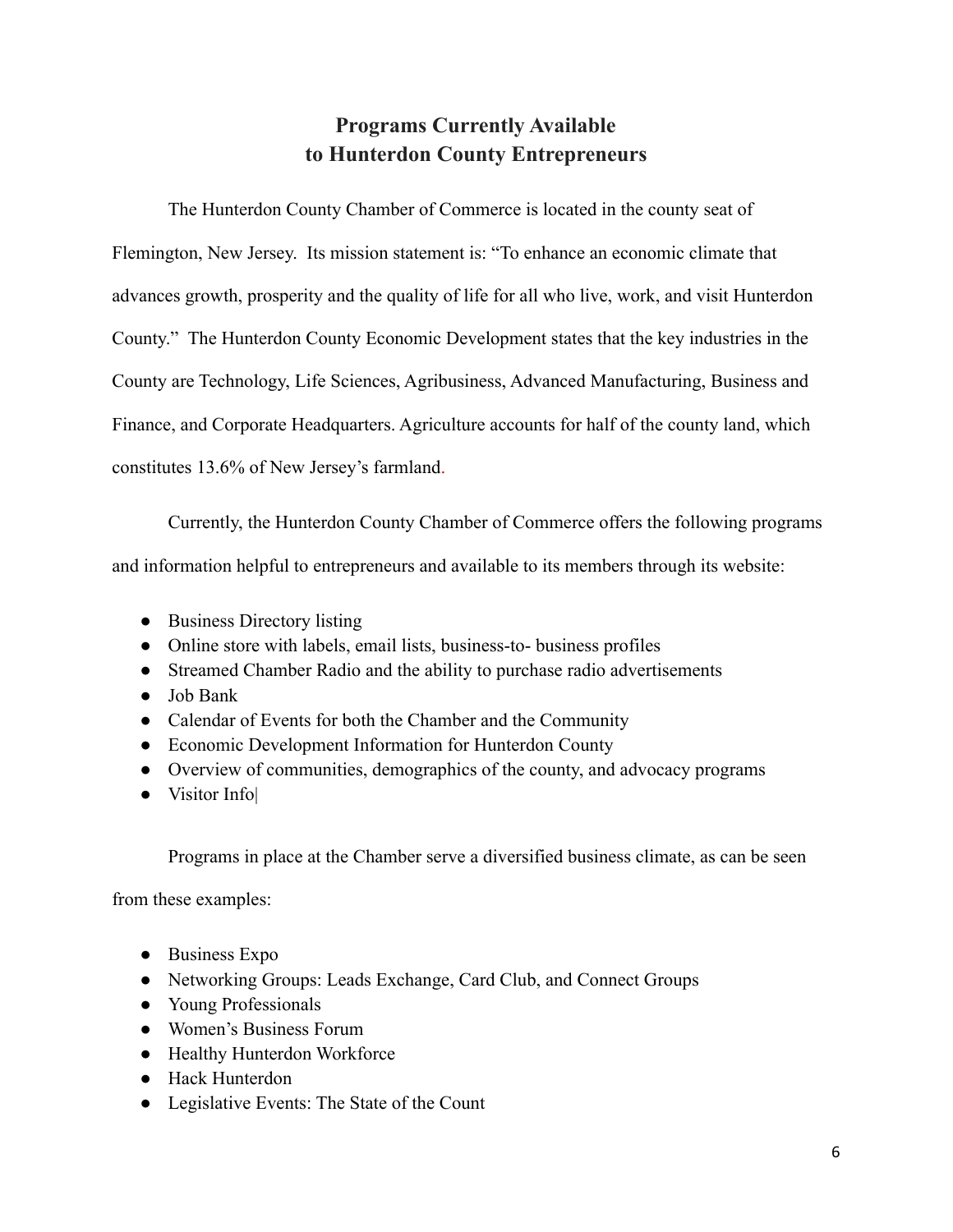# **References:**

- 1. Mission Statement. (2022). Hunterdon County Chamber of Commerce. Retrieved from: <https://www.hunterdon-chamber.org>
- 2. A Magnet for Success. (2019). Retrieved from: <https://www.hunterdoncountyedc.com/key-industries>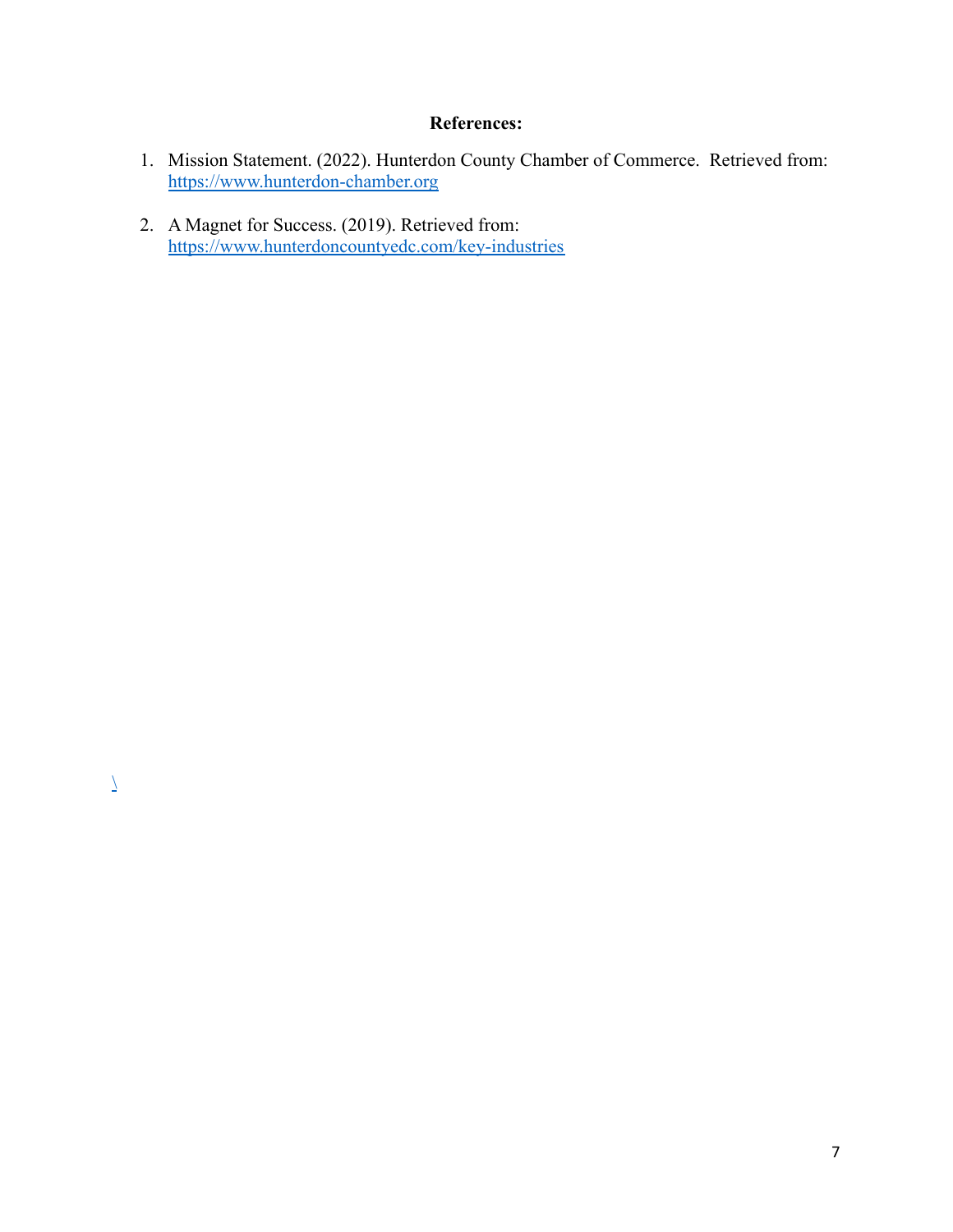#### **Gaps in Available Programs**

Hunterdon County offers a diverse range of business opportunities with a variety of different needs. Interviews with different types of business owners, make it apparent that gaps exist in the areas of transportation, grants, and bringing diverse industries together for forums within the business and community worlds.

A grant is financial assistance that is given to a person, business, nonprofit, or corporation from federal, state, county, or local governments, or private businesses or corporations. Since Grants do not require repayment, they can be a great resource for companies. The federal government offers two types of grants from states, cities, counties to disburse to community groups, good work groups, gifts, and other supportive services organizations. Under the grants specifications this type of grant is known as "block or formula grant" (HHS.gov, 2014). "Discretionary grants" are monies given by a federal government agency for a specific purpose (HHS.gov., 2014). The government offers training sessions for grants at grants.gov. (Grants.gov,2022).

Grants bring a specific challenge … the time required for a successful submission and follow-through during the duration of the grant's longevity. It would be highly beneficial to local entrepreneurs if a grant-writer is offered time and space for training via workshops given over a number of days. We recommend two series, one for business entrepreneurs and one for non-profits that also qualify for additional funding through foundations. One example, derived after speaking to Duerr, Colleen, of Shifting Gears Consulting, is a series of sessions called tiers. Tier one could be an informational gathering session. Tier two could be a training session for five or ten hours with the consultant, and tier three could be actual grant writing.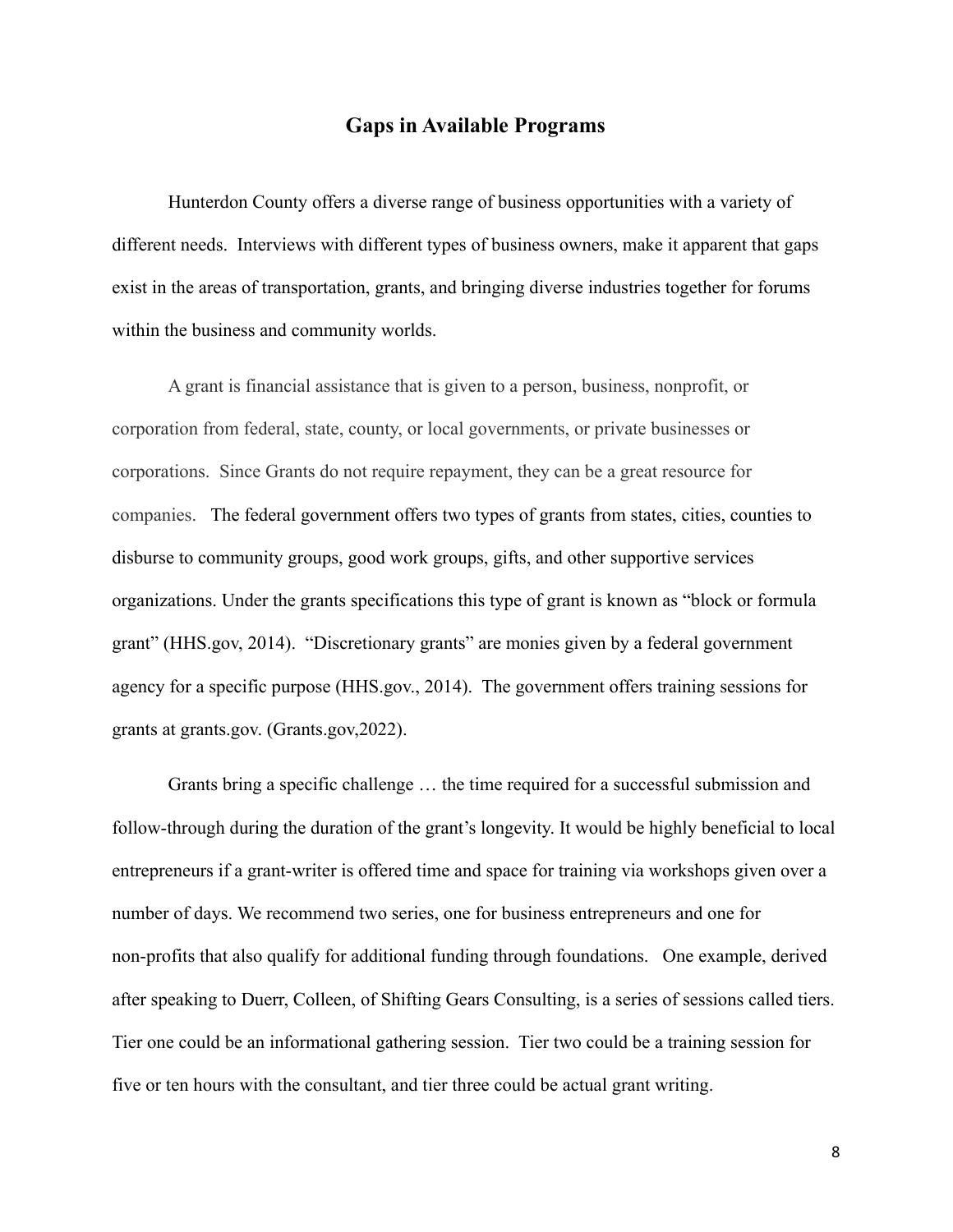Transportation is essential to the County for residents, companies, and workers. The challenge of navigating the available modes of transportation affects the quality of life for residents who do not drive or have an automobile. After interviewing Tara Shepard of Go Hunterdon, we learned that Uber drivers operate on their own for income. Some examples are Uber, taxi and Lyft. The organization was impacted when Covid caused a decline in the use of public transportation due to so many individuals working from home. The Go Hunterdon website provides information on taxis that are vetted when the train is not a direct route or non-functioning on the weekend.

Grants help support the link busing system. Tara Shepard stated that although transportation is available to various areas, the route may not always be direct. Go Hunterdon offers classes, one-to-one training on utilizing public transport, and up-to-date traffic alerts. The company continuously investigates the community's needs and adapts to what is, and will be, needed. Classes offered at the Business Center can help business owners help their employees and the community move around the county.

Construction companies, heating and air, and plumbing companies faced their own challenges during Covid. Most companies flourished with the demand of new construction and need for installation. Challenges remained, such as equipment needed to complete work or individuals' willingness to be vaccinated to continue working for organizations that provide services. As per Bob O'Reilly of Victor's Heating and Air Cooling, 65% of technicians are fifty years old. There is field work such as refrigeration, heating and air, or office work, engineering, such as the water to cool or heat. All of these areas require workers and certifications. Offering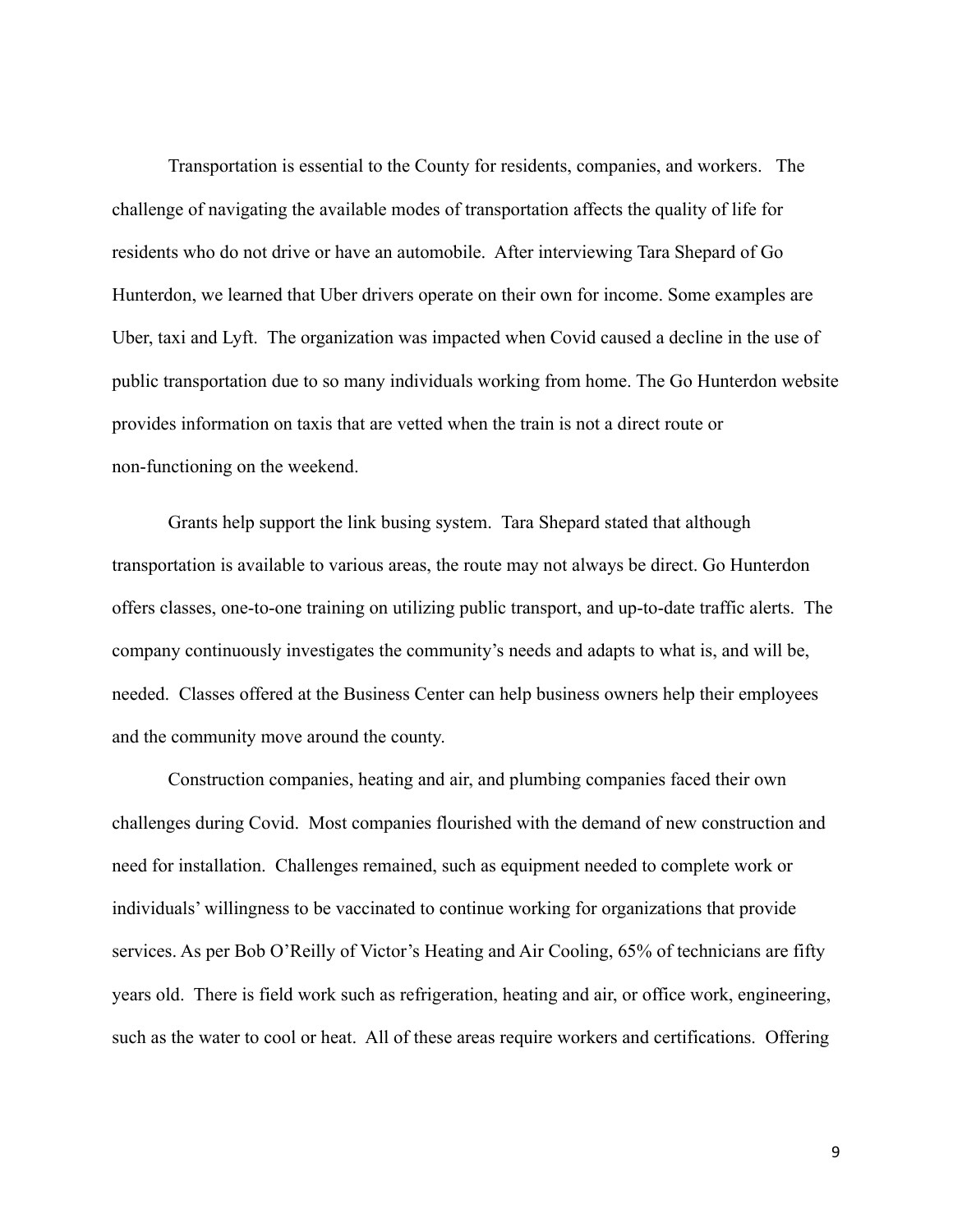continuing education sessions for industry licenses at the Business Center would be convenient to the companies.

# **Interviews:**

Tara Shepard, Go Hunterdon, Flemington, NJ Bob O'Reilly of Victor's Heating and Air Cooling, Middlesex, NJ Colleen Duerr, Shifting Gears Consulting, Pittstown, NJ

### **References:**

- 1. Go Hunterdon: Promoting Sustainable Transportation: <https://www.gohunterdon.org/>
- 2. Grants101: <https://www.grants.gov/web/grants/learn-grants/grants-101.html>
- 3. What Kinds of Grants are available from the federal government? (2014, August). Grants and Contracts, Retrieved from: <https://hhs.gov/answers/grants-and>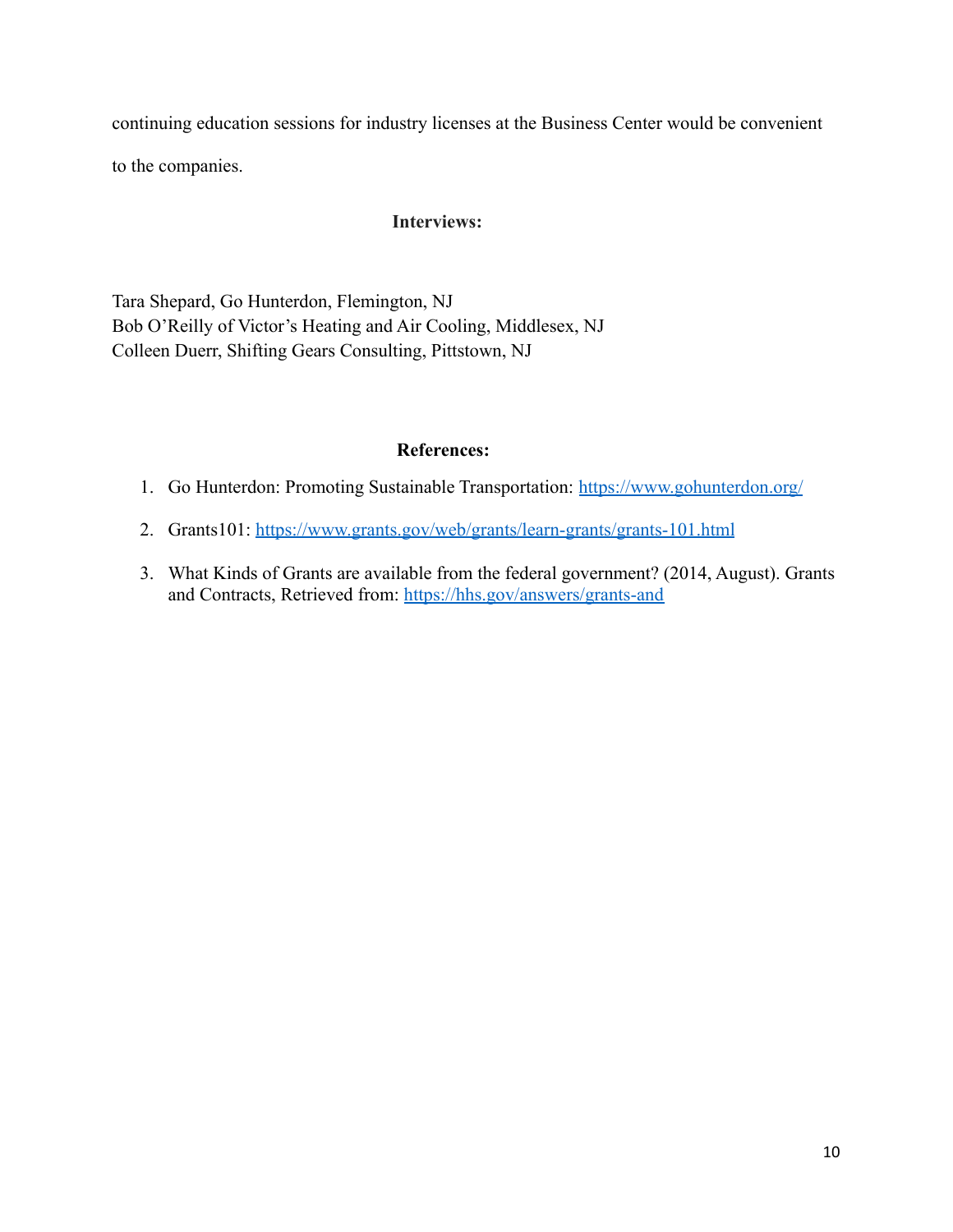#### **Recommendations for Programs and Resources**

The Business Center currently has three conference rooms equipped with state-of-the-art technology. An annex connects the Business Center to the Chamber building where a fourth conference room with mobile state-of-the-art technology is located. The rooms can be rented by both Chamber members and non-members, and used for a variety of events. The rooms accommodate groups of five to sixty people.

To promote the Business Center and the amenities it offers local entrepreneurs and business owners, we believe it will be beneficial for the Business Center to have a ribbon cutting ceremony with an open house and press coverage.

#### **Current Programs:**

Hack Hunterdon is an existing program in Hunterdon County that includes a monthly tech meetup, radio show, and an annual hackathon organized by Hunterdon County Economic Development, Flemington Community Partnership, and the Hunterdon County Chamber of Commerce. According to the Chamber, Hack Hunterdon is an incredible way to identify and connect with innovative, entrepreneurial talent, with the aim of recognizing their abilities, partnering with their efforts, and creating an opportunity for their products and ideas to thrive locally. It is a key component of the county's long-term plans for prosperity.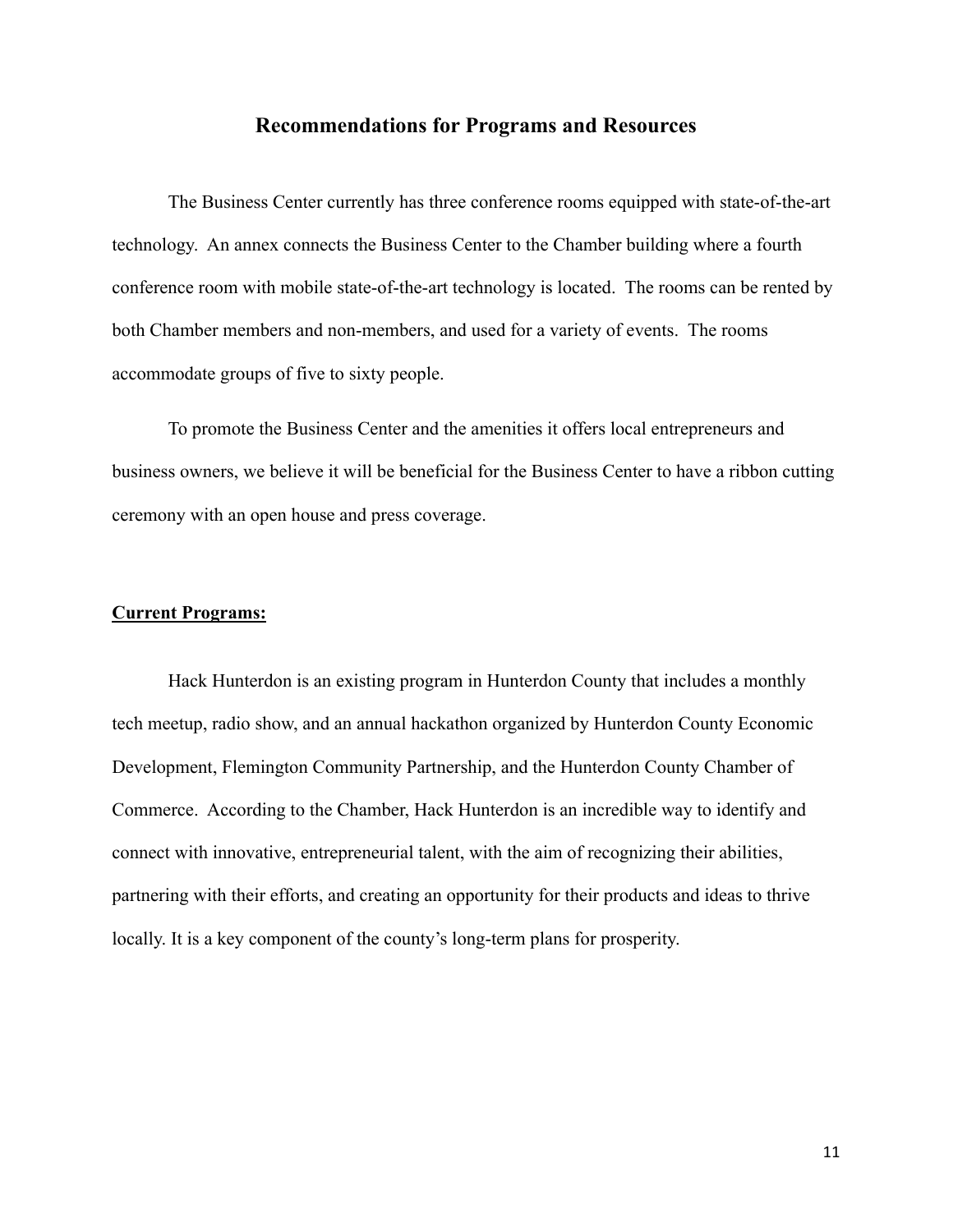#### **Potential Programs:**

**Roundtable Discussions:** Entrepreneurs will be invited to attend monthly roundtable discussions at the Chamber Business Center. At the roundtable, entrepreneurs can share information about topics such as cyber security, technology upgrades, and appropriate software choices for tracking donations, booking appointments, online payment, ordering product, and human resource onboarding/ training/compliance process.

**Computer Classes:** The Business Center is an ideal location for classes on how to use programs such as mail merge, VLOOKUP, Quick Books, Outlook, Word and Excel. The Business Center can consider utilizing individuals from the Hack Hunterdon Program to teach the courses or have technology students from Polytech and/or RVCC do this in return for school credits. The Chamber can also charge a low-cost fee for the training.

**Web-based Marketing:** A marketing program can be structured to meet weekly to advise and inform entrepreneurs on marketing needs before a website or social media platforms are constructed. Meeting topics can include what is web hosting, how to secure your website, how to protect against malware and attacks, how to back up your website, and how to manage reviews.

**Startup Business Technology**: A program can be geared towards teaching technology-based accounting, social media advertising, an introduction to digital marketing, and utilizing videoconferencing.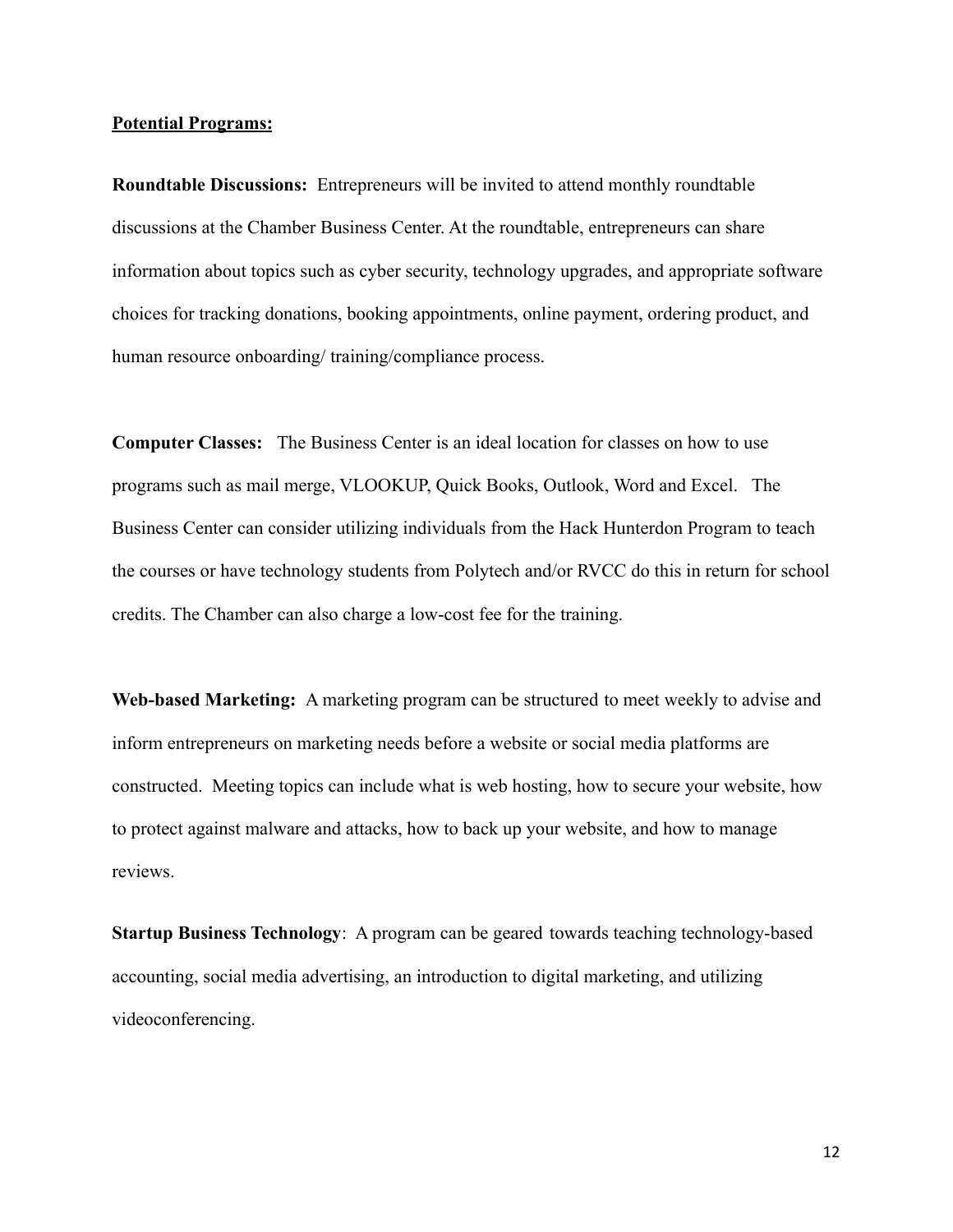#### **Chamber Website Enhancement Recommendations:**

Currently, downtown business districts such as those in Flemington, Clinton, Lambertville, and Frenchtown are using Facebook or Instagram to list upcoming events. It is recommended that the Chamber make changes to its website to incorporate "Hunterdon Happenings" on the homepage. This enhancement will not replace the Chamber and Community Calendars. Instead "Hunterdon Happenings" can provide links to upcoming events in order to encourage residents and visitors to patronize businesses within the County. If possible, the Chamber can help coordinate the larger events to prevent conflicts.

The Business Directory on the Chamber website can be expanded with additional categories, so that businesses are correctly listed in the business sector they serve.

#### **Additional Programming:**

**Agricultural Week:** The sprawling landscape is part of the beauty of Hunterdon County but it can be a challenge to the Agribusiness Community. Working off the concept of Restaurant Week we suggest a similar type of program to promote visitation to different farms and vineyards throughout the county.

**Internet Service:** Since the business community relies heavily on internet service to support their businesses, there is a need to address the cost of internet service and the lack of internet speed in rural communities. The Chamber Business Center has the opportunity to bring entrepreneurs, community officials such as Mayors and council members, and Internet providers together to share information and forge solutions.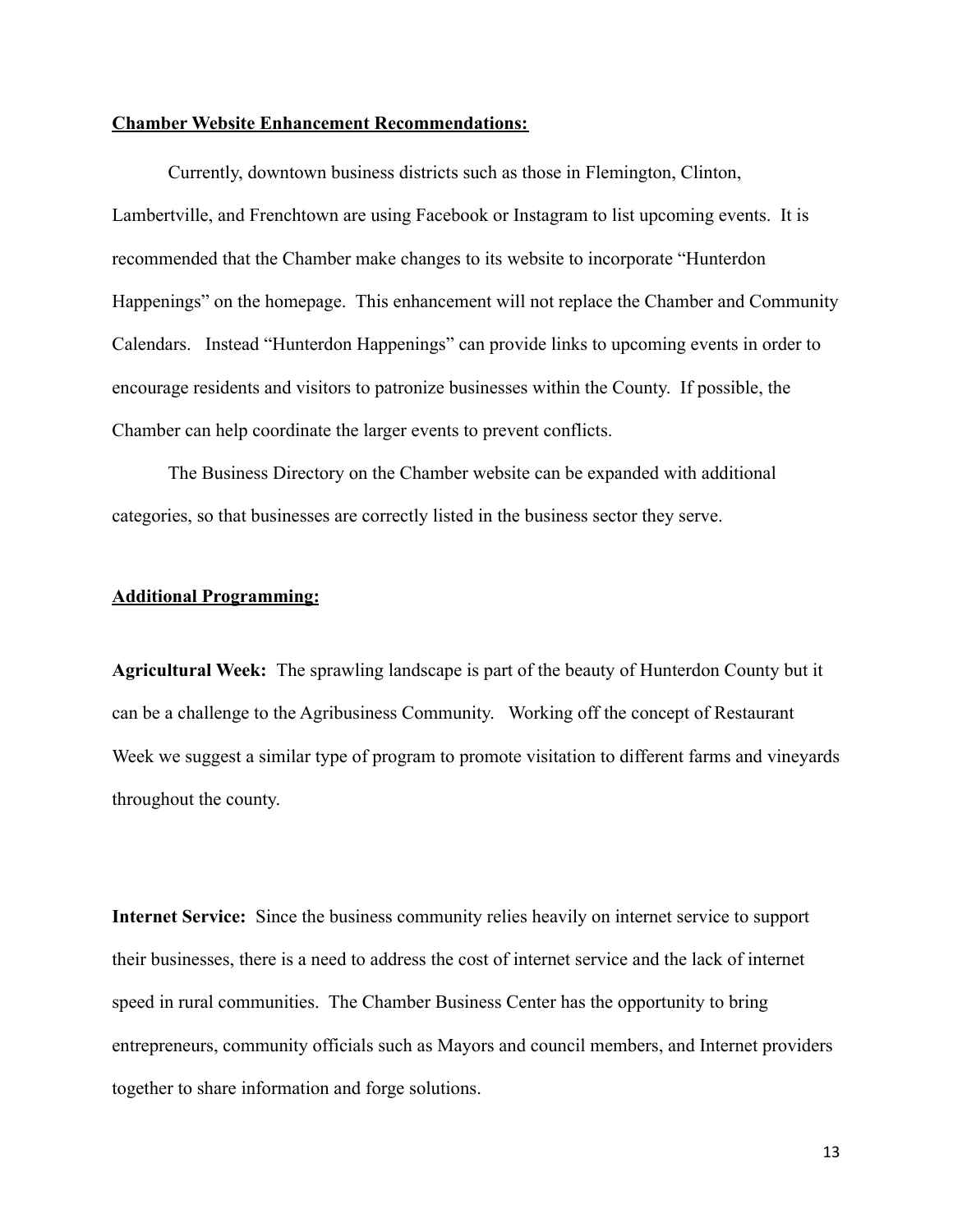**Relevant Representatives and Business:** A quarterly program will allow agribusiness to be brought together with County Agriculture representatives. Manufacturers can be grouped together with NJMEP, and other industries can be joined together with representatives relevant to their business to foster relationships.

**Qualified Opportunity Zone:** According to the Hunterdon County Economic Development Office, as of April 2022, there are 111 buildings for lease or sale in Hunterdon County. Out of those available buildings, 26 are located in Flemington. Flemington has been named in its entirety as a Qualified Opportunity Zone. These zones were created by the 2017 Tax Cuts and Jobs Acts, designed to spur economic growth and job creation by providing tax benefits to those who invest eligible capital into these communities. A bi-annual program at the Business Center can be presented by both the Chamber and the Hunterdon County Economic Development Office. The bi-annual program will provide information for those who are thinking about opening a business and for those contemplating expanding their business. This program will include information about the benefits of the Qualified Opportunity Zone.

**Downtown District Discussions**: Each business district is unique to its own community. Our recommendation is for the Chamber to bring the downtown business owners together for discussions on what will help drive more foot traffic to their communities. For example,the Stangl Road District in Flemington has a space that can accommodate approximately 300 people. This space is typically empty and, with improved acoustics, can be utilized to bring music events into the community.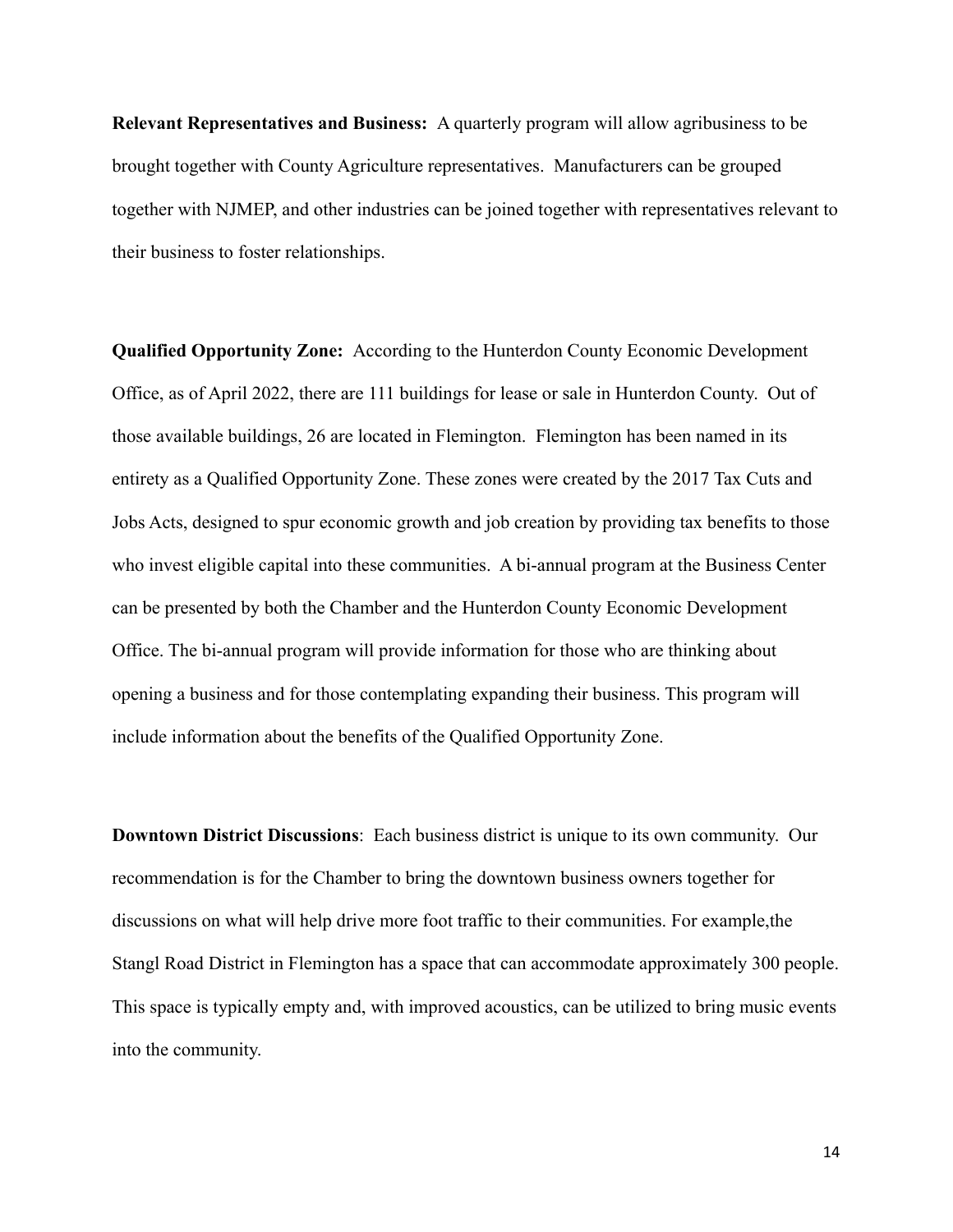**Entrepreneur Meet and Greets:** Conversation with business owners revealed a strong sense of community and support in the county. It can be beneficial to have events for the purpose of bringing entrepreneurs together to encourage and foster relationships. These interactions between entrepreneurs and the voice of business at the Business Center will achieve the Mission Statement of the Hunterdon County Chamber of Commerce.

#### **Interviews:**

Jarred Oberman, Factory Fuel Company, Flemington, NJ Susan Blew, Oak Grove Plantation, Pittstown, NJ Jim Minadeo, Zero Surge, Frenchtown, NJ Nicole Maniez, Jersey Community Acupunture, Flemington, NJ Jeannine Gorman, Flemington Food Pantry, Flemington, NJ Mike Beneduce, Beneduce Vineyards, Pittstown, NJ

#### **References:**

- 1. About Us: <https://www.hackhunterdon.com>
- 2. See What's Listed in Hunterdon: <https://www.hunterdoncountyedc.com/site-selection/property-locator>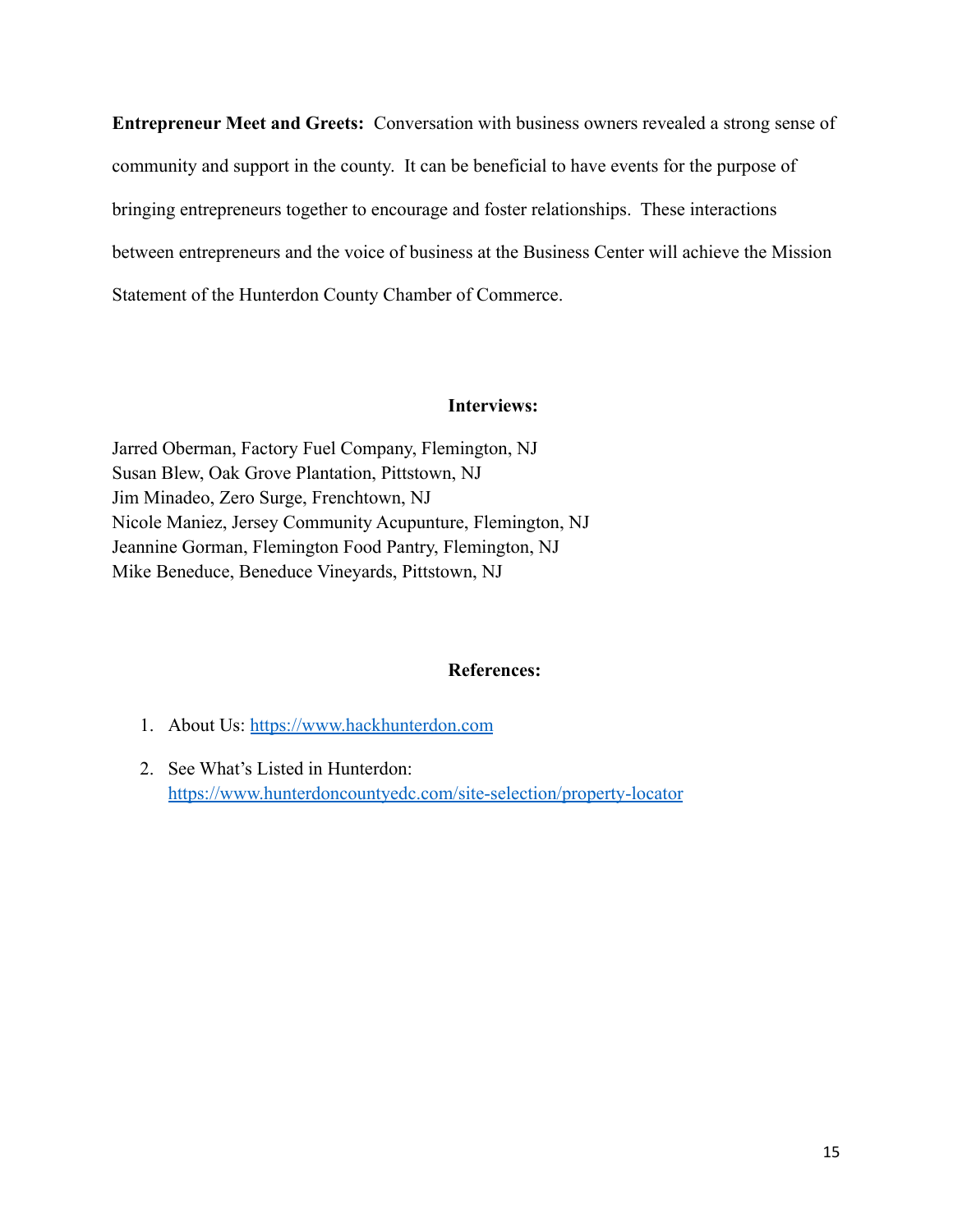# **Mastermind Programs**

There are a variety of Mastermind Programs that construct Peer Mentoring Groups or

"Boards of Advisors" to:

- 1. Define structure and procedures and define clear group norms
- 2. Have committed and engaged members who are harmonious and have definite purpose
- 3. Are transparent and trustworthy
- 4. Are confidential
- 5. Offer firm facilitation or develop pathways to easier business solutions
- 6. Push for honored time guidelines
- 7. Demand individual and group accountability

Why is this effective?

Mastermind Programs lead to development personally and professionally by developing

new competencies that use and leverage the power of many minds, fostering and driving group

results to realize and attain goals through accountability.

What can one gain from Mastermind Programs?

- 1. Develop strong networks
- 2. Gain solid feedback and perspective from like-minded leaders
- 3. Empowerment, extraordinary transformation
- 4. Increased confidence
- 5. Moves from ordinary to extraordinary
- 6. Progression from adroit maneuvering to a plan to achieve an end (tactical to strategic)
- 7. Ignite a future path and move from the status quo
- 8. Build velocity and momentum to create impact

What do these programs help create?

- 1. They are ideal for value based solo professional practitioners who own small businesses in the mid stages of business development who plan to shift gears and ignite growth.
- 2. They are dynamic supportive groups focused on the collective business successes of each participant with plans to affect positive change in the world through our businesses.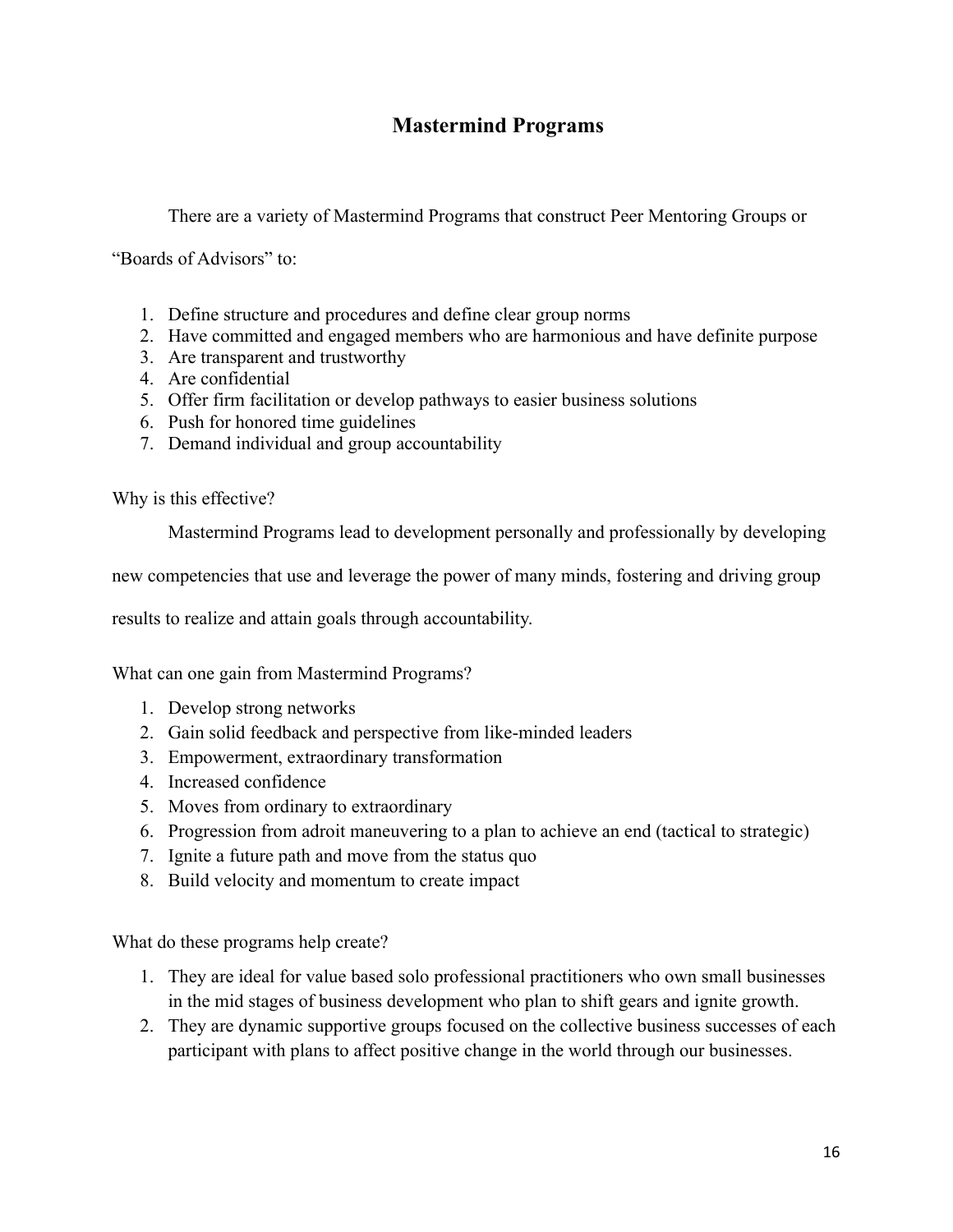- 3. These groups dig deep on current business, social, environmental and entrepreneurial issues through in-depth conversations during "ignition seat sessions" to spark innovation leading to business growth and development.
- 4. They focus on implementation of initiatives leveraging knowledge and experience of like-minded business leaders to explore and ignite action plans to achieve radical results which surpass and exceed expectations.
- 5. They are designed to turn boring, unproductive executive meetings into supportive and result oriented sessions that connect one strategic plan and business objectives.

Former and Current Hunterdon County Chamber of Commerce Programs include:

**Card Clubs:** held on site at local businesses, once each month in the evening, to facilitate good will among various industries and open to all chamber members. These events usually had complimentary food, alcohol and networking available to all with music sometimes available to all attendees.

**Lead Generation:** usually held at local hotels with breakfast featured as complimentary; used several times per month at different county locations to spur business owners to use a verbal twenty to thirty second commercial to promote their business. Cards were exchanged amongst business owners and a ten-minute speaker was spot-lighted to promote their story each morning. One-on-ones were encouraged with each participant drawing another's card so all could get to know each other on a deeper than surface basis.

**Chamber Connects:** Chamber members were invited on an industry exclusive basis to be a part of a two times per month lead exchange program. Two groups were formed that met every second and fourth month at noon or every first and third Tuesday at noon. Leads and closed business was accounted for at each get-together and one business spoke independently of their success and opportunities each week.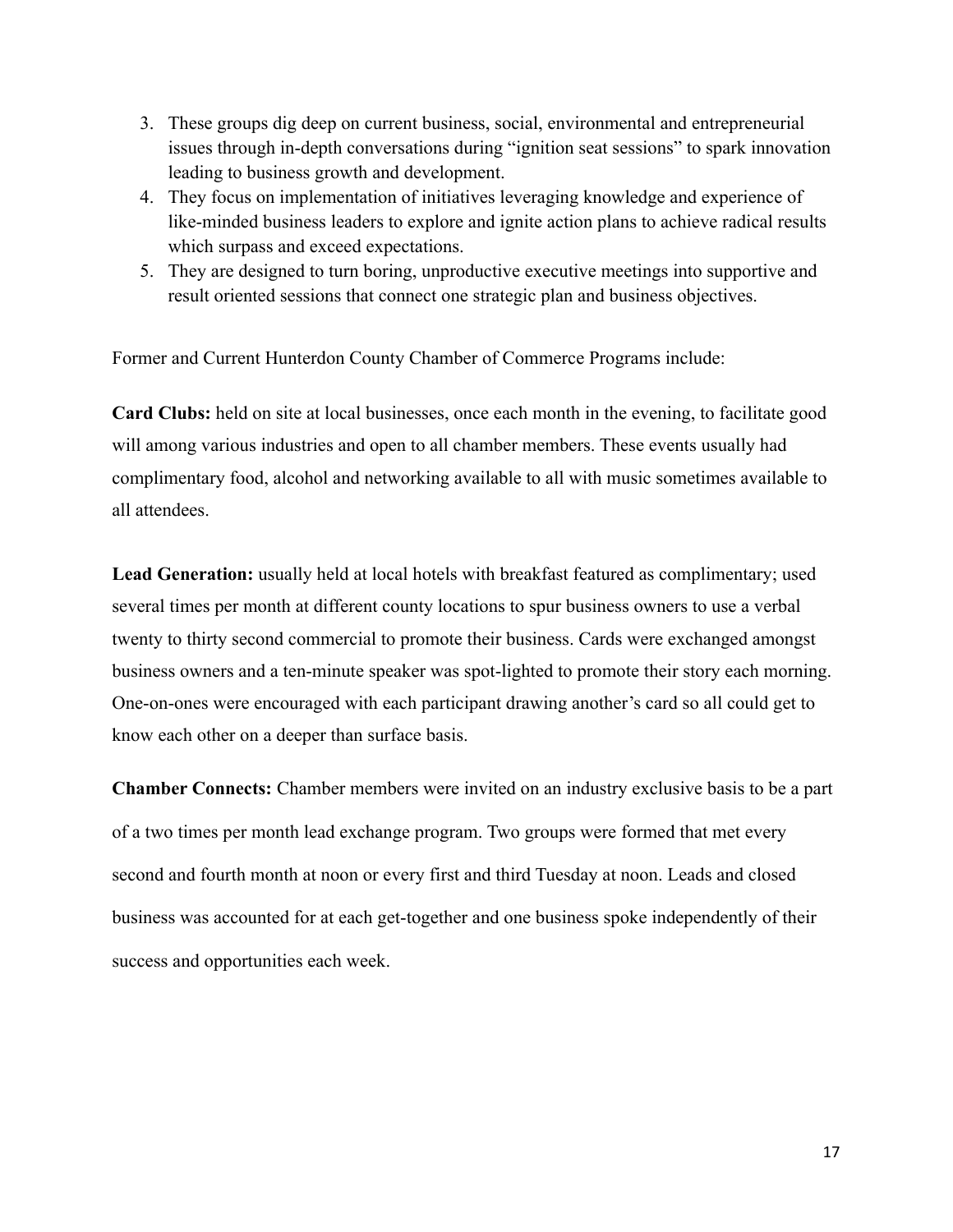The following information came from an interview with Andrew Sinclair, Manager of

Public and Government Affairs at Exxon Mobil.

- The initial meeting was during the tour of the Exxon Plant in Annandale in March 2022.
- The entire tour was informative, informational and extremely educational.
- The hidden gem of Hunterdon County is the Research Development Campus of Exxon Mobil in Annandale, NJ.
- Their daily endeavor is to find ways to remain the leader in the petroleum chemical industry by researching generation technologies to help safely and responsibly meet the world's growing needs for efficient energy and high-quality chemical products.
- Mr. Sinclair's message was two-fold. He wanted to assure the Chamber and the local population of Hunterdon County that they were appreciative of the opportunity to showcase their research and development campus. They are determined to press forward as they attempt to make lighter and more efficient liquid fuel with lower carbon emissions resulting in lower pollution levels. They will also partner with the solar and wind community to bring forth progressive solutions as transitions in that area of the industry continue to evolve.
- Mr. Sinclair thought the Leadership Hunterdon Program was an esteemed program that offered valuable insight into a new view of a broader knowledge base in the business community as a whole.
- He was a participant in "Leadership in New Jersey" Program back in the early 2000s and found those experiences invaluable in his own personal growth and business experience.

There is the potential to open more doors to businesses in Hunterdon County by introducing an "Advisor Group". This group could meet four times per year and set up speaking engagements two times per year at the "The Unity Bank Center for Business and Entrepreneurship" to speak on motivational topics inspiring our youth and the business community.

- Involve community leaders to assist in setting these appearance dates and speakers
- Charge a fee to all attendees
- Motivate, inspire and support our community by being the lifeblood of its growth through these motivating subjects at our Chamber office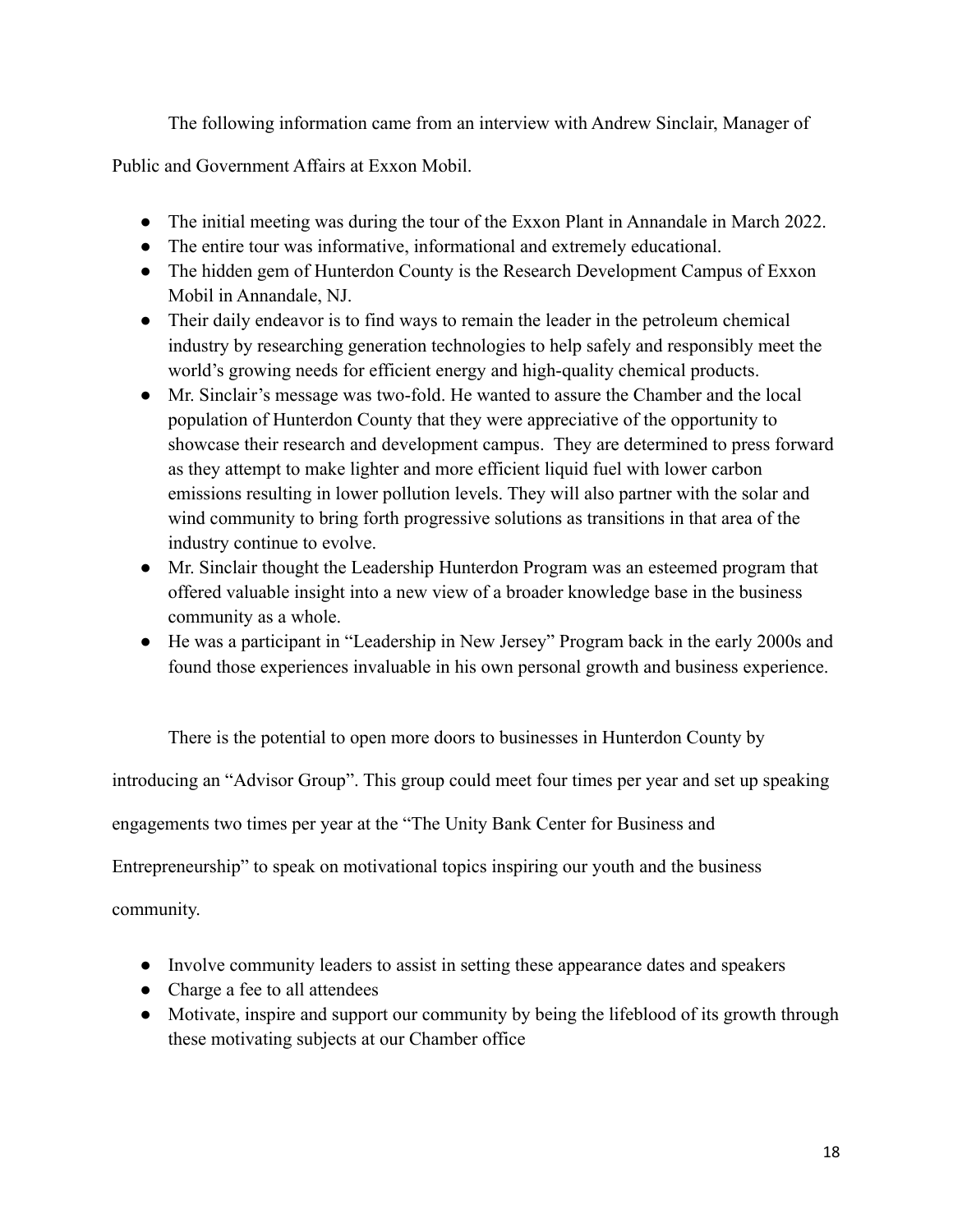● Pick athletes who have a story to tell and also find pertinent high visibility figures to help with this program spanning a variety of industries to have a wide impact on the breath of our county and the entrepreneurial ecosystem of same.

# **Interview:**

Andrew Sinclair, Manager of Public and Government Affairs, Exxon Mobil

# **References:**

1. Get unstuck quicker by talking to a growth mentor: https://growth mentor.com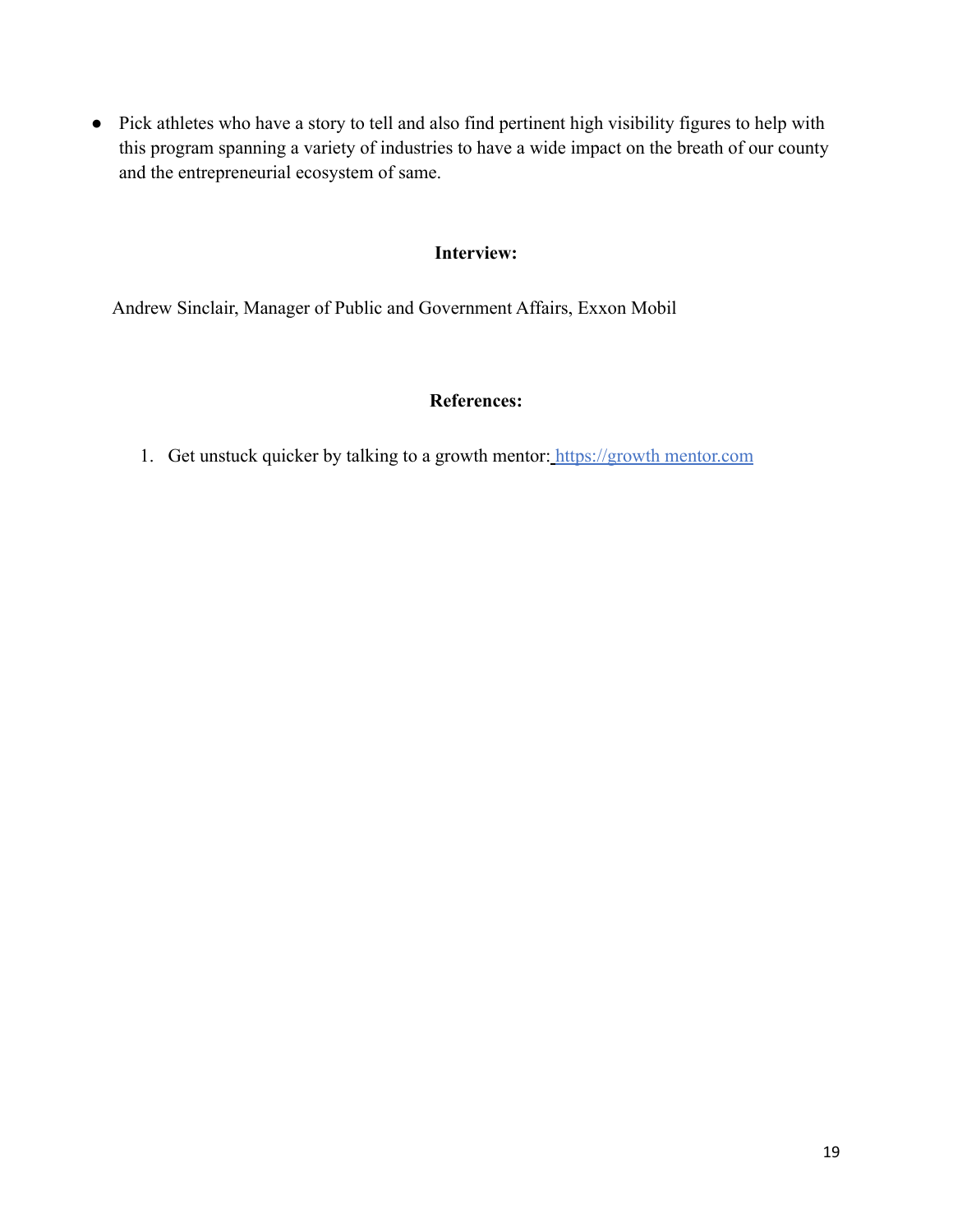## **Internships & Networking**

#### **Internships:**

Internships provide an opportunity for learning outside of a classroom setting. They can serve as a foundation for participants to become exposed to areas that will apply to their business goals. According to entrepreneur.com, "Researchers call this 'participant observation' … Language learners refer to this concept as immersion. The idea is to throw yourself into your idea. Learn everything about it."

Through the development of an entrepreneurial internship, participants will gain valuable knowledge in all areas of running a business.

The entrepreneurial internship program will serve as an extension of the Leadership Hunterdon program as the current program provides the framework and understanding of opportunities, leadership and culture within Hunterdon County. After successful completion of Leadership Hunterdon, the entrepreneurial internship program will address the key elements of success. These include building and managing the organization or business, attracting and utilizing appropriate resources and recognizing and evaluating opportunities. In order to help guide the entrepreneur, the program will partner with interested advisors within the professional service industry, as well as with advisors within various industry niches that can benefit the participant's business needs. The entrepreneurial internship will be able to guide participants through four steps:

- 1. Identify their business interests.
- 2. Become a participant observer.
- 3. Become a self-educator.
- 4. Develop a plan for their business needs.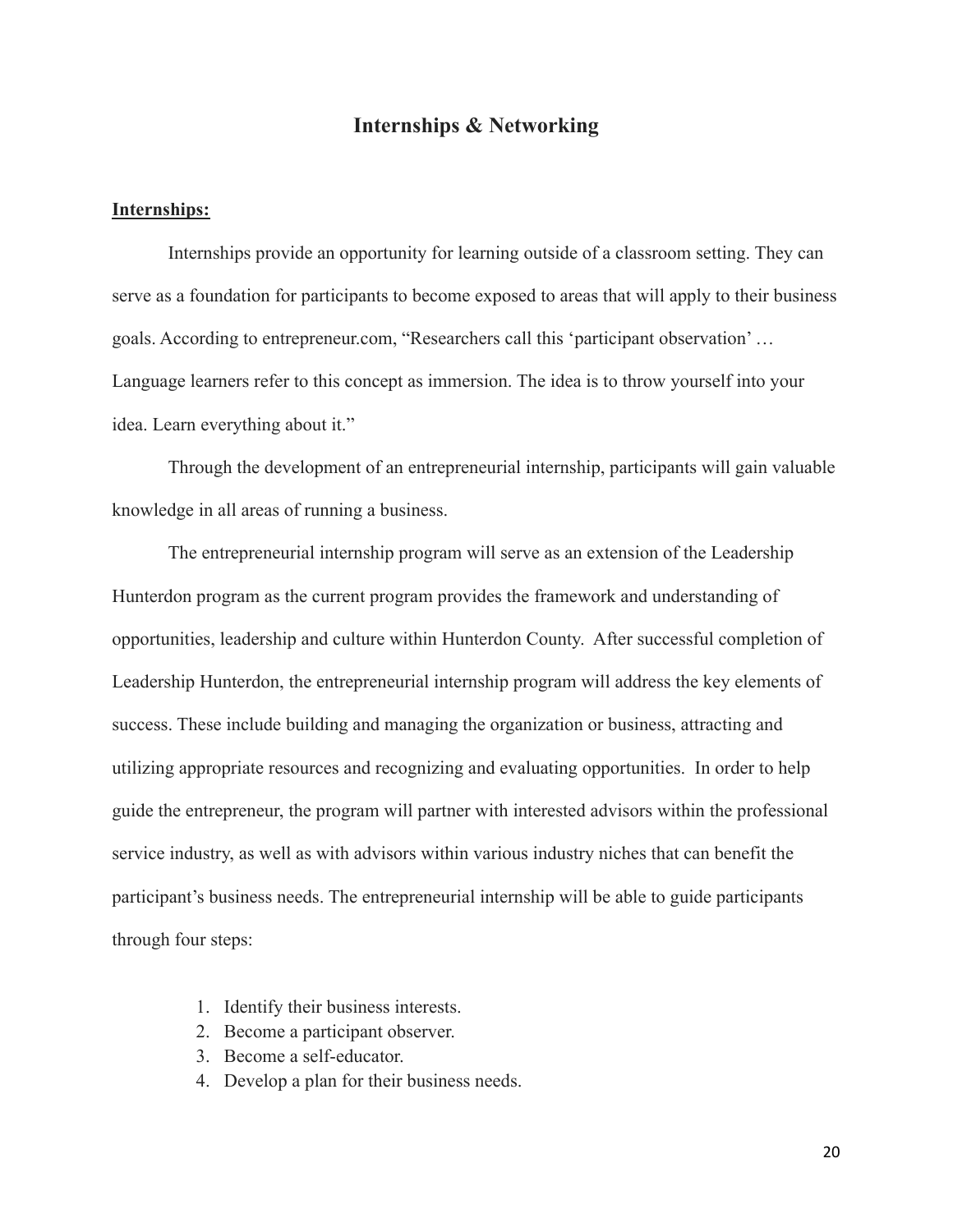Interested professional service advisors, such as accountants, investors, insurance brokers, marketing and human resource professionals, will be scheduled to speak with all participants in this program regarding their services. The participants will be encouraged to schedule a meeting with the advisors separately to discuss their individual business needs. Additionally, the program will put the participants in contact with various advisors within their own industry to explore the possibilities to build, refresh and rejuvenate their businesses.

According to sajesbm.co.za, "For the economic potential of entrepreneurship to materialize, entrepreneurship has to be encouraged, by motivating individuals to become entrepreneurs and equipping them with the right skills to turn ideas into opportunities, and opportunities into successful ventures."

Through this connection, the participants will gain exposure into their business endeavor and build a network of professionals and other entrepreneurs.

As businesses are working hard to find enough hours in the day, it may be hard for individuals to commit to becoming an advisor. However, it is important to outline the benefits that advisors are receiving as well. Professional service advisors may be able to obtain new clients that will utilize their services in the future. Industry specific advisors will be able to have a fresh outlook on their business as the participants work closely with them. Additionally, by becoming an active leader, the advisors are able to market their services by becoming a well known name within the community.

Hunterdon County Vocational School District helps students connect with local businesses in the community to encourage students to remain in Hunterdon County after graduation. As the district provides opportunities for students to obtain certifications and credentials based on their coursework in high school, this can, in turn, provide an opportunity for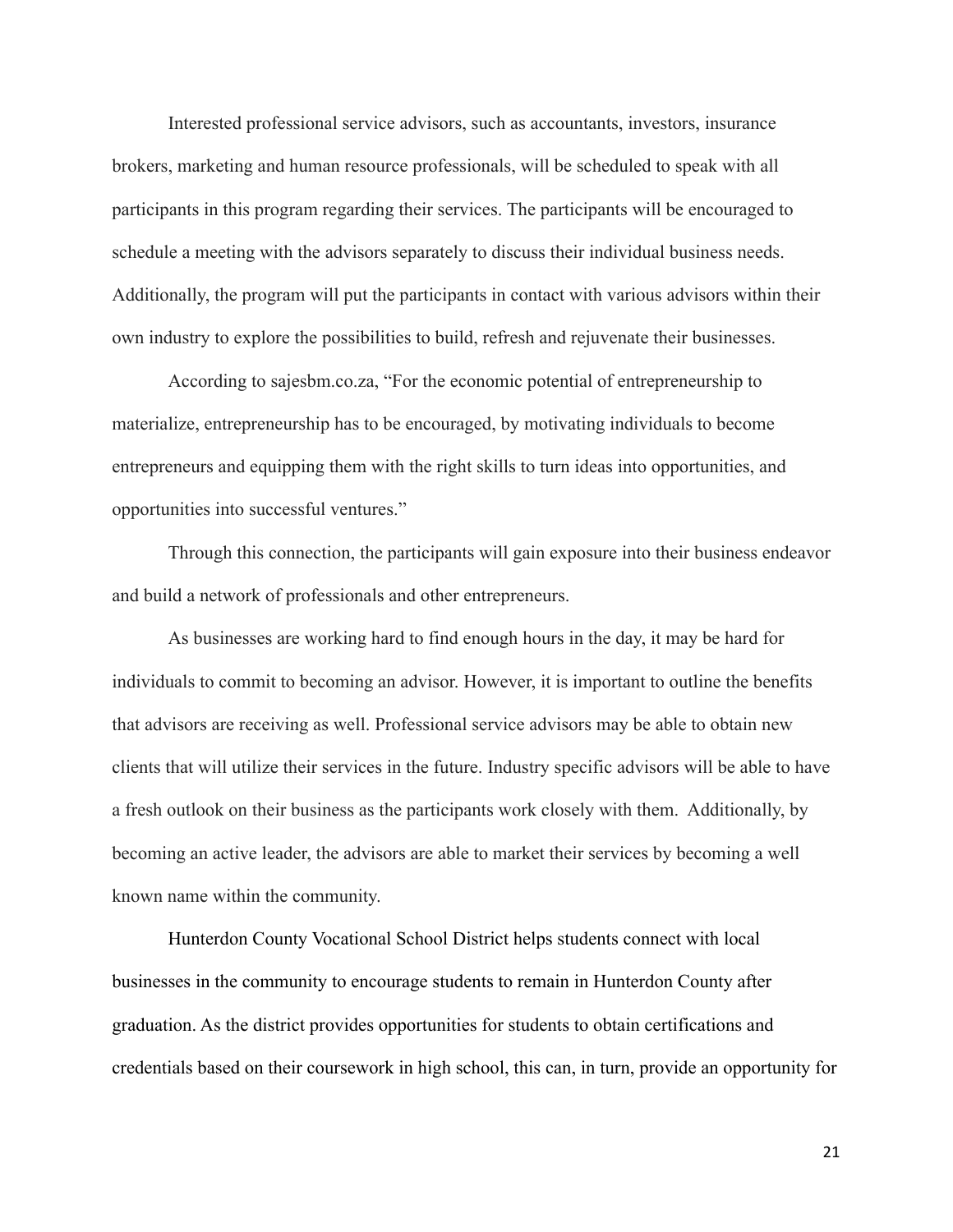the students to give back to their community. For interested Hunterdon County Chamber of Commerce members and community business owners, the successful graduates can provide classes to enhance skills in areas such as technology and marketing, utilizing the skills that students learned in graphic design, commercial arts and computer science.

## **Networking:**

Relationships are an integral part of entrepreneurship. There are six critical business relationships that should be made by an entrepreneur. These are:



\*Image from: My Own Business Institute

**Support Network:** This is made up of family, friends, mentors and other experts that work to help the entrepreneur stay focused and to remain driven. These individuals encourage the entrepreneur and help to create links for relationships.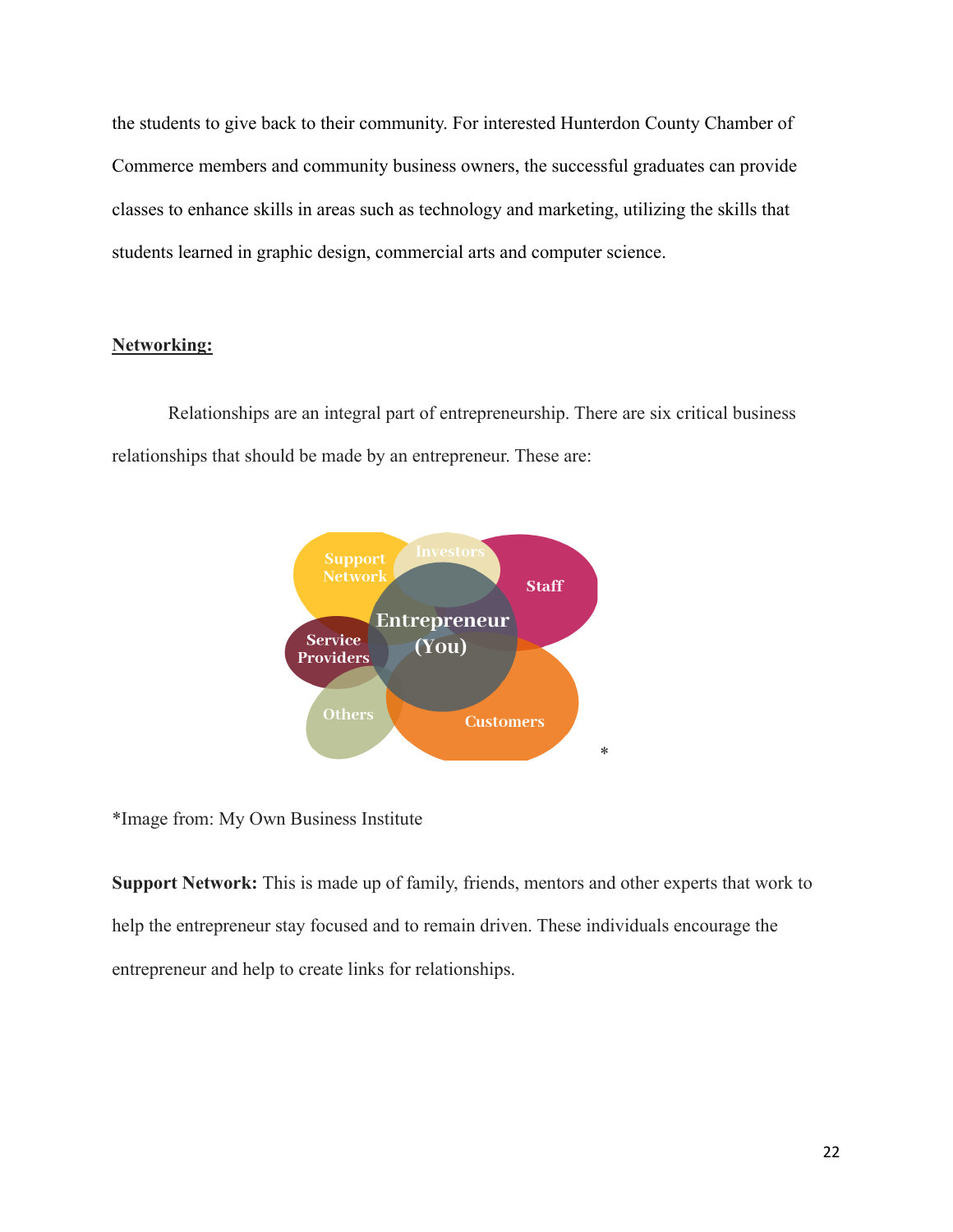**Investors:** This is made up of those who are invested in the success of the entrepreneur both financially and emotionally. Investors will help the entrepreneur review his or her financials and focus on the bottom line.

**Staff:** The stakeholders that work for the entrepreneur. These individuals help to actualize the business dreams for the entrepreneur. They support business development and growth as it contributes to their career opportunities, salary and work-life balance.

**Customers:** New, current and past customers are important relationships to retain and build. They help to drive business decisions as they will tell the business what the customers need and how to get the business to meet those needs.

**Service Providers:** These stakeholders are the companies and individuals who are hired to provide services and resources to the business, such as accountants, human resource professionals, insurance brokers, etc.

**Others:** It is important with entrepreneurship to be open to new ideas, connections and business ventures that can help build, grow or refresh the business.

Additionally, it is important to look to the community to see what other relationships can be built. As entrepreneurship can start at any age, a partnership with the surrounding school districts can be extremely beneficial. With after school jobs, summer jobs or even internships, students can offer a fresh outlook on an entrepreneur's business and day to day operations. Furthermore, by hiring students or young professionals within the county, the business is also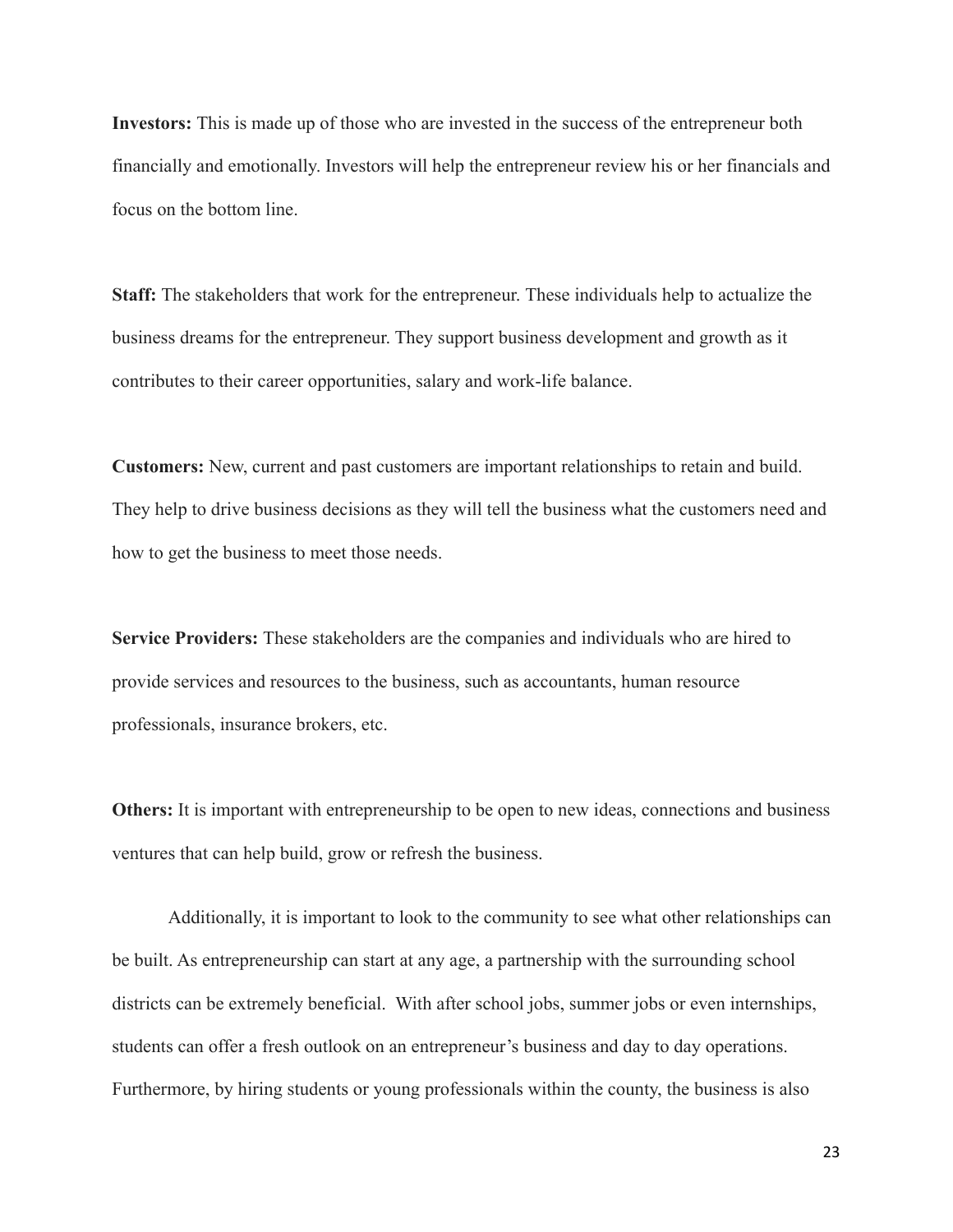helping the community continue to thrive and grow by encouraging these individuals to remain within Hunterdon County.

Finding ways to network and to build these relationships is especially important after in-person networking has been stagnant due to the Covid-19 pandemic. Entrepreneurs need to be reminded that smaller networks will be detrimental to their business. It is important for ecosystem leaders, like the Hunterdon County Chamber of Commerce, to prioritize networking meetups as face-to-face events become possible again.



\* Image from Schulze School of Entrepreneurship

In order to build and develop these integral relationships, participants, advisors and other interested community members should have regular exposure to one another. Quarterly mixers will help to develop these valuable relationships. The mixers can include entrepreneurs, prospective entrepreneurs, professional service providers, i.e. accounting firms, insurance brokers, human resource providers, etc., and investors willing to help entrepreneurial businesses within Hunterdon County. The purpose of the mixer will be to encourage the development of a professional relationship which may later develop into a business partnership. Quarterly mixers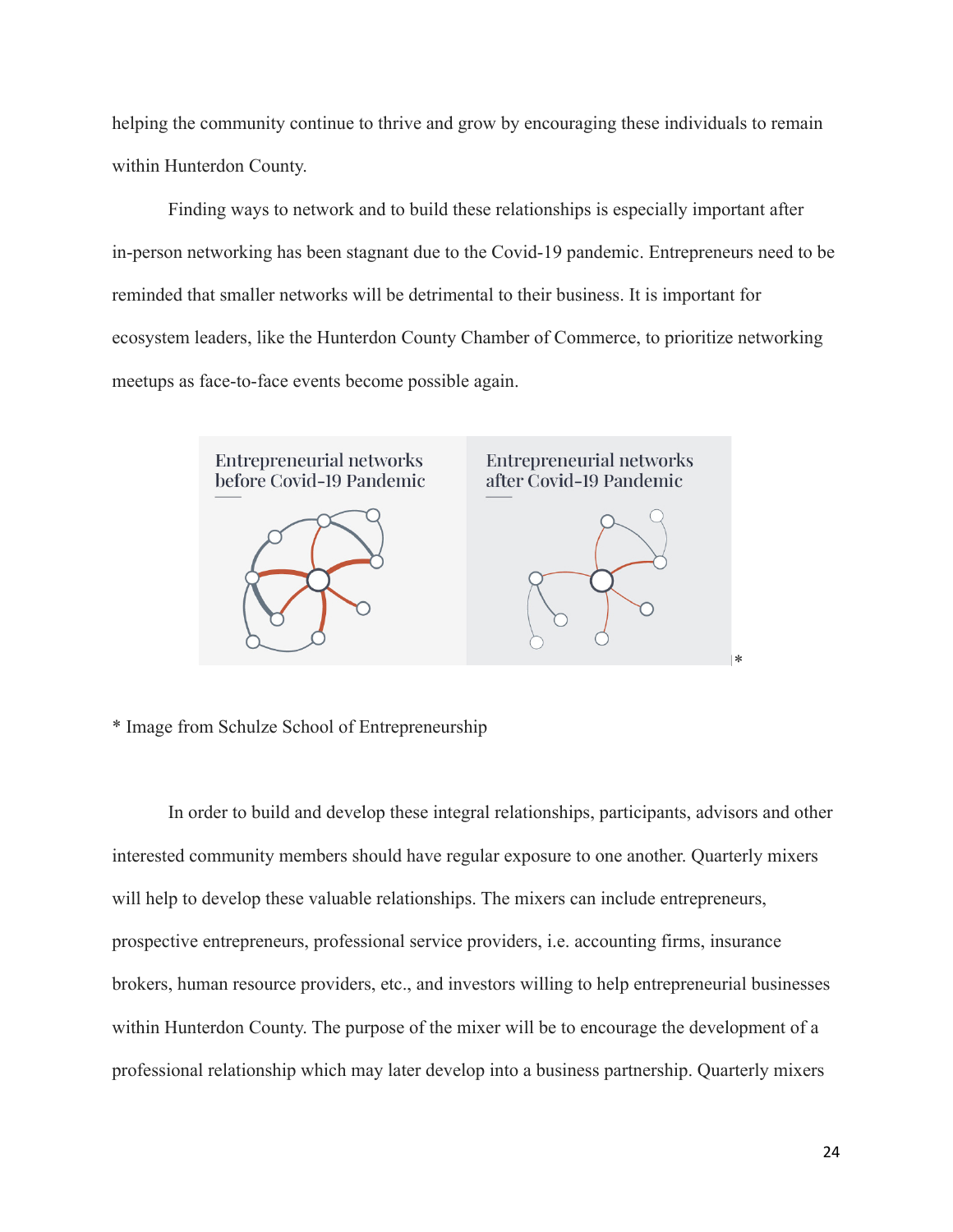are frequent enough for connections made solely at these mixers to flourish while not too frequent to discourage individuals from participating.

Through the promotion of the Entrepreneur Internship program and quarterly mixers, it is our belief that entrepreneurs will have the resources necessary to successfully build, refresh and rejuvenate their businesses within Hunterdon County.

#### **References:**

- 1. <https://www.entrepreneur.com/article/270606>
- 2. <https://ecellmlnc.com/elements-of-entrepreneurship/>
- 3. <https://sajesbm.co.za/index.php/sajesbm/article/view/45/55>
- 4. [https://www.scu.edu/mobi/resources--tools/blog-posts/powerful-communication-tools-for](https://www.scu.edu/mobi/resources--tools/blog-posts/powerful-communication-tools-for-entrepreneurs-connecting/powerful-communication-tools-for-entrepreneurs-connecting.html) [-entrepreneurs-connecting/powerful-communication-tools-for-entrepreneurs-connecting.h](https://www.scu.edu/mobi/resources--tools/blog-posts/powerful-communication-tools-for-entrepreneurs-connecting/powerful-communication-tools-for-entrepreneurs-connecting.html) [tml](https://www.scu.edu/mobi/resources--tools/blog-posts/powerful-communication-tools-for-entrepreneurs-connecting/powerful-communication-tools-for-entrepreneurs-connecting.html)
- 5. <https://eiexchange.com/content/how-entrepreneurs-can-thaw-their-frozen-social-networks>
- 6. <https://eiexchange.com/content/how-entrepreneurs-can-thaw-their-frozen-social-networks>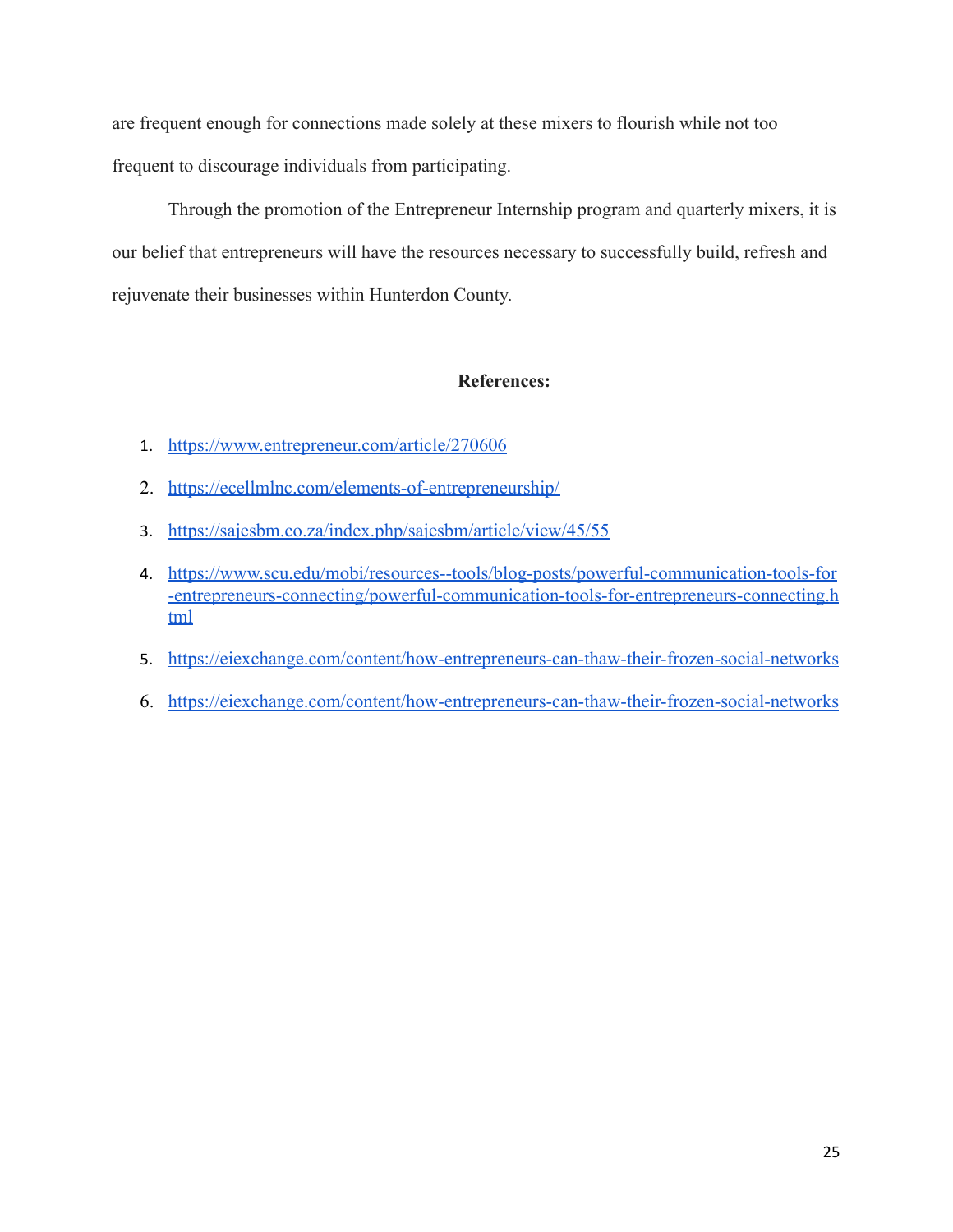#### **Technology: Maximizing Business Growth & Development**

In recent years, there has been an influx of technology within our lives. Everything that can possibly be digitized will be digitized. On a personal level, as much as we may try to limit our screen time, we are only delaying the inevitable as the technology around us grows. In a new business context, innovative digital technologies may help to grow our entrepreneurial ecosystems.

Innovation and expansion of recent technological advancements have vastly changed the way the world does business. However despite its importance, research has paid little attention to the impact of digital technology on entrepreneurship. Entrepreneurial ecosystem studies have recognized that digital technology enhances the connection between different ecosystem actors and changes the nature of interactions among actors in the business ecosystem. However, the role of digital technology in the ecosystem is under-researched.

In Hunterdon County, it may sometimes feel as though technology passes us by. Our beautiful farms, historic downtowns, and old-school way of life is cherished by most residents. Running a business here can be challenging without the help of communication and sharing of information. This is obviously critical for any business, but in Hunterdon County it is vital. There is a wide variety of apps that can help entrepreneurs create a thriving small business. Zoom, Microsoft Teams and social media platforms all play useful roles in marketing, networking, information sharing, branding, and exposing product to potential consumers. The drawback of many of these is that the more the technology is used to market a business, the greater the risk of becoming disconnected from other businesses or potential clients. Could there be a safe, practical option that offers exposure, branding, and networking for a hands-on business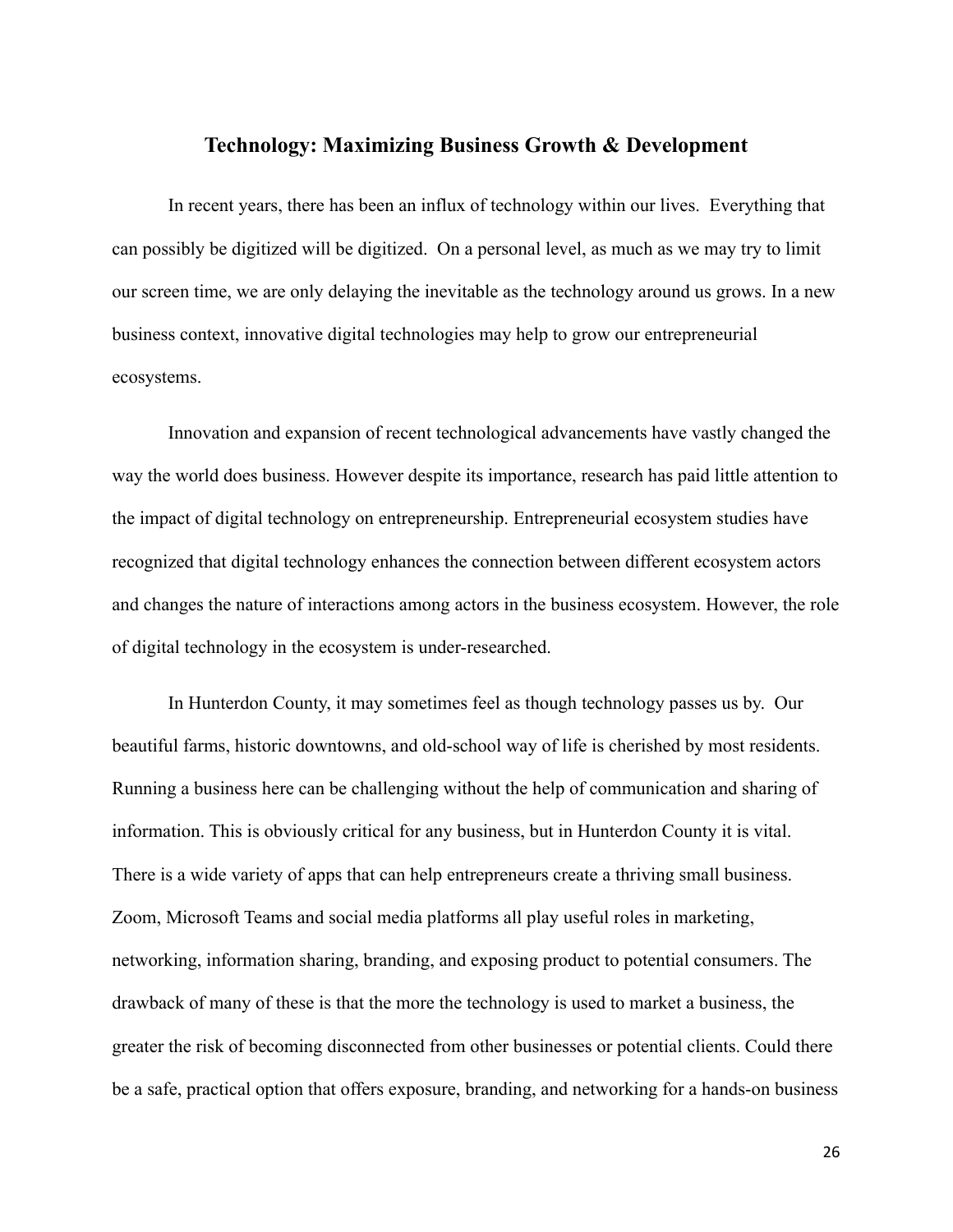owner? A seminar or workshop focusing on this issue would be a valuable offering of the Business Center of the Hunterdon County Chamber of Commerce.

Technology can be extremely useful in providing entrepreneurs with access to potential investors. Because not everyone has the ability to self-fund their new business ideas and hit the ground running, many may spend most of their life savings getting a new business off the ground. The television show *Shark Tank* recognizes this and has built a franchise offering entrepreneurs a once-in-a-lifetime chance to stand in front of an investor and pitch their product. The Business Center of the Chamber can help make that once-in-a-lifetime chance to be available to everyone. We propose creating and maintaining a database of potential investors, sourced to fund local Hunterdon County businesses. This database could be managed by the Business Center and available to entrepreneurs who would then have the opportunity to pitch a business idea and change the funding game for their start-up businesses.

In this technology rich environment there is still room for "doing it the old way". Word of mouth referrals are the equivalent of an analog way of doing business, but are certainly still the most trusted way. The creation or expansion of networking groups creates an opportunity to meet and/or refer potential business to each other. A new take on this idea is to create "mixers" with local business owners, new entrepreneurs, potential investors, and highly motivated people looking for employment. These mixers could be held at the Business Center, creating a congenial environment for sharing ideas and potentially creating jobs, while also providing a regular forum for showcasing the benefits of the Business Center and the Chamber.

To maximize the use and benefit of technology for local entrepreneurs, we propose the creation of a Business Center App made exclusively for entrepreneurs and new business owners. The app would give subscribing members access to a better way of doing business, as well as a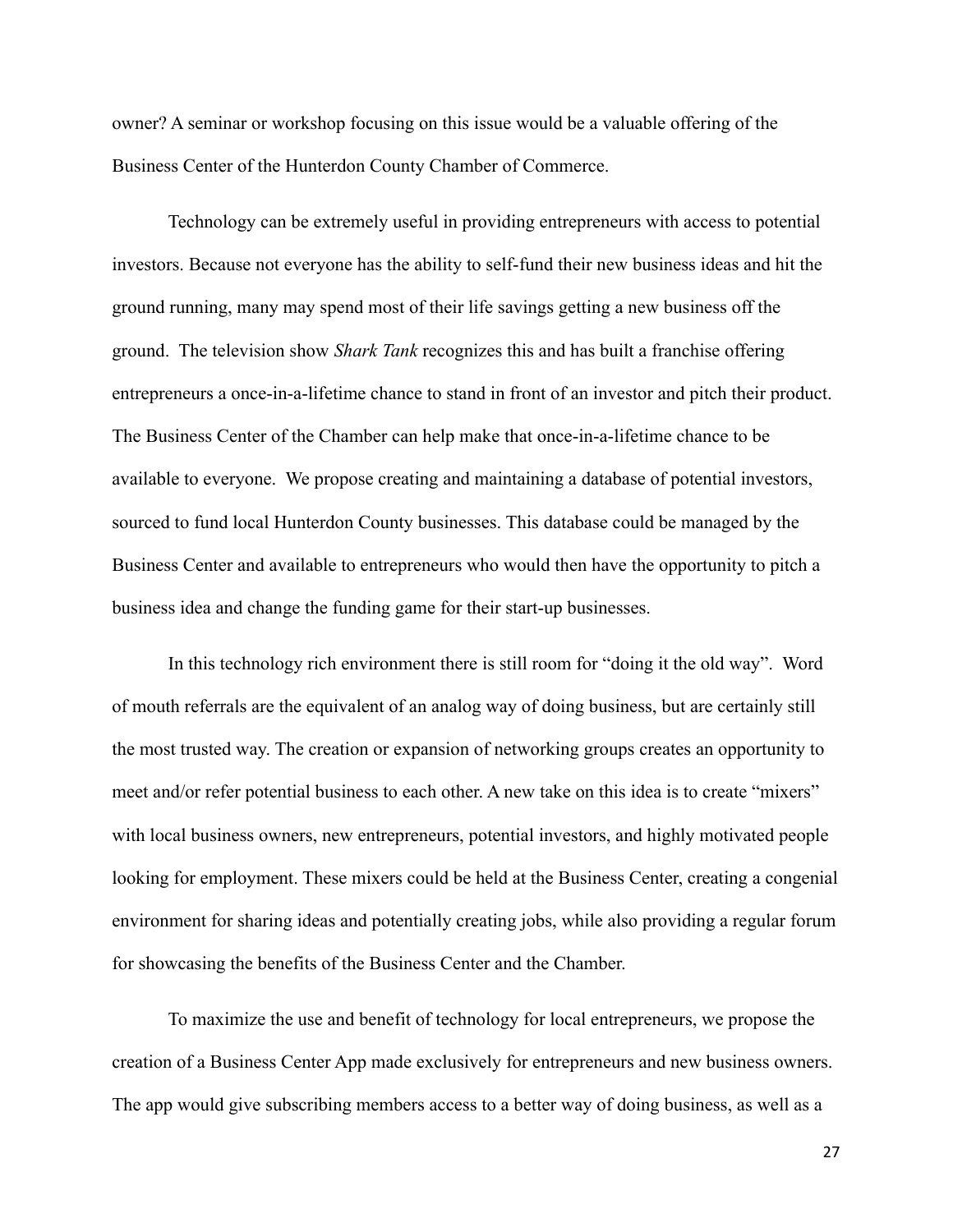means to advertise their business, post new job opportunities, etc. The app would also give access to the Chamber's Business Development Center, networking mixers, investor database and much more. This level of access to needed information would provide a leading edge to a local entrepreneur.

### **References**

- 1. Acs, Z. J., & Armington, C. (2004). Employment growth and entrepreneurial activity in cities. Regional Studies, 38(8), 911–927
- 2. Audretsch, D. B., Cunningham, J. A., Kuratko, D. F., Lehmann, E. E., & Menter, M. (2019). Entrepreneurial ecosystems: economic, technological, and societal impacts. Journal of Technology Transfer, 44(2), 313–325. doi: <https://doi.org/10.1007/s10961-018-9690-4>
- 3. Autio, E., Nambisan, S., Thomas, L. D. W., & Wright, M. (2018). Digital affordances, spatial affordances, and the genesis of entrepreneurial ecosystems. Strategic Entrepreneurship Journal, 12(1), 72–95. doi:https://doi.org/10.1002/sej.1266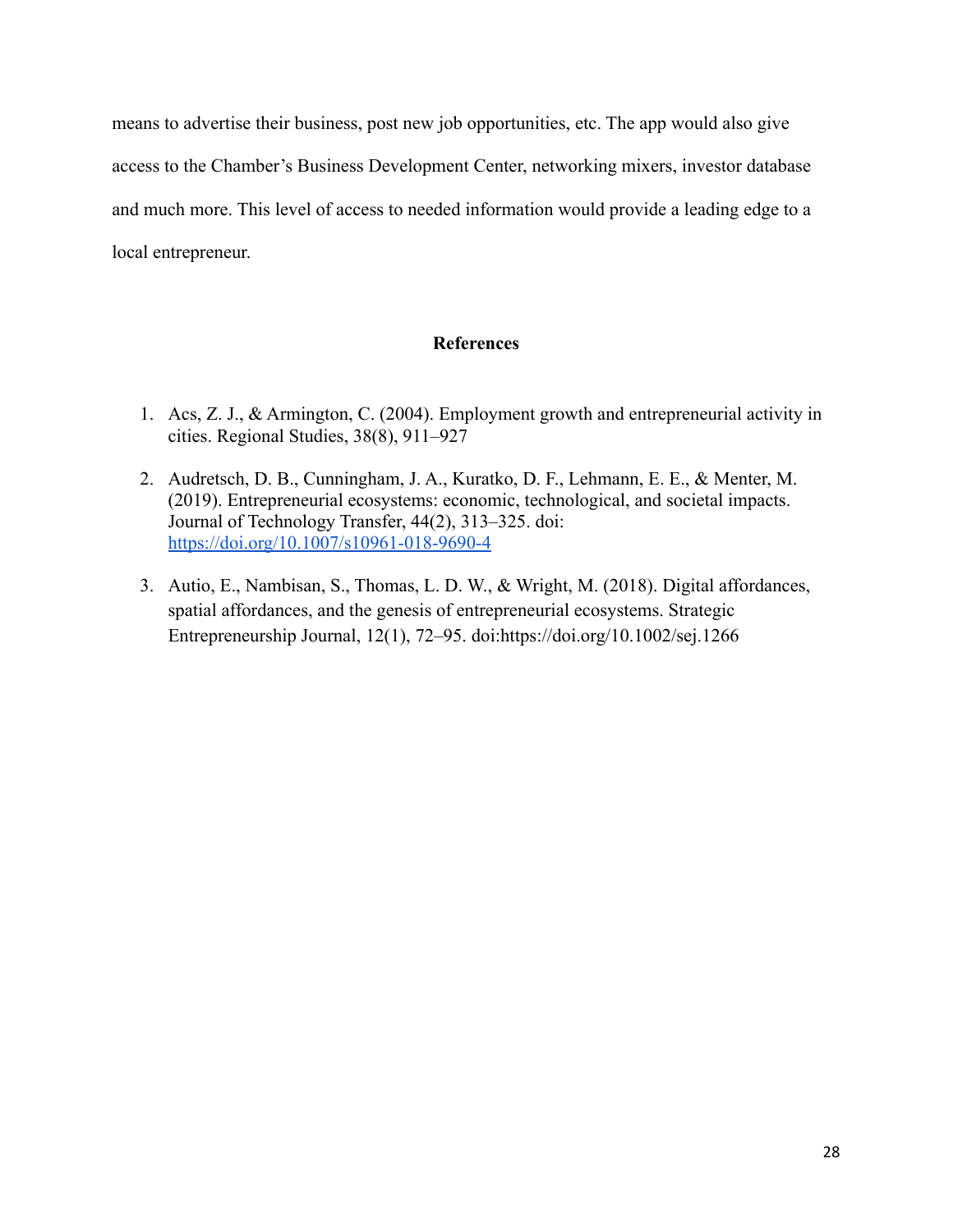#### **Technology Needs of Small Businesses in Hunterdon County**

A small, diverse group of Hunterdon County business owners were interviewed and asked what technology challenges they faced when they started their businesses. In the group were a manufacturer, a non-profit, an alternative medicine practice, a coffee and bakery café, and two in agriculture (a farm and a vineyard). These businesses have been located in Hunterdon County for five – ten years and longer.

The manufacturer had purchased an existing company in Hunterdon County in 2014. At first, he marketed the company primarily through participating in trade shows throughout the country. He eventually realized that this was not a sustainable marketing method. The owner was not sure how to market his business using the internet and was unaware that courses were being taught by the Small Business Development Center (SBDC) at Raritan Valley Community College (RVCC). Eventually, he found NJMEP (New Jersey Manufacturing Extension Program) who helped him by creating a website and videos for his business.

The farming business learned about opportunities to sell their crops in New York through the County Agriculture Representative, which greatly expanded the business. Eventually, they created a website to market their business and the products they offer. It also became necessary to find online farmers markets that support small local farmers, in order for customers to place orders for food and make payments online. The owner stressed the importance of grants as a funding source for small businesses. After receiving a grant that provided funding towards solar panels, a portion of the farm was able to utilize the electricity generated from the panel and reduce operational expenses.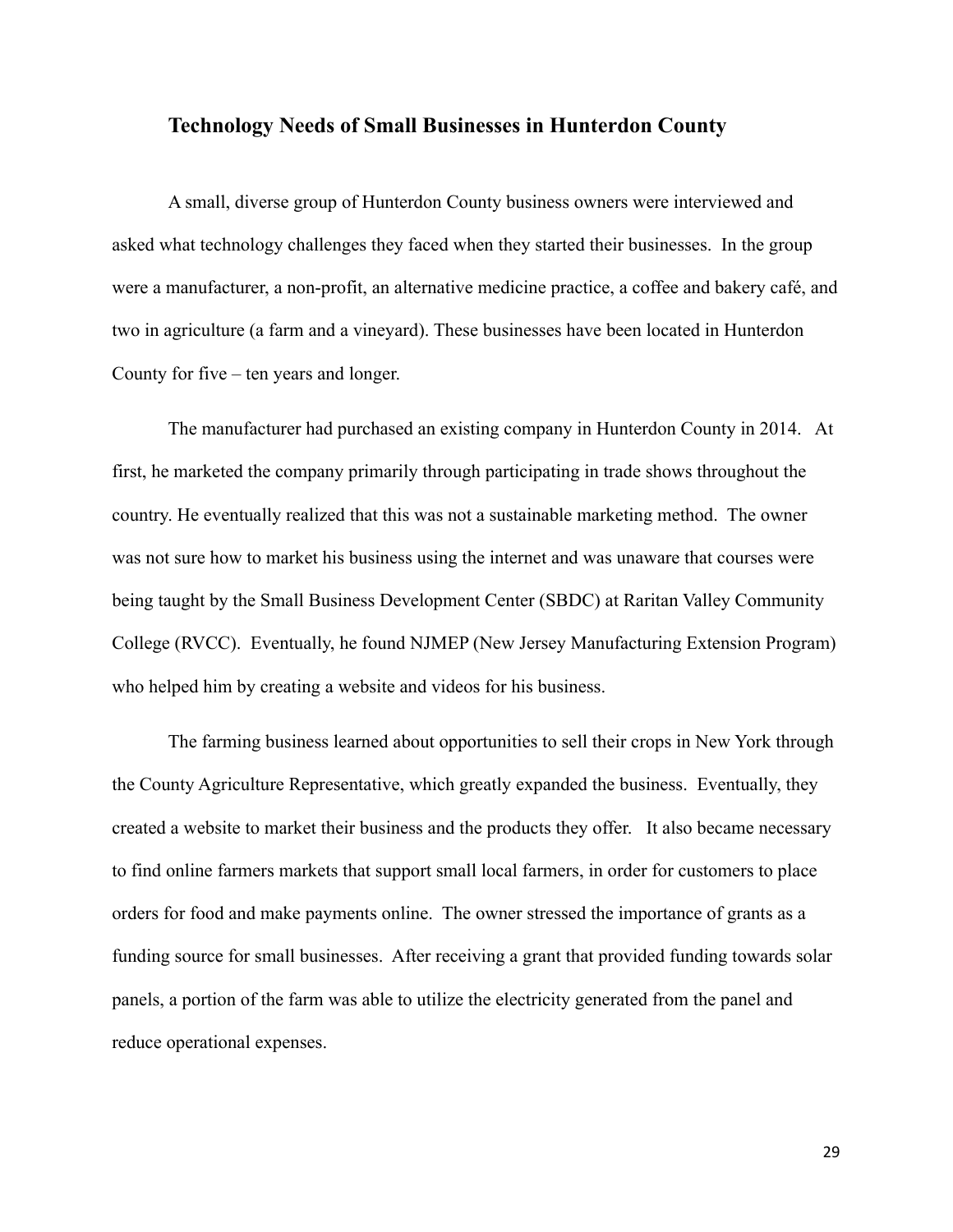The Coffee and Bakery Café owner purchased the company where he was employed in 2017. At the time of purchase, the Café was not making a profit. Initially, he was not familiar with Quick Books or any bookkeeping programs. He had no way to capture the matrix of the business or understand property loss. Through his clients and business community, he found a bookkeeper and an accountant to help with the financial end of the business. He was not aware of SBDC at RVCC when he took over the business and said it would have been very helpful to him. The owner also said that although he found two grants appropriate for his business needs, he has not applied for them because the paperwork is cumbersome and not easy to navigate. This comment emphasized the need for, and benefits to be gained from, a resource for small business grant applications that could assist small businesses and entrepreneurs find appropriate grants and successfully complete required paper work.

The vineyard owner grew up with computer technology but was not an expert using it. In the early years of owning the vineyard, he had to quickly learn what type of software was available to support the operations of the vineyard. Over the years he has been able to reduce cost and increase efficiency as he upgraded software.

From the interviews, it is clear that marketing efforts and profits improved significantly when technology components became part of a business model. The Business Center has the opportunity to put programs into place that will aid new business owners with the technology resources that can make significant improvements. This is more important today due to the recent announcement that the SBDC at RVCC will be closing.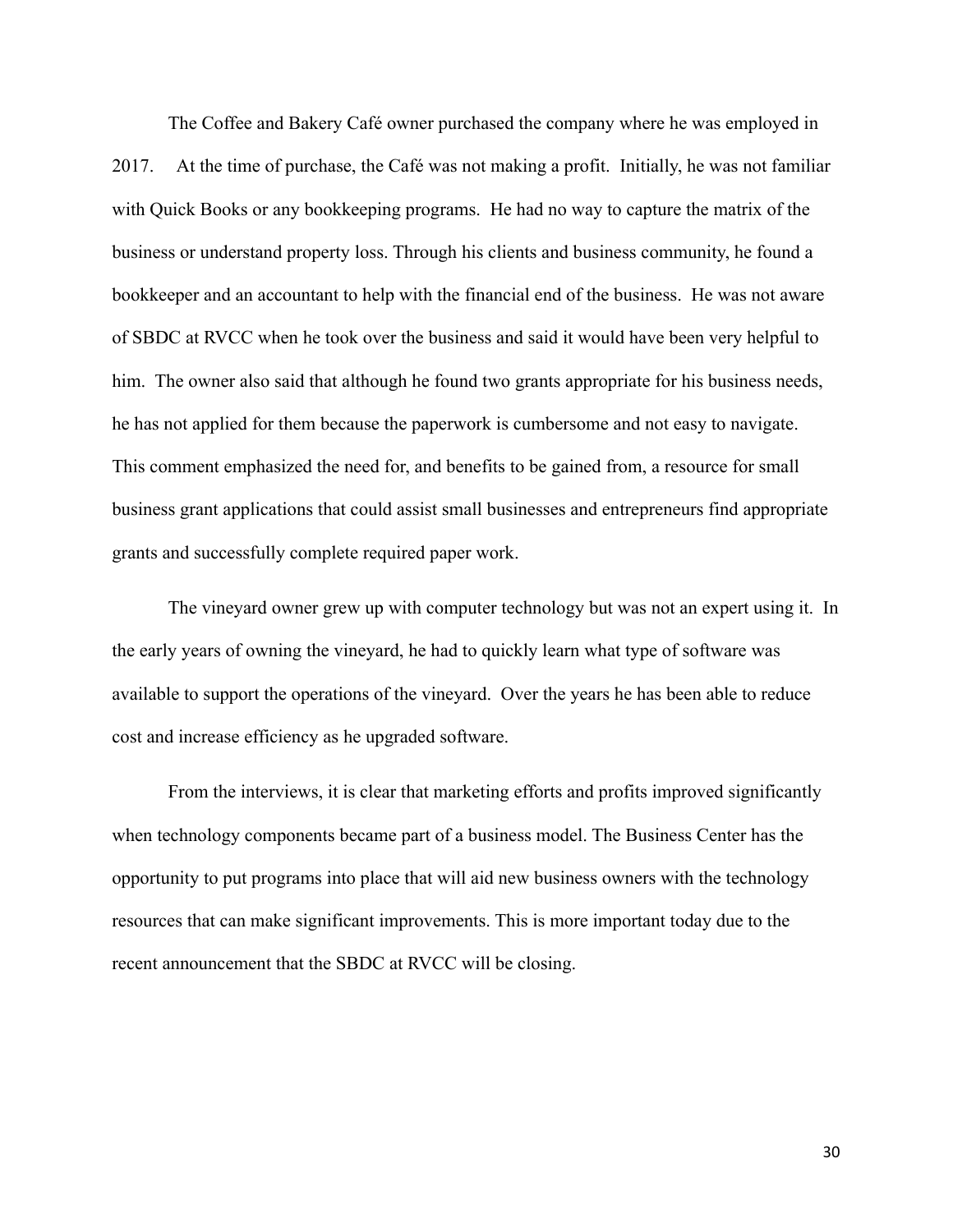# **Interviews:**

Jarred Oberman, Factory Fuel Company, Flemington, NJ Susan Blew, Oak Grove Plantation, Pittstown, NJ Jim Minadeo, Zero Surge, Frenchtown, NJ Nicole Maniez, Jersey Community Acupuncture, Flemington, NJ Jeannine Gorman, Flemington Food Pantry, Flemington, NJ Mike Beneduce, Beneduce Vineyards, Pittstown, NJ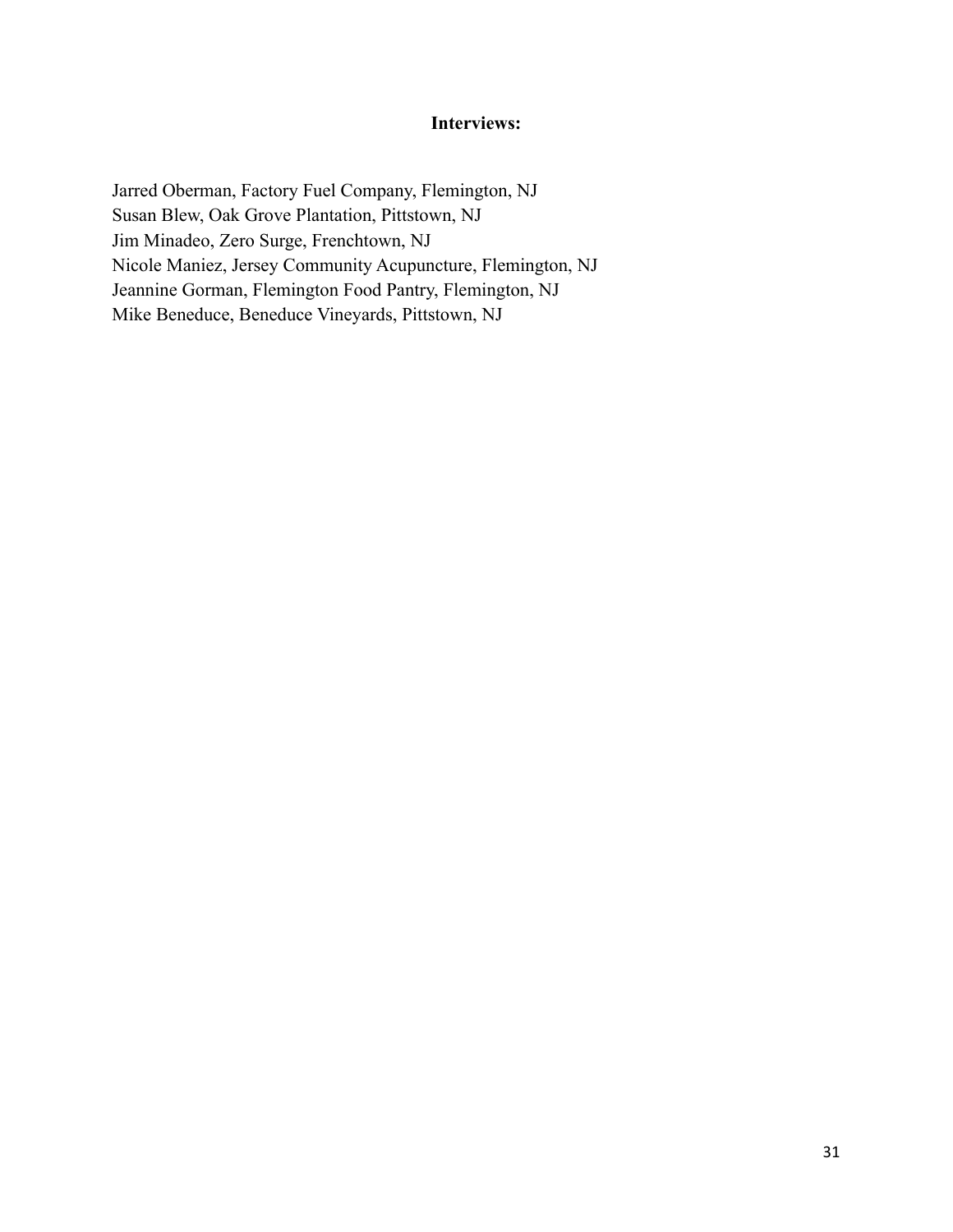#### **Systems of Funding & Angel Investors**

One of the biggest predictors of future business success is early access to funds. Additionally, one of the hardest hurdles for an entrepreneur to tackle is finding, procuring, and accessing sufficient funds to begin a new endeavor. Finding and securing sources of risk capital doesn't have to be difficult. We are proposing several systems to the Chamber to aid entrepreneurs in their quest to secure funding.

As recently as April 2022, the New Jersey Economic Development Authority approved a new initiative called the "Innovation Evergreen Fund". This fund is aimed at growing and keeping startups in New Jersey. According to NJ Spotlight News, "The new fund will be seeded with cash raised from the auction of state tax credits, [...] The plan envisions that about \$250 million can be raised as seed money over five years. From there, the state plans to partner with venture capital firms that will also be expected to pitch in matching dollars — pushing the total potential investment to \$500 million, or more — all to help nurture small, New Jersey-based startup companies with high growth potential" (Reitmeyer, 2022). While this is exciting news for New Jersey entrepreneurs, this money comes with many stipulations and is only eligible to businesses "engaged in a targeted industry [...]including advanced transportation and logistics, aviation, clean energy, life sciences, professional services and film and digital media, among others" (Greenbaum Law). We propose that the Chamber offers quarterly info sessions to small businesses that fall within these targeted industries, containing information on the application process, best practices, financial stipulations, network of knowledgeable lawyers for more in depth assistance, etc.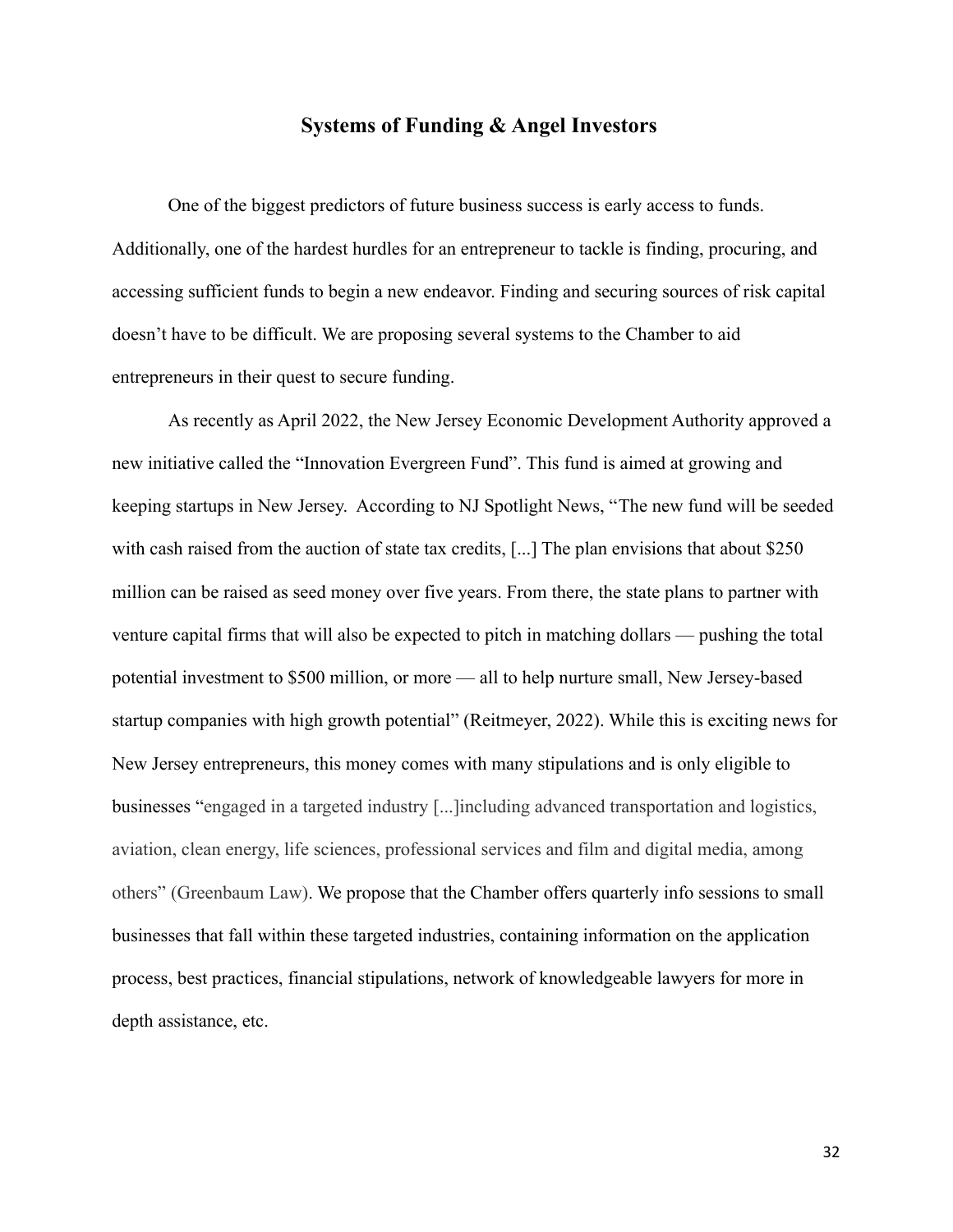Additionally, we recommend that the Chamber establish a system designed to connect entrepreneurs with ready and willing angel investors. Angel investing is a type of private equity investing. High net worth investors assume more risk in order to gain higher returns as compared with public markets. Typically, angel investors invest and finance during the early stages of a business; however, established businesses and entrepreneurs can also use angel investors to expand their current business or focus on growing a new aspect of their business. According to Venturize.org, "Angel investors are wealthy (accredited) individuals, often-retired entrepreneurs or executives that take an interest in startup investing. They often have a particular interest, such as technology or food ventures. Angels fill a critical gap between friends and family, seed funding, and venture capital, and typically take an equity stake, or debt that converts to equity. Unlike venture capitalists, which pool money from institutions and wealthy investors into investment funds, angels invest their own money". Angel investors are a quintessential vector of risk capital that are frequently underutilized by small businesses/ entrepreneurs.

While there are several third party options designed to connect entrepreneurs with angel investors, none are targeted at connecting *local* investors to *local* entrepreneurs. Our model would be based on an app like Angel Startup, but geared toward keeping investors and entrepreneurs in Hunterdon County. The app will be a database made up of local angel investors and will be updated in real time. Investors can choose to be named or anonymous. An investor might wish to remain anonymous on the database while in the process of connecting with entrepreneurs to prevent any hard feelings if a deal doesn't work. Investors would be able to create a profile based on their interests, investable assets, terms for business etc.

Conversely, entrepreneurs would be able to film a short clip of themselves talking about their project, what the funds would be utilized for, and what their projected return on investment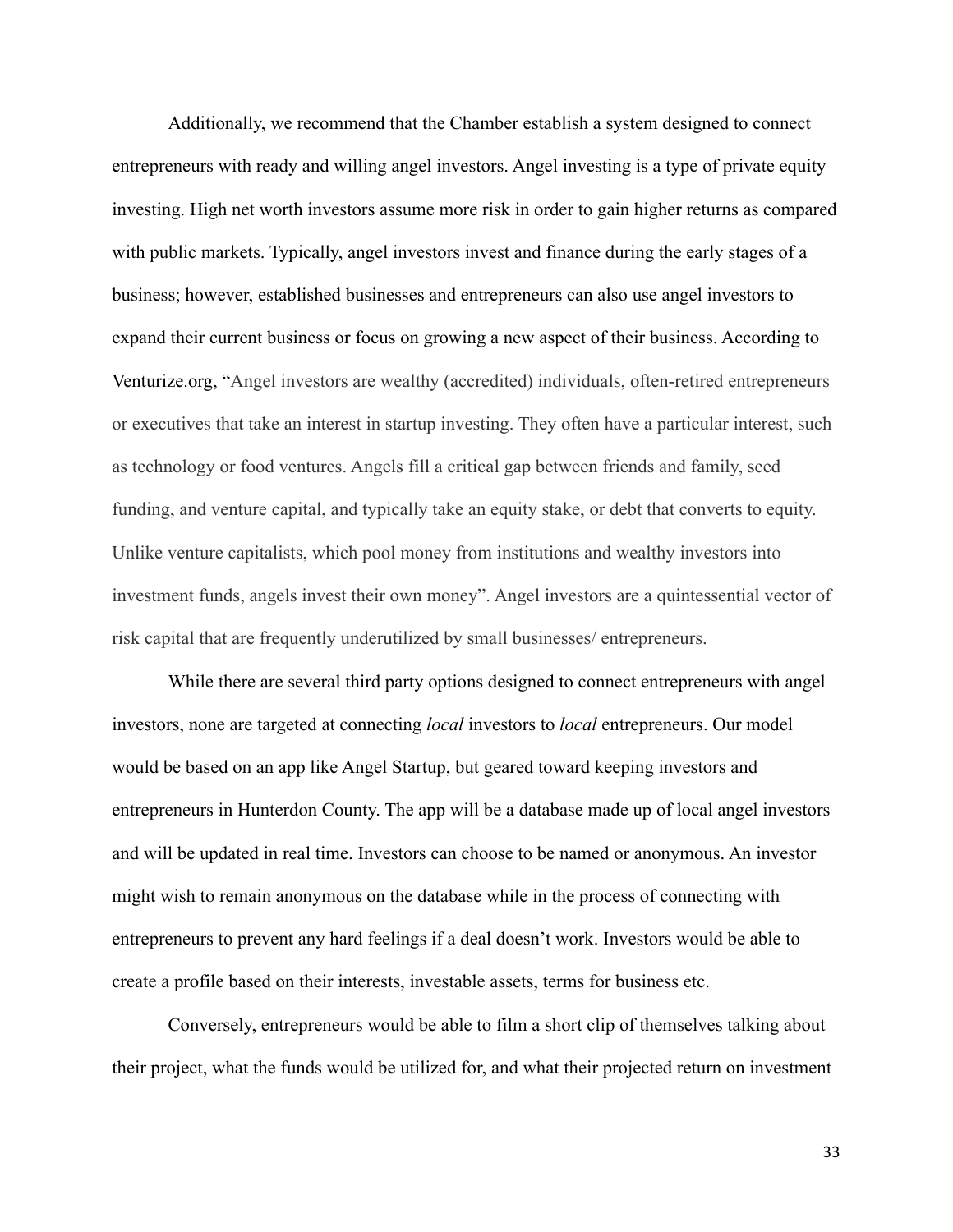would be. The video would allow entrepreneurs to "sell themselves" while allowing for investors to get a sense of the entrepreneurs personality, seriousness, character etc. This would allow both investors and entrepreneurs alike to screen each other and get to a "best fit" more quickly. Once candidates feel like they might have a match, they will be able to reach out to the potential investor via an encrypted email. They can pitch, plan to meet, etc. If it doesn't feel right for the investor, their anonymity is still intact.

Some Chambers of Commerce have already begun the important work of connecting networks of angel investors with cash strapped local companies. For example, in Springfield Missouri in 2008, a network of investors, called the "Springfield Angel Network", with roughly 20 members, each with high net worths (over \$1 million) or large annual incomes connected with the Springfield area Chamber of Commerce. The group believed the best way to grow and maintain businesses within Springfield is to provide capital. According to one of the founders of the Network, "A key element to capturing those deals and maintaining that local commercialization is equity; it's funding,[...] We think that if we can 'wave' some money that (companies) will establish themselves here and consider this a home base of operations" (Wagner, 2008).

The Springfield Angel Network borrowed its practices from the "Centennial Investors Angel Investor Network". The Springfield Area Chamber of Commerce maintains a loose partnership/ working relationship with these investor networks. When a member is seeking capital for their expansion or a new ventor, the Chamber introduces them to the network and facilitates the entrepreneur's pitch. After that, "[s]ome proposals may only receive financial backing from a single investor. Others may win over the entire group. Either way, the chamber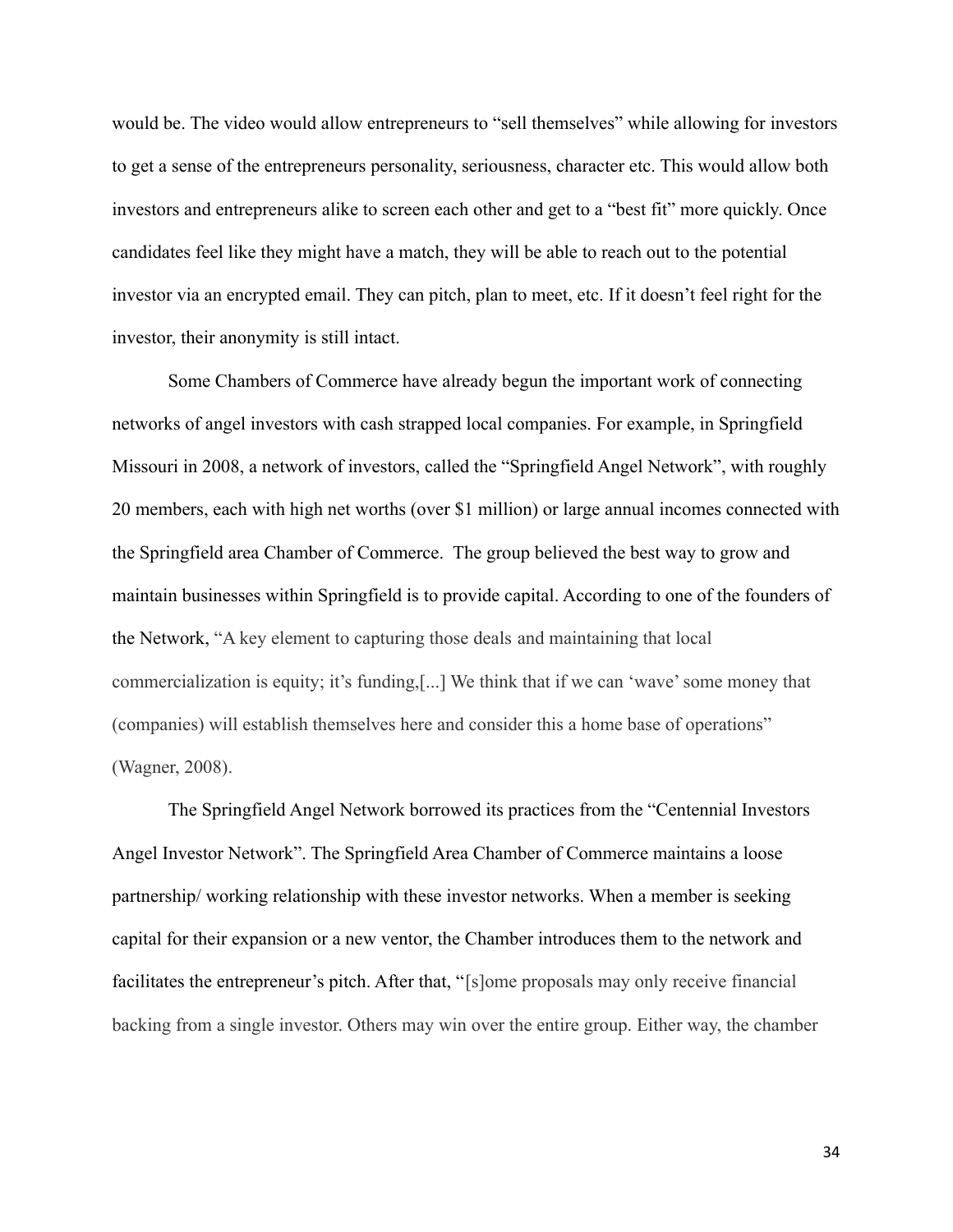steps aside at that point, and a "champion" investor is chosen to conduct due diligence on proposed deals and lead contract negotiations" (Wagner, 2008).

While this is a critical step in maintaining and growing small businesses within a community, the Springfield Angel Network failed in 2014. The reasons cited for its failure are an important lesson to be learned for up and coming angel investor/ entrepreneur relationships. The main complication appeared to be a mismatch between "what those particular investors were seeking versus the investment opportunities that were being presented to them", according to one area entrepreneur, the investors were used to "investing in manufacturing or hard products and not some of the more less-concrete startups in the tech field" (Mooney, 2015). Another area of needed improvement was in relationship building, "[t]he gaps we've seen are with mentorship and guidance through the startup and growth process [and] access to early capital," said Brian Kincaid, Missouri State University's business incubator coordinator (Mooney, 2015). To combat the gap within access to funds and mentorship/guidance, many members and organizers of the Springfield Angel Network have partnered with the eFactory.

The eFactory is a program through Missouri State University that combines flexible space programs with entrepreneur/ small business mentoring. The eFactory works with the chamber to start, grow, refine, and develop every facet of a business, from creating business plans with entrepreneurs to workforce development trainings for small businesses. Organizers say "the angel investors [...] have remained active through programs such as 1 Million Cups – a national initiative centered on connecting and educating entrepreneurs through weekly meetings – and through conversations with the chamber and MSU on how best to move forward" (Mooney, 2015). Through these new initiatives, investors, the Springfield Chamber of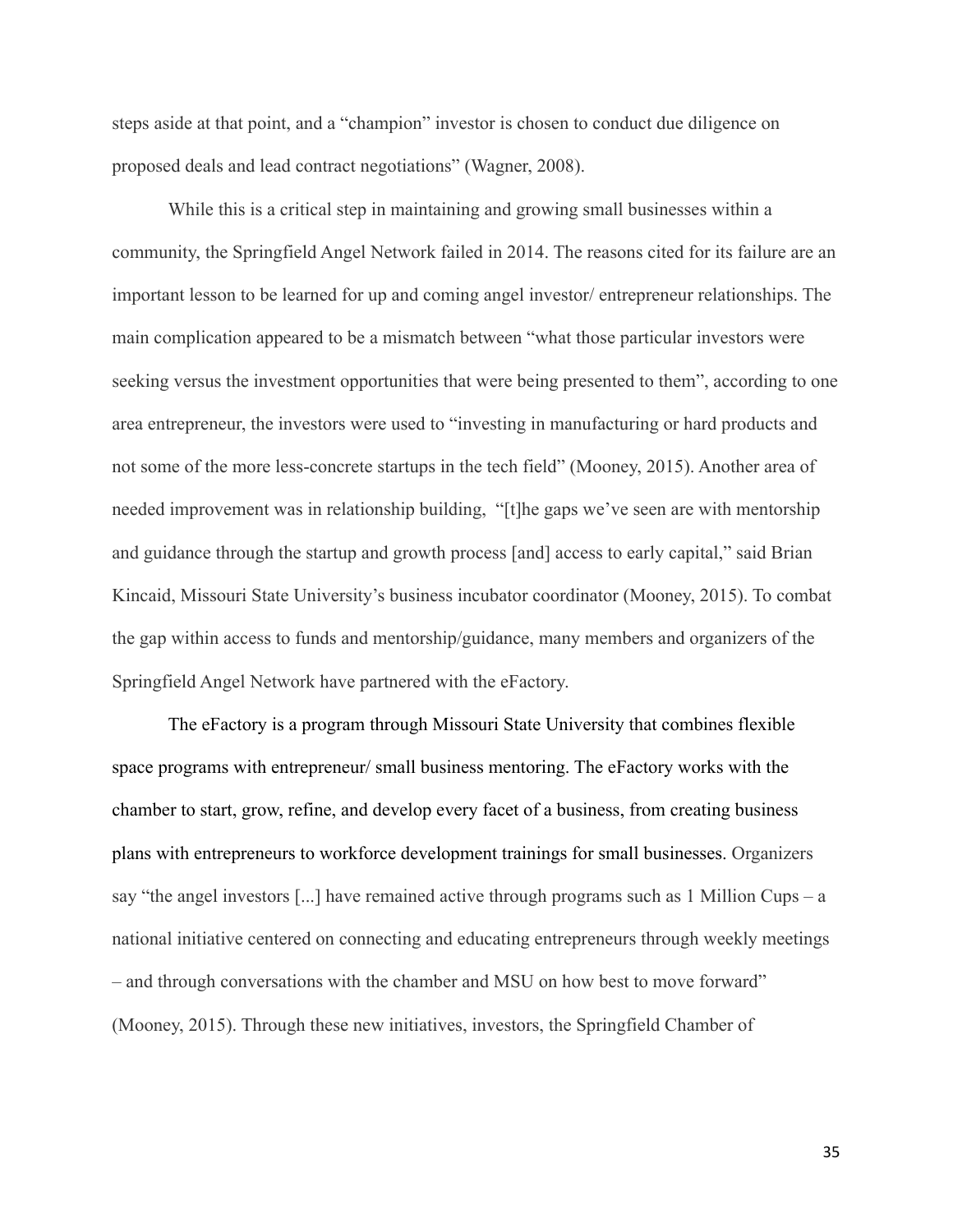Commerce, and small businesses are bridging the gap to create a booming entrepreneurial ecosystem.

Another way to foster relationships between new or seasoned entrepreneurs and possible investors would be to have the chamber host a quarterly mixer between investors and new or seasoned entrepreneurs. This would allow for entrepreneurs to connect with and learn from the investors, creating lasting mentor relationships. Mentor relationships between investors and entrepreneurs might include questions like; What are investors looking for? What do favorable terms look like to them? Is there another investor they might be able to introduce the entrepreneur to that would be a better fit? Additionally, connections between new entrepreneurs and seasoned entrepreneurs might create lasting relationships that could have lasting effects on the local business landscape. According to Entrepreneur Magazine, "80% of mentored businesses have witnessed long term success, growth, and business revenues; doubling their survival rate as compared to non-mentored businesses" and "89% of small business owners who didn't have a mentor wish that they did. These statistics highlight a need in the entrepreneurial community to find and connect with qualified mentors who can deliver solid advice to help a business over those shaky first years" (Gunjahalli, 2020).

#### **References:**

- 1. <https://accstl.venturize.org/borrowing-101/types-of-lenders/angel-investors>
- 2. [An Overview of the NJ Innovation Evergreen Act: NJ Economic Recovery Act of 2020:](https://www.greenbaumlaw.com/insights-alerts-Overview-of-NJ-Innovation-Evergreen-Act.html) [New Jersey Law Firm; New Jersey Attorneys, Lawyers \(greenbaumlaw.com\)](https://www.greenbaumlaw.com/insights-alerts-Overview-of-NJ-Innovation-Evergreen-Act.html)
- 3. [NJ Innovation Evergreen Fund \(NEW\) NJEDA](https://www.njeda.com/evergreen/#1)
- 4. [Innovation Evergreen Fund to give NJ startups a hand | NJ Spotlight News](https://www.njspotlightnews.org/2022/04/nj-eda-gov-murphy-innovation-evergreen-fund-250m-state-tax-credits-auction-venture-capital-firms-funding-startups-with-high-growth-potential/)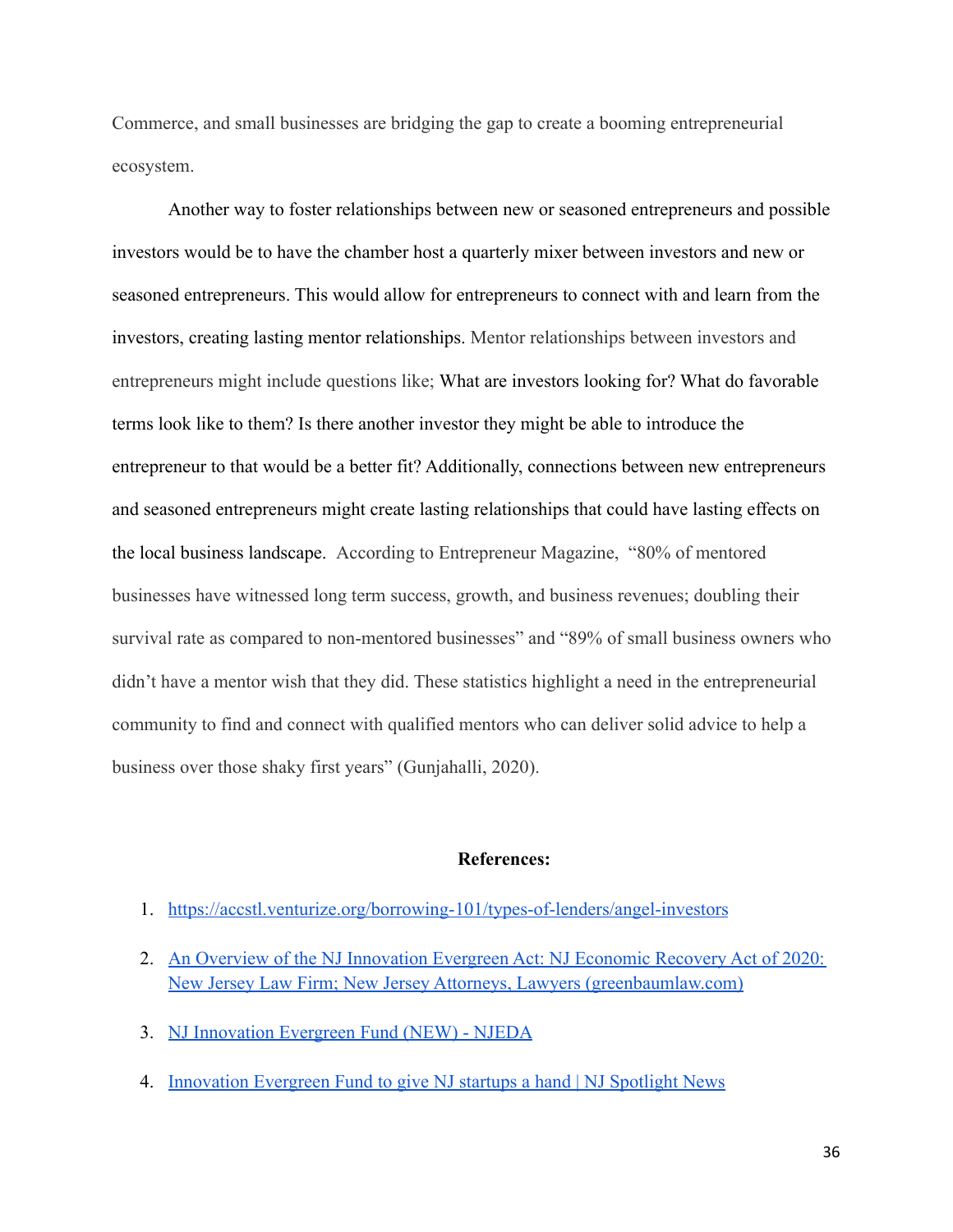- 5. [Calling All Angels: Chamber builds network of angel investors to help cash-strapped](https://sbj.net/stories/calling-all-angels-chamber-builds-network-of-angel-investors-to-help-cash-strapped-companies,28390) [companies | Springfield Business Journal \(sbj.net\)](https://sbj.net/stories/calling-all-angels-chamber-builds-network-of-angel-investors-to-help-cash-strapped-companies,28390)
- 6. [Springfield Angel Network nixed for new approach | Springfield Business Journal](https://sbj.net/stories/springfield-angel-network-nixed-for-new-approach,10660) [\(sbj.net\)](https://sbj.net/stories/springfield-angel-network-nixed-for-new-approach,10660)
- 7. [Home Small Business Development Center \(missouristate.edu\)](https://sbdc.missouristate.edu/)
- 8. [Five Reasons Why Every Entrepreneur Needs A Great Mentor](https://www.entrepreneur.com/article/347638)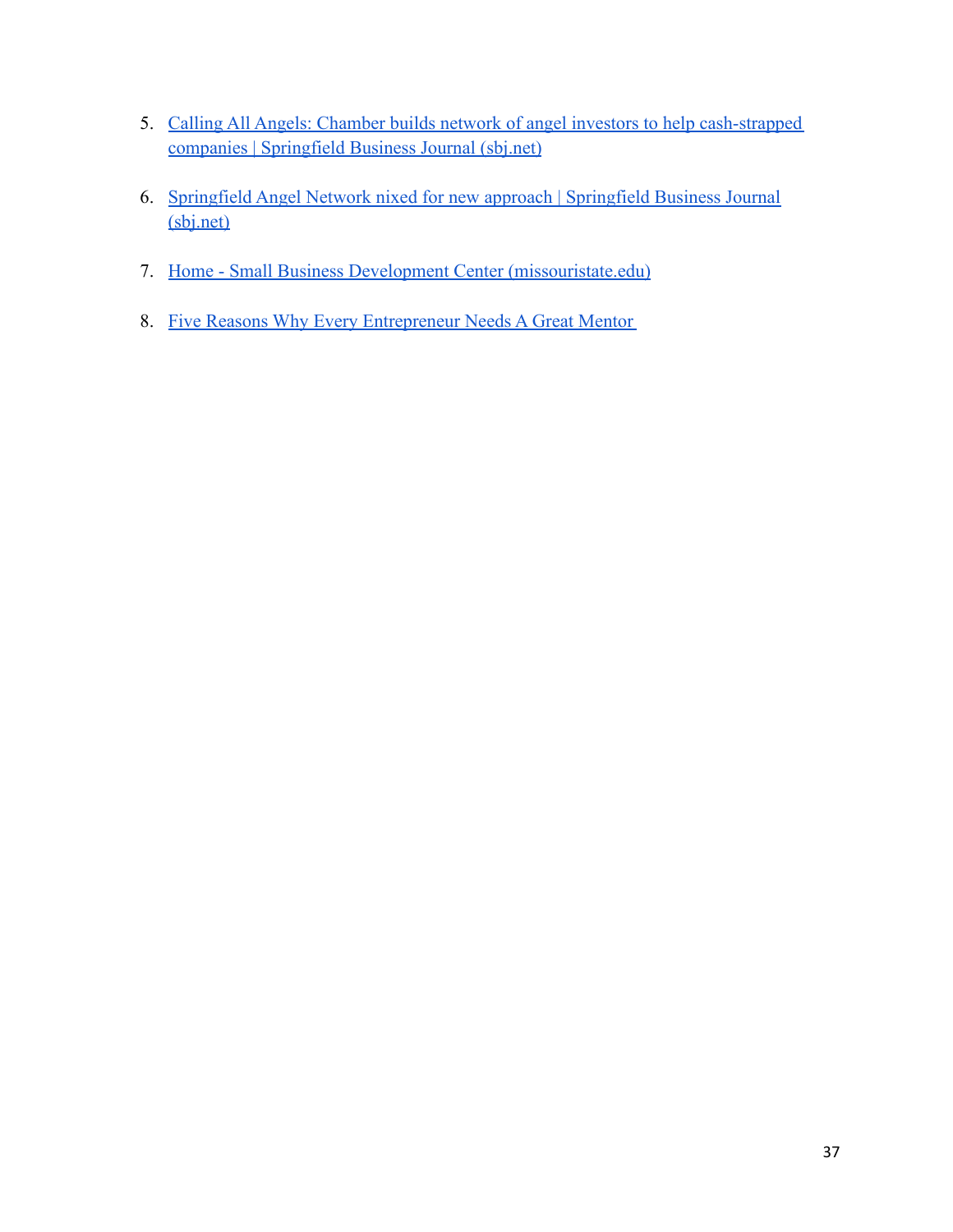# **Innovation Evergreen Fund**

According to the New Jersey Economic Development Authority, "The New Jersey Innovation Evergreen Fund (NJIEF) is a partnership with the private sector that will raise and invest funds in New Jersey-based companies to address New Jersey's shortfalls in venture capital funding and create the conditions necessary for entrepreneurs to succeed." The formal establishment of the Innovation Evergreen Fund was approved by the Economic Development Authority's Board of Directors in April 2022.

The new fund will be comprised of cash raised from the auction of state tax credits. The first auction is anticipated to take place by the end of summer 2022 and is expected to raise \$250 million over the next five years. In order to participate, corporations must be willing to work with the State to support the innovation goals through various means (mentoring, internships and participation on the Innovation Evergreen Fund's advisory board).

In an effort to bolster small, New Jersey-based startup companies with high growth potential, the State plans to partner with venture capital firms (who are expected to match dollars). The Fund will support a promising company's establishment and take off in New Jersey. To receive funding through this program, corporations must be New Jersey based; however, the venture capital firms can be located elsewhere. With the establishment of the new Fund, the largest outcome could potentially be job creation.

The goals of the program are as follows:

- State promotion of New Jersey start-ups
- Venture capital firm partnerships would incentive economic development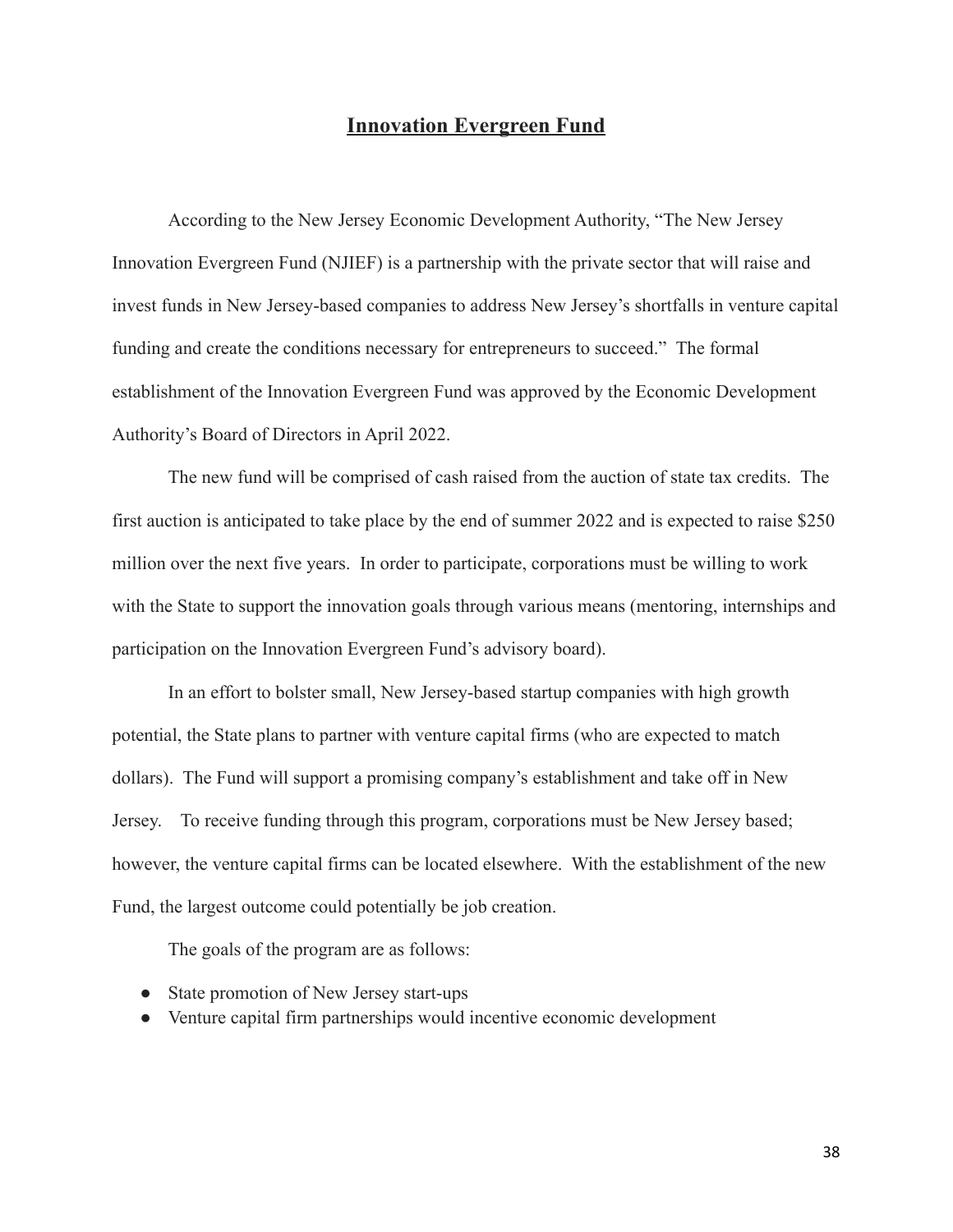# **References:**

- 1. New Jersey Economic Development Authority: <https://www.njeda.com/evergreen/>
- 2. Reitmeyer, John. "Innovation Evergreen Fund to Give NJ Startups a Hand | NJ ..." NJ Spotlight News, 18 Apr. 2022, [https://www.njspotlightnews.org/2022/04/nj-eda-gov-murphy-innovation-evergreen-fund](https://www.njspotlightnews.org/2022/04/nj-eda-gov-murphy-innovation-evergreen-fund-250m-state-tax-credits-auction-venture-capital-firms-funding-startups-with-high-growth-potential/) [-250m-state-tax-credits-auction-venture-capital-firms-funding-startups-with-high-growth](https://www.njspotlightnews.org/2022/04/nj-eda-gov-murphy-innovation-evergreen-fund-250m-state-tax-credits-auction-venture-capital-firms-funding-startups-with-high-growth-potential/)[potential/](https://www.njspotlightnews.org/2022/04/nj-eda-gov-murphy-innovation-evergreen-fund-250m-state-tax-credits-auction-venture-capital-firms-funding-startups-with-high-growth-potential/).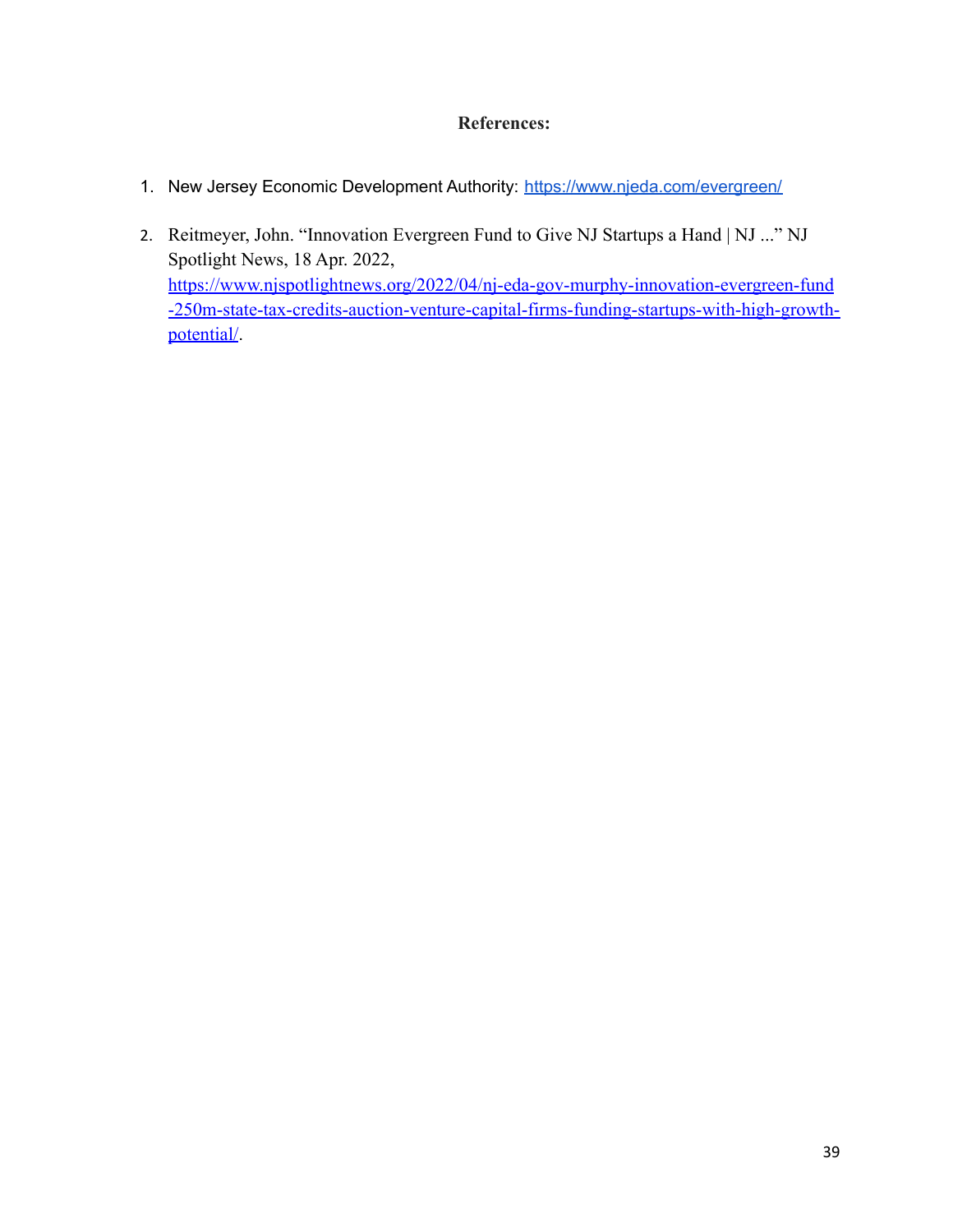# **Supporting Entrepreneurial Diversity in Hunterdon County**

Small businesses are the lifeblood of a robust, healthy economy … and a thriving, vibrant community. Entrepreneurship on a local, community level creates jobs, sparks innovation, and can be a source of opportunity for minorities and other underrepresented groups to achieve independence and success, both financially and socially. Such businesses enrich a community not only in financial measures, but in the diversity of culture, innovation, and experience that can revitalize our towns and communities.

Unfortunately, an opportunity gap exists in our country, in which factors such as race, ethnicity, socioeconomic status, education, and familial situations, among others, can affect an individual's ability to envision, strategically plan, and successfully launch a new business.

By creating an ecosystem that encourages and supports entrepreneurial diversity, with resources and connections specifically crafted for underrepresented small business owners, the Business Center of the Hunterdon County Chamber of Commerce will become the hub of the interconnectivity so intrinsic to a healthy economic and social climate for all.

According to the Kauffman Foundation, a private, nonpartisan foundation that fosters economic independence by advancing educational achievement and entrepreneurial success, "The essence of an entrepreneurial ecosystem is its people and the culture of trust and collaboration that allows them to interact successfully." The Business Center will ensure this trustful collaboration by offering minority entrepreneurs specific connections in the following areas: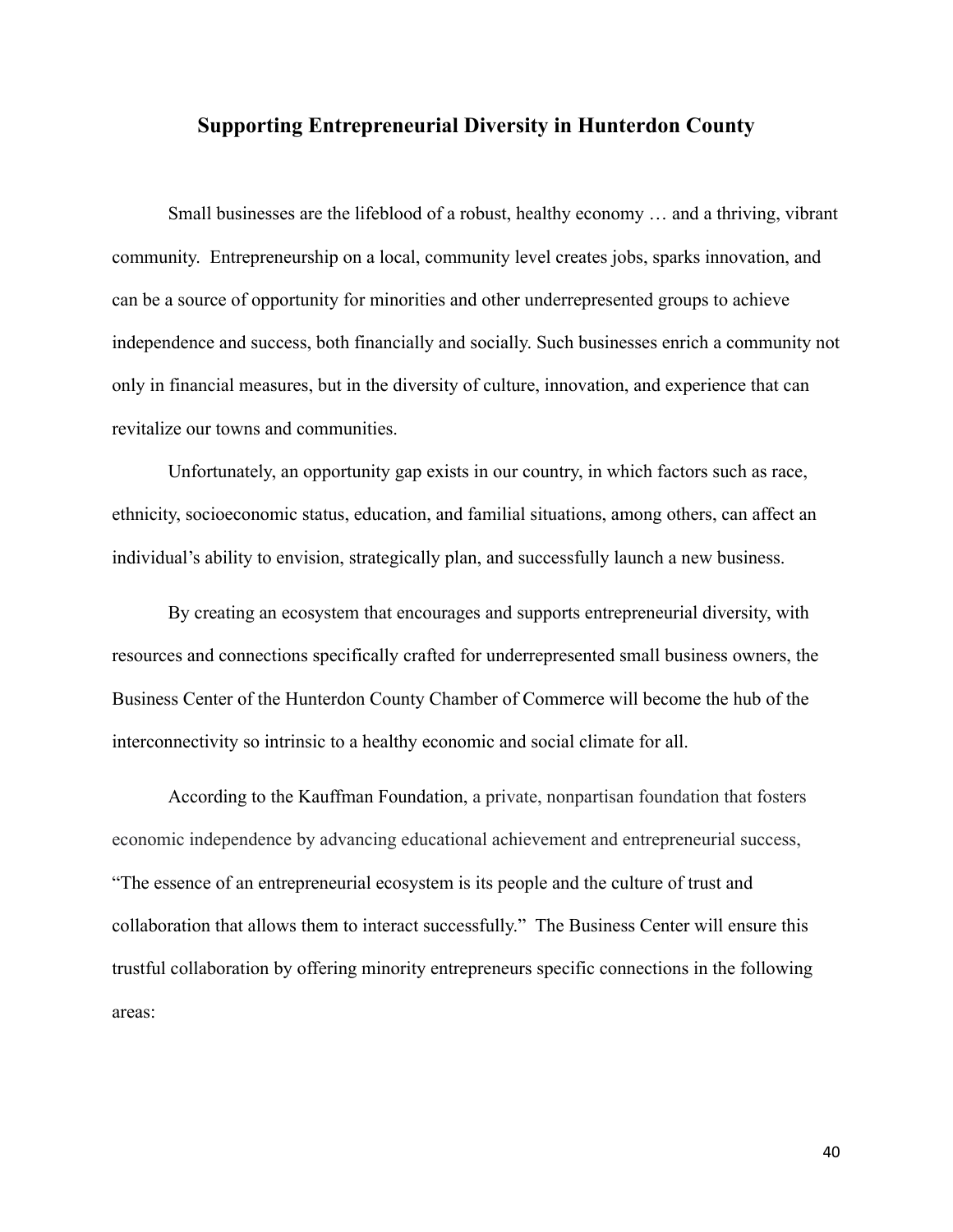- 1. Government and policy regulations for small businesses
- 2. Financial services
- 3. Community culture resources
- 4. Support systems such as technical experts and advisors
- 5. Markets & marketing
- **6.** "Human capital" including education resources and training for entrepreneurs and their employees

It is recommended that the Business Center of the Hunterdon County Chamber of Commerce establish a Diverse Hunterdon Information Hub, featuring mentors, speakers bureau, training programs, roundtable sessions, a resource center, and multicultural networking events, collaborating with business owners within the County and with other Chambers throughout the State to expand the networks of the county's under-represented business owners. Examples/models of existing community resource centers are given later in this section.

# **Hunterdon County's Demographics - Increasing Diversity:**

According to the [U.S. Census Bureau](https://www.census.gov/quickfacts/hunterdoncountynewjersey), the ethnic and cultural makeup of Hunterdon County has been changing over the past ten years, with indications that this trend will continue..

In 2020, Hunterdon County had a population of 128,947. This was a slight increase (0.5%) from the 2010 population of 128,349.

In the ten years from 2010-2020:

- The White population decreased 8.9% to 106,790 people, making up 82.8% of the County's total population.
- The Hispanic population increased 62.6% to 10,929 people, making up 8.5% of the County's total population and representing the largest ethnic group growth.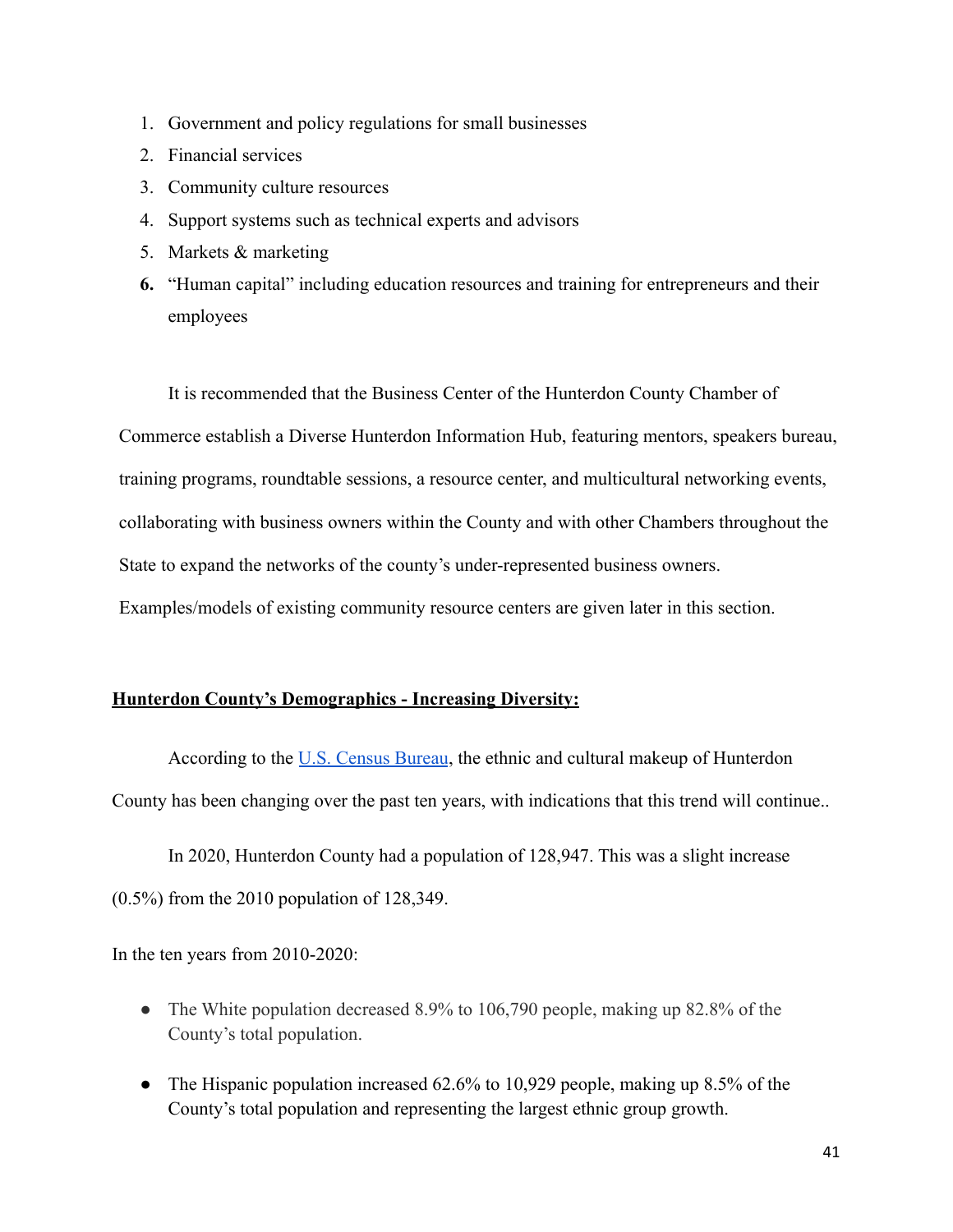- The Asian population increased 36.7% to 5,714 people, making up 4.4% of the County population.
- The Black population decreased 8 to 3,174 people, making up 2.5% of the County population.

According to the 2020 U.S. Census, Hunterdon County's Diversity Index\* is 38%, up

15% from 2010. The data makes it clear that the face of Hunterdon County is becoming more

diverse, creating the potential for cultural growth and enrichment throughout the County.

\*The Diversity Index, DI shows the probability that two people chosen at random will be from different race and ethnic groups.

## **Hunterdon County Business Ownership by Category:**

In Hunterdon County, there are 12,013 Non-Minority Owned Firms and 1,418 Minority Owned Firms. See chart below:



Approximately 10.5% of businesses in Hunterdon County are owned by minorities.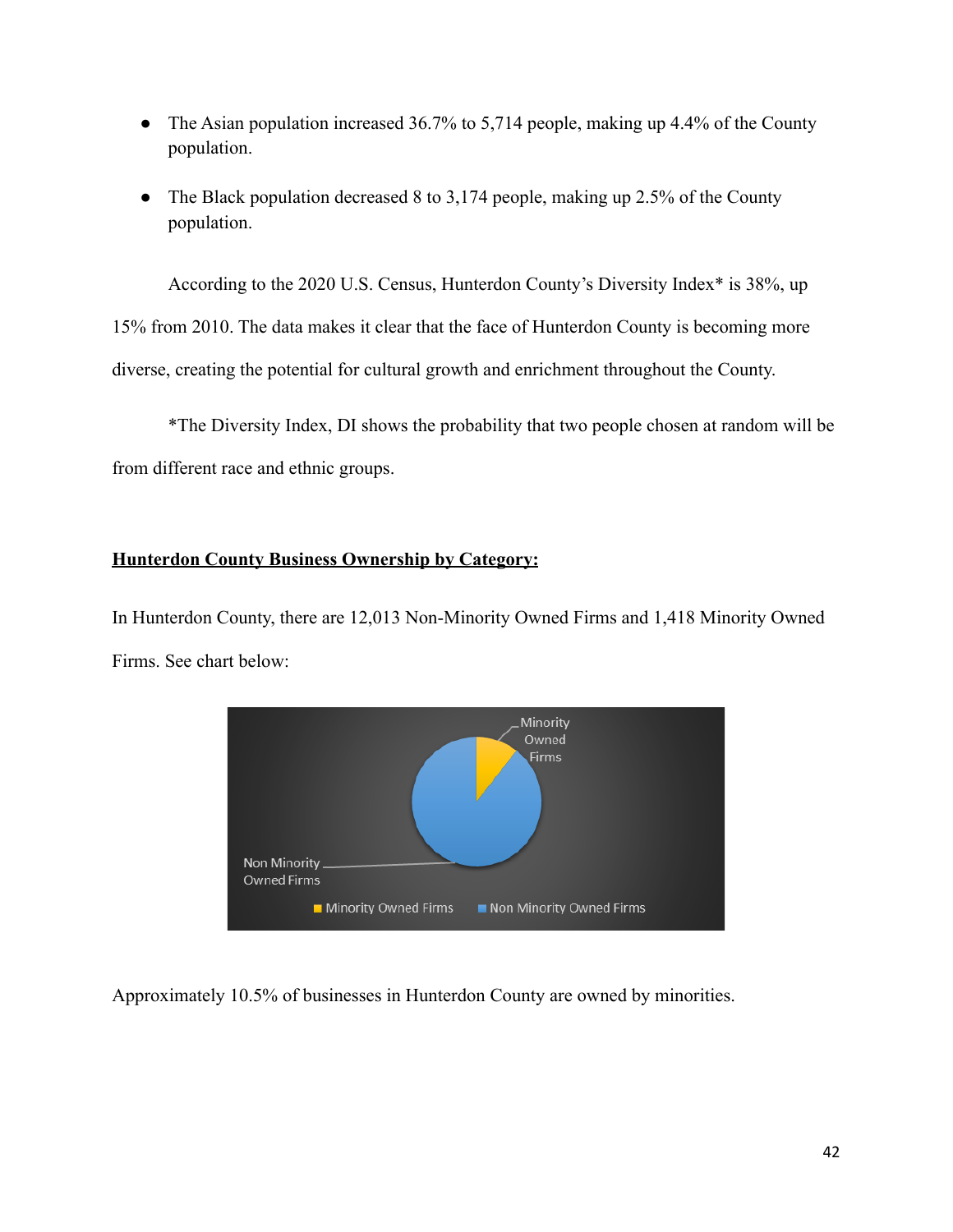In Hunterdon County, there are 8,340 Men Owned Firms and 3,857 Women Owned Firms. See chart below:



Approximately 31.6% of businesses in Hunterdon County are owned by women.

In Hunterdon County, there are 11,980 Non-Veteran Owned Firms and 1,248 Veteran Owned Firms. See chart below:



Approximately 9% of businesses in Hunterdon County are owned by veterans.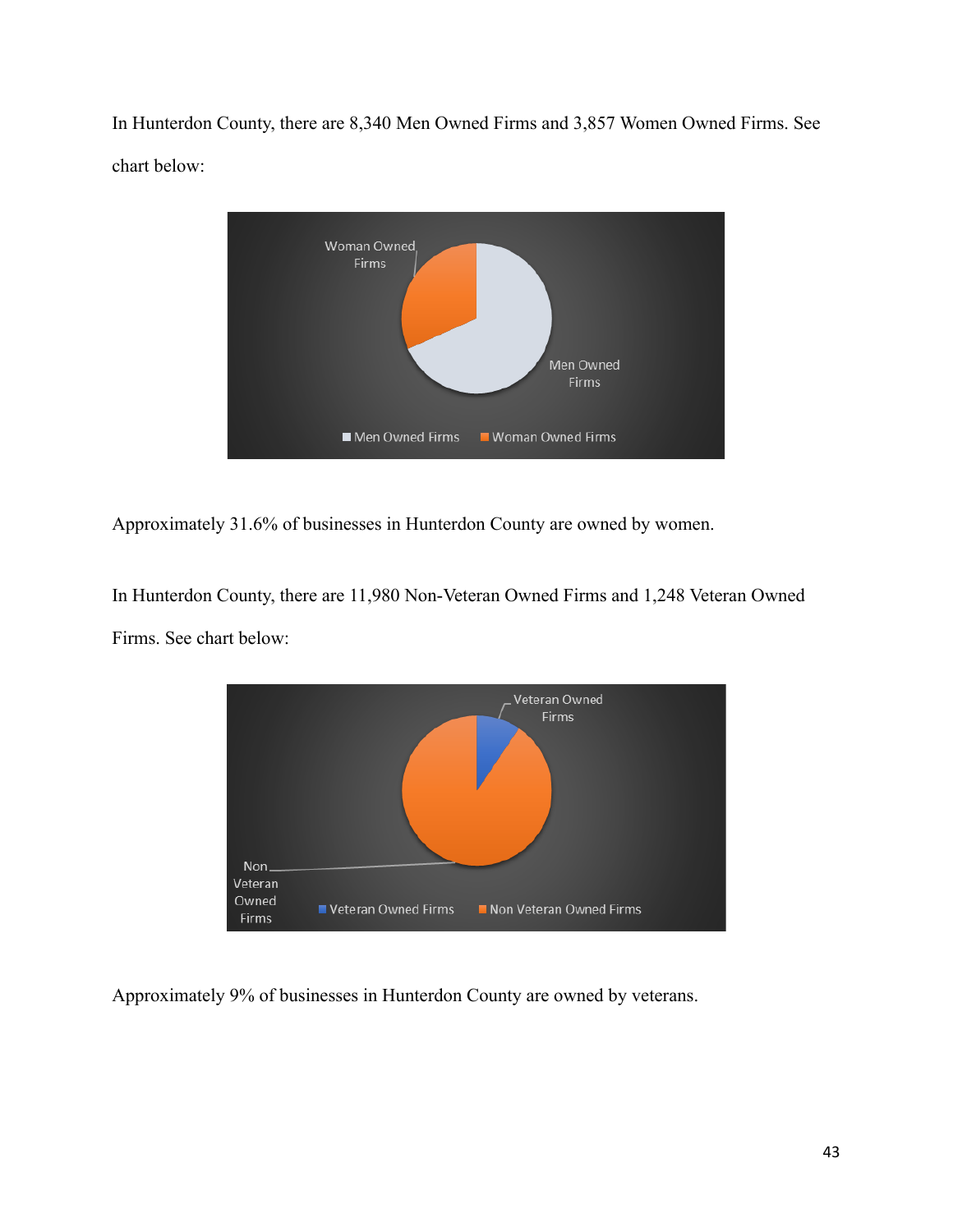#### **Resources for Diverse or Under-Represented Entrepreneurs/Business Owners:**

Because diverse or minority-owned entrepreneurs or aspiring small business owners may face unique challenges when setting up a business, specific resources and information are offered in this section. The following information can be reviewed and expanded upon by the Business Center and can form the nucleus of a Resource Hub for Diverse or Minority-Owned Businesses.

#### **New Jersey Minority and/or Women Business Enterprise Certification:**

The State of New Jersey classifies a minority as **"**a person who is: 1) Asian American, a person having origins in any of the original peoples of the Far East, Southeast Asia, Indian Subcontinent, Hawaii, or the Pacific Islands; 2) American Indian or Alaskan native, a person having origins in any of the original peoples of North America. 3) Black, a person having origins in any of the black racial groups in Africa; or 4) Hispanic, a person of Spanish or Portuguese culture, with origins in Mexico, South or Central America, or the Caribbean Islands.

The [State's Website](https://business.nj.gov/pages/mwbe?locale=en) offers information and instructions on how to apply for an MBE certification, which give businesses access to purchasing networks that otherwise are not available, among other benefits. It also provides links to updates, resources, and upcoming changes that may affect small businesses, as well as an online roadmap for [Starting Your Own](https://navigator.business.nj.gov/) [Business in New Jersey.](https://navigator.business.nj.gov/) This information is a good foundation when beginning to consider your steps towards business ownership.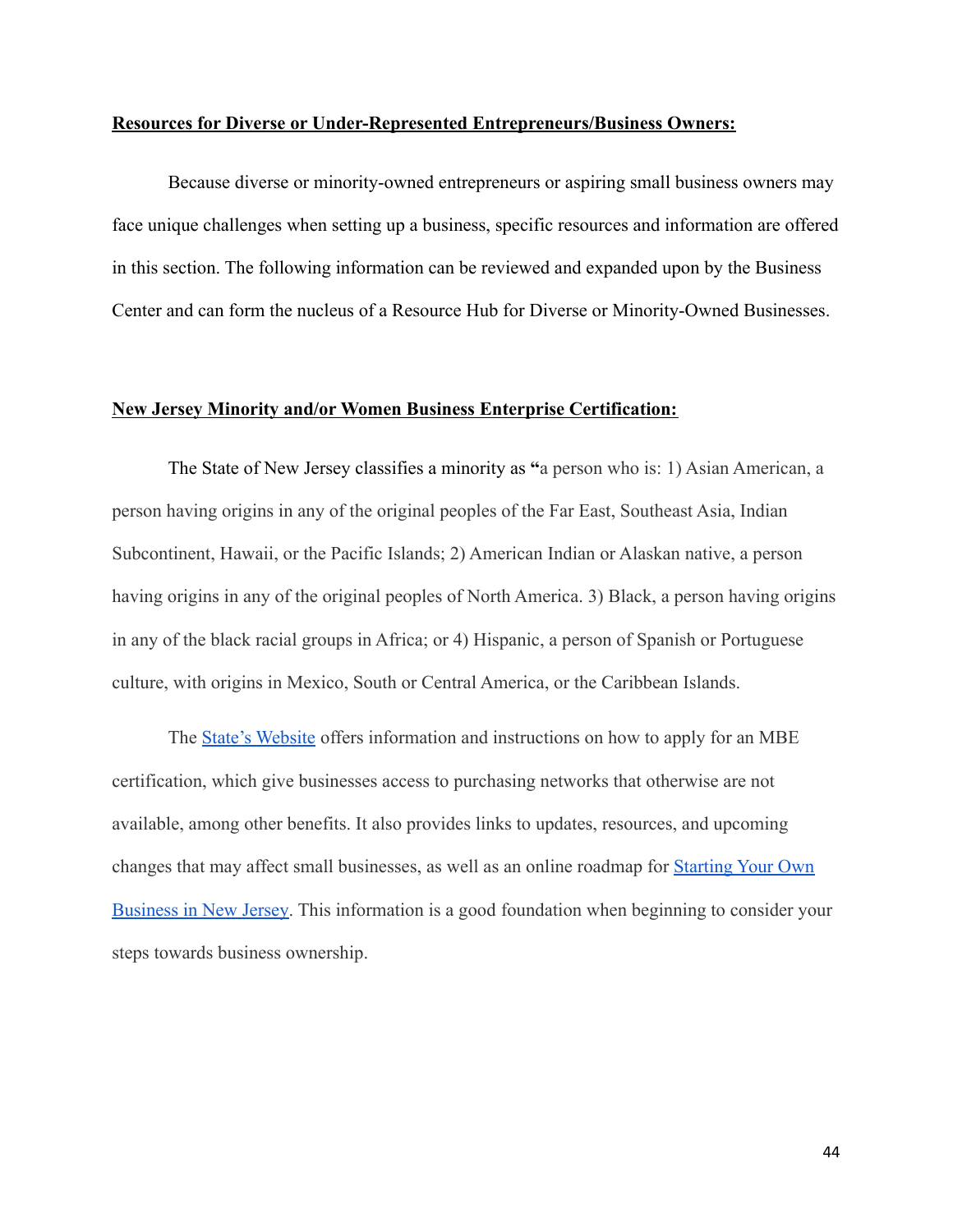#### **Financial Resources for Minorities and Women:**

[New Jersey Free Loans & Grants for Minority and Women-Owned Businesses](https://www.womenandminoritybusiness.org/new-jersey-grants-and-loans-for-minority-and-women-owned-businesses/) is a website that provides a wealth of information on business loans and/or free grant programs. Sources of funding, which are available to entrepreneurs and start-ups, include government agencies, banks, corporations, non-profits, and others. The site provides a list of low or interest free loan programs or grants for small to mid-size businesses that are updated regularly.

According to the site, priority is given to disadvantaged businesses in New Jersey, which includes, but is not limited to, Black-owned businesses, women-owned businesses, LGBTQ, veterans, immigrants, Latinos and others who struggle to get the funds they need. There may be loans and grants throughout the State, with a focus on providing capital to BIPOC (Black, Indigenous, People of Color), Veteran and MWBE small businesses. The funding sources listed on the site are available to residents of New Jersey.

[New Jersey Economic Development Authority Small Business Fund](https://www.njeda.com/smallbusinessfund/) is a public entity through which small, minority-owned or women-owned New Jersey businesses may be eligible for assistance through the Small Business Fund. This site may be able to offer assistance to non-profit organizations or small businesses who may not have the ability to get bank financing.

[The New Jersey Business and Industry Association](https://njbia.org/resources/recovery/eda-grants/) offers Economic Development Authority Grant and Loan packages for small and mid-size businesses. These include small business emergency loan and grant packages as well as NJ Entrepreneur Support Programs.

[New Jersey Small Business Grants](https://businessyield.com/grant-opportunities/nj-small-business-grants/) provides extensive information on government and federal funding agencies, as well as updated grant lists and thorough information on the grant application process.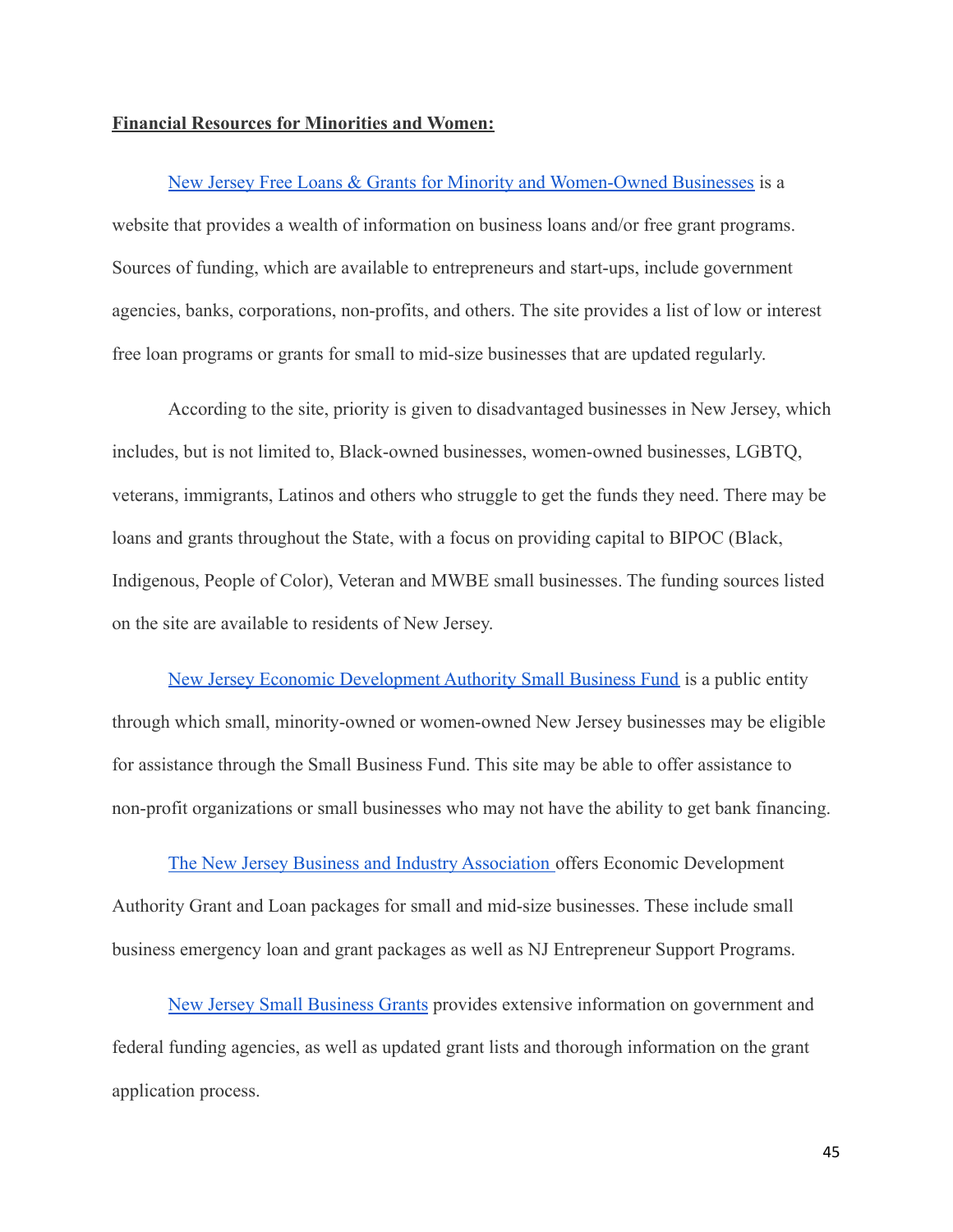#### **African American Chamber of Commerce of New Jersey:**

While Hunterdon County's African American population has decreased somewhat in the past ten years, it is important to note there is an [African American Chamber of Commerce of](http://www.aaccnj.com) [New Jersey](http://www.aaccnj.com) that provides important cultural and business resources to this segment of the County population. According to its website, the AACCNJ serves as a "mechanism for communication, program creation, and strategic implementation of resolutions that address the economic disparities of New Jersey's African American business enterprises."

The AACCNJ has many valuable resources to offer entrepreneurs. Free programs such as the eight-week Small Business Bonding Readiness Assistance Program are available for those looking to expand their business or to bid on county, state, or federal government contracts.

There is also a Pro Bono Alliance for members of the AACCNJ. Pro Bono services are for tax issues, bankruptcy, legal issues surrounding starting a new business, employment issues (worker's compensation, termination, undocumented workers), financial structuring for commercial venture, business ownership issues, and liability issues.

#### **Asian Indian Chamber of Commerce (AICC):**

The [Asian Indian Chamber of Commerce](http://www.aicc.net) is located in Somerset County. This Chamber organizes and supports entrepreneurial leadership in the Asian Indian business community. Serving as a hub, the AICC provides networking and marketing opportunities, as well as educational resources to help strengthen and grow Asian Indian businesses.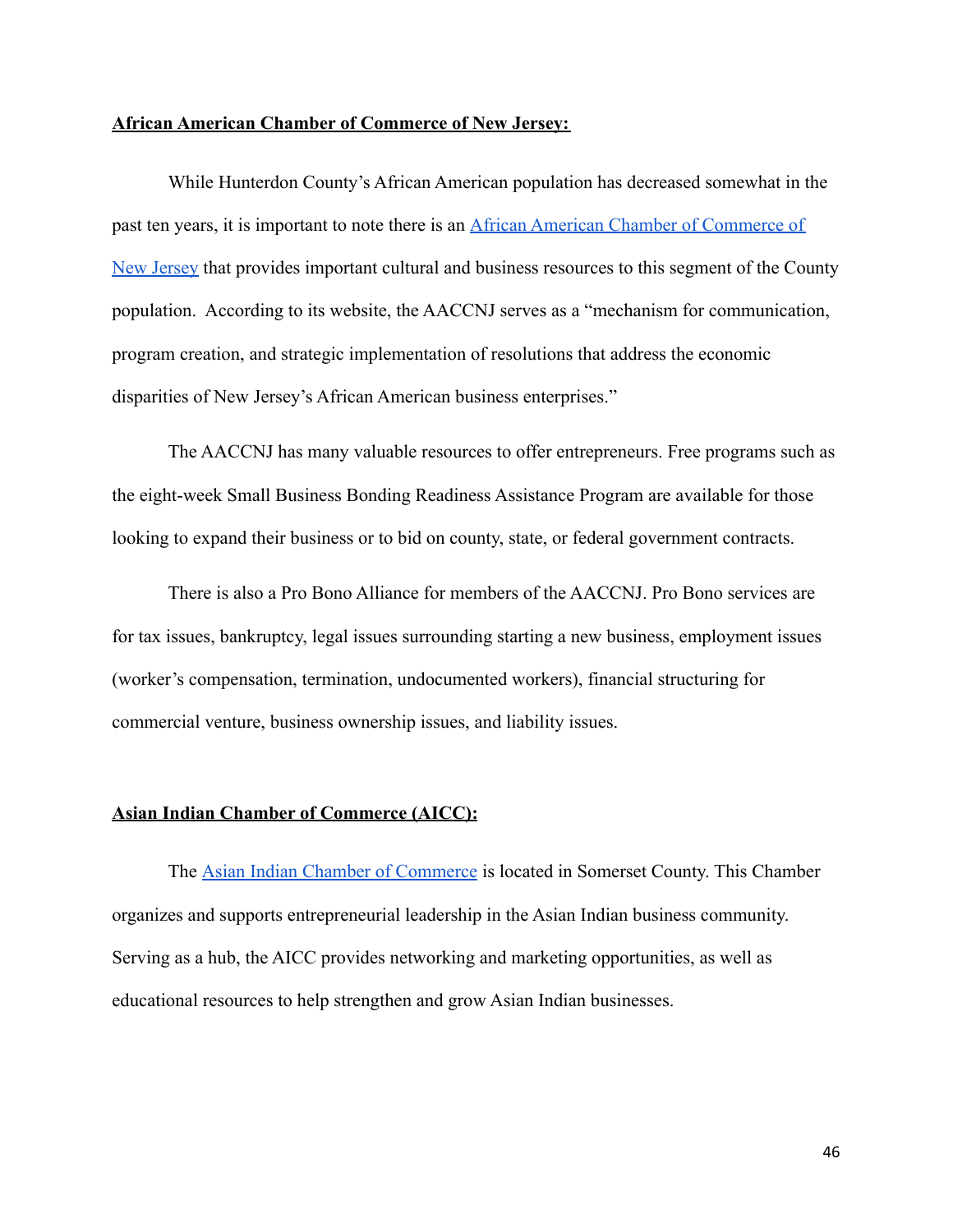#### **Statewide Hispanic Chamber of Commerce:**

The [Statewide Hispanic Chamber of Commerce of New](https://shccnj.org) Jersey has a wealth of resources and training for "Modern Latinas'' and "Hispanic Entrepreneurs". These include the Hispanic Entrepreneurship Training Program (HETP) and Latina Entrepreneurship Training Series (LETS). Both of these valuable programs are offered free of charge and are unique in the State of New Jersey. According to its website, HETP's mission is "to provide culturally and linguistically appropriate business education and mentorship services for free to Hispanic small business owners and aspiring entrepreneurs." LETS is a business training program tailored to the needs of the modern Latina. It is taught by successful Latina business owners and professionals, for Latina entrepreneurs. In these trainings, the SHCCNJ provides:

Professional Growth: Bilingual business education and individual mentorship services to small business owners and Latina entrepreneurs for free.

Exposure: Opportunities for visibility and networking with the Hispanic community and beyond.

Access to Capital: Opportunities for connection with lending institutions towards access to capital

A partnership with Hunterdon County's Chamber of Commerce and the Statewide Hispanic Chamber of Commerce of New Jersey would benefit the growing Hispanic population in Hunterdon County. These trainings and opportunities can catapult Hispanic workers to Hispanic entrepreneurs. Utilizing The Center for Business & Entrepreneurship for quarterly trainings and meetings would benefit this growing demographic.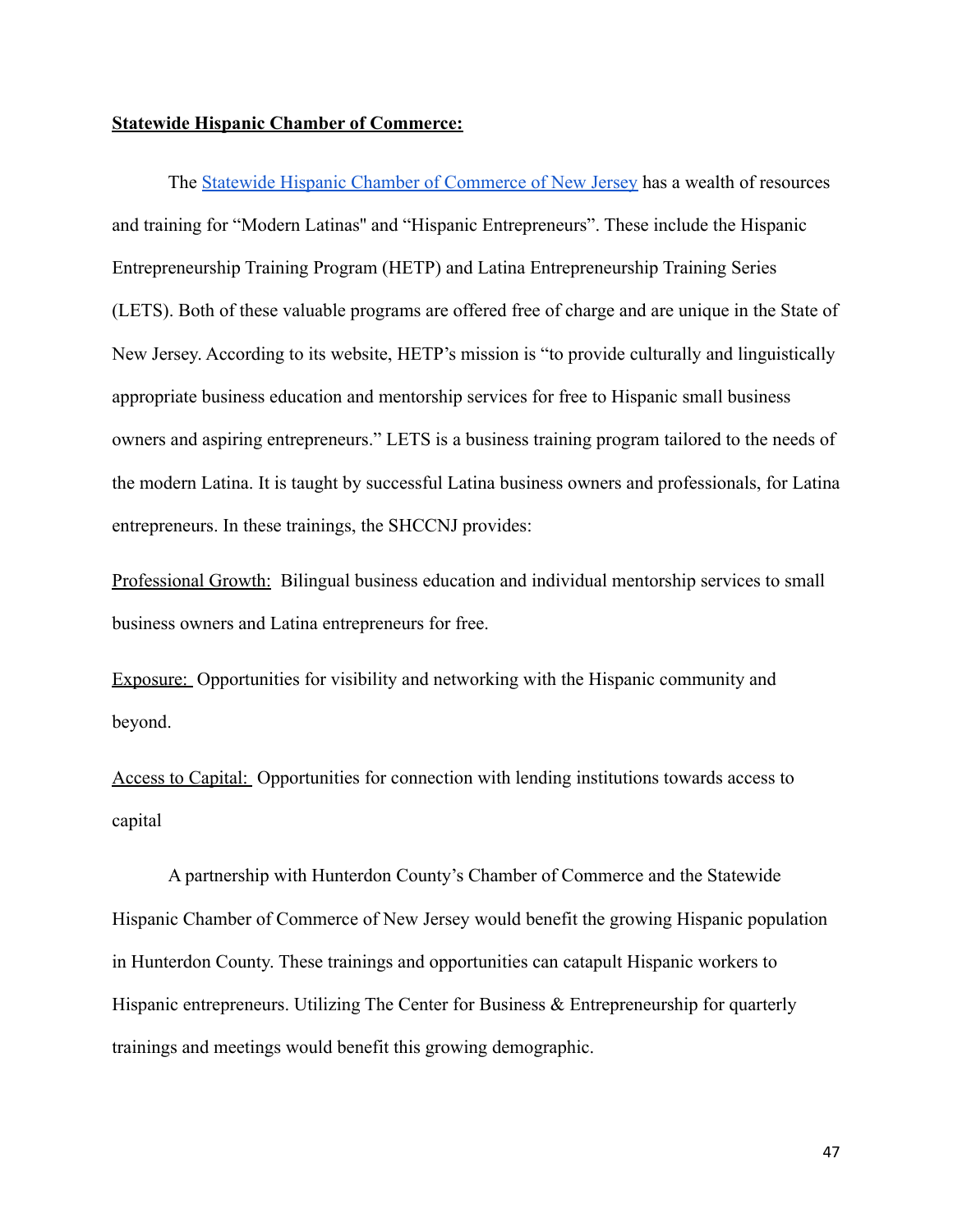#### **LGBTQ:**

On May 3, 2022, Governor Phil Murphy signed an Executive Order declaring New Jersey as "open for business" with the LGBTQ business community. According to the National LGBT Chamber of Commerce, "The order will help track valuable data on the diversity of New Jersey's entrepreneurs and will also establish a path to the inclusion of Certified LGBT Business Enterprise suppliers in small business development initiatives & procurement opportunities."

The [National LGBT Chamber of Commerce](https://nglcc.org/get-certified) (NGLCC) describes itself as "the world's largest LGBTQ+ business advocate". The organization functions as a direct link between LGBTQ+ entrepreneurs, corporations, and government leaders. Currently, membership includes over 60 local and international LGBTQ+ chambers of commerce and business organizations, serving the interests of the more than 1.4 million LGBTQ+ owned businesses in the United States. Interested entrepreneurs can find information about becoming certified as an LFBT Business on the NGLCC website.

According to NGLCC's America's LGBT Economy Report, the LGBTQ+ business owners that the NGLCC represents generate over \$1.7 trillion in economic, create jobs, and innovate business solutions. Additionally, NGLCC is the leading public policy advocate working to include certified LGBTQ+ businesses in opportunities at the federal, state, and local levels.

In New Jersey, the [New Jersey Pride Chamber of Commerce](https://www.njpridechamber.org/) (NJPCC) offers LGBTQ+ business owners with LGBTE certification, networking opportunities, and a range of other business and professional development resources specifically developed for diverse LGBTQ+ identities. Available resources include the New Jersey [Small Business Development Center](https://njsbdc.com/) and the [New Jersey Business Action Center](https://www.nj.gov/state/bac/index.shtml) Both resources provide extensive information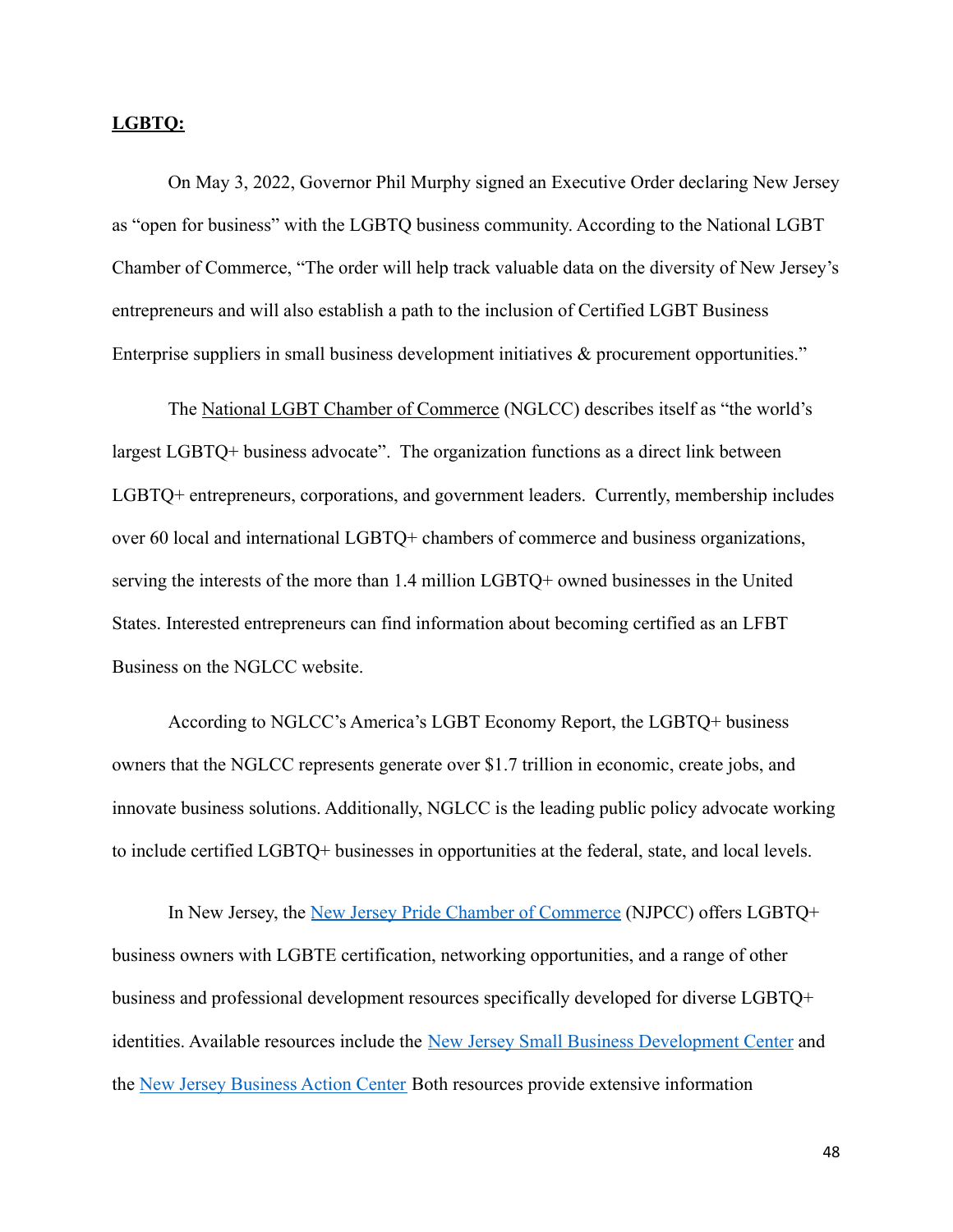Both the NGLCC and the NJPCC offer the certification of LGBTQ+ owned businesses into "LGBT Business Enterprises." The LGBTBEs certification is "vital in providing more equitable access to the procurement streams of corporations, state and public agencies, and educational institutions."

#### **Veterans:**

The [U.S. Small Business Administration](https://www.sba.gov/business-guide/grow-your-business/veteran-owned-businesses) (SBA) offers support for veterans as they become entrepreneurs. Their website provides a section entitled, *The Office of Veterans Business Development* (OVBD), which is devoted to assisting veterans, service-disabled veterans, reservists, active-duty service members, transitioning service members, and their dependents or survivors to become business owners. The Veterans Business Outreach Center Program, an initiative by the OVBD, has a center in Newark, New Jersey, that serves all 21 counties in the State. It offers business plan workshops, concept assessments, mentorship, and training for eligible veterans.

The SBA also provides customized curriculums, in-person classes, and online courses to give veterans the tools to succeed. The programs teach both the foundations of entrepreneurship as well as providing access to SBA resources and small business experts. Those programs include:

Boots to Business: An entrepreneurial program offered on military installations around the world and a training track of the U.S. Department Transition Assistance Program (TAP).

Women Veteran Entrepreneurship Training Program (WVETP): Provides entrepreneurial training to women veterans, women service members, and women spouses of service members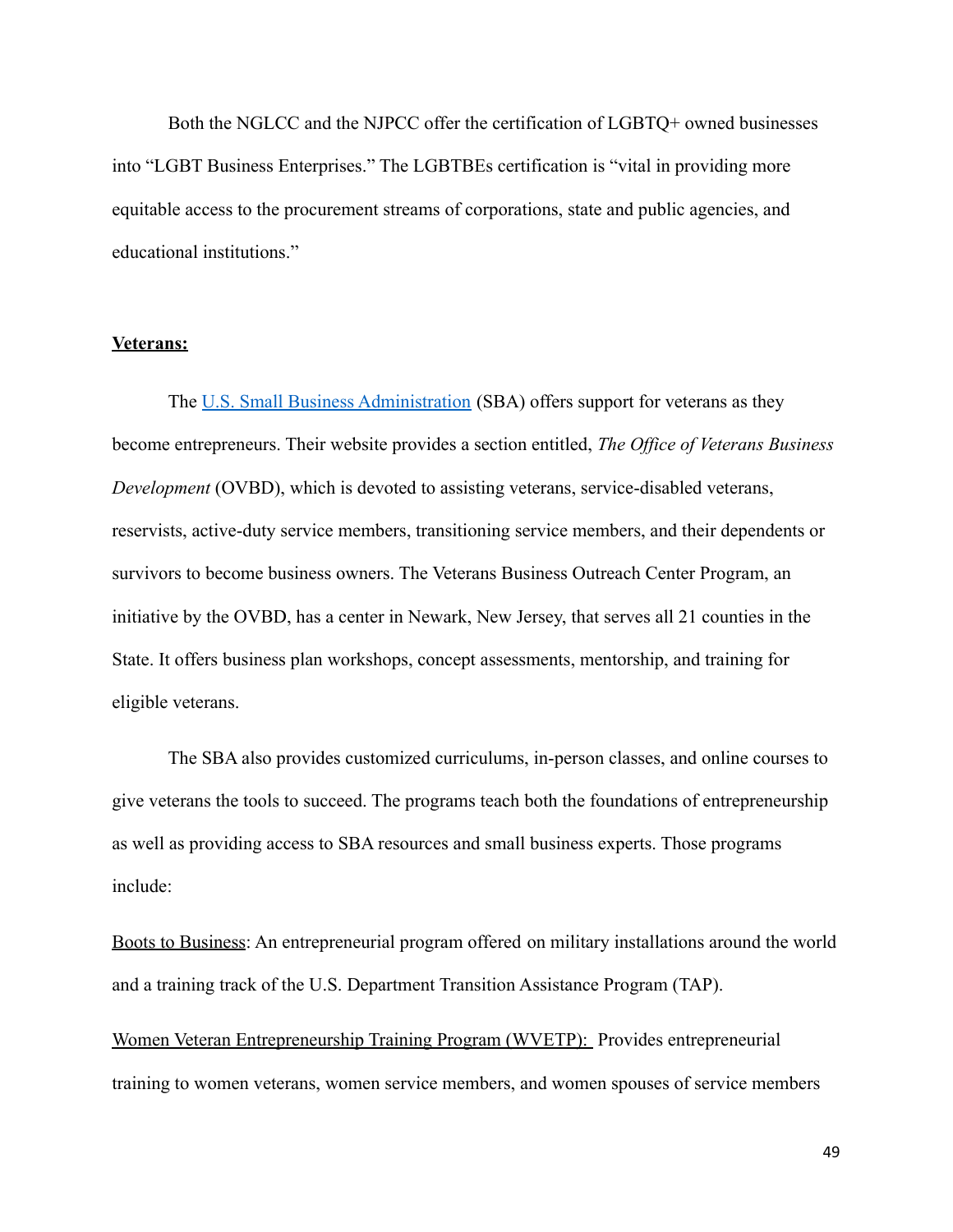and veterans as they start or grow a business. SBA funds these programs exclusively for women veterans through several grantees.

Service-Disabled Veteran Entrepreneurship Training Program (SDVETP): Provides entrepreneurship training program(s) to service-disabled veteran entrepreneurs who aspire to be small business owners or currently own a small business. SBA funds entrepreneurship training programs for service-disabled veterans through specific grantees.

Veteran Federal Procurement Entrepreneurship Training Program (VFPETP): Delivers entrepreneurship training to veteran-owned and service-disabled veteran-owned businesses nationwide interested in pursuing, or already engaged in federal procurement.

There is also specific funding for veteran-owned small businesses. The SBA has tools like Lender Match that can connect veterans to lenders. Through several programs, SBA makes special consideration for veterans.

The [State of New Jersey](http://www.business.nj.gov) offers certifications for Veteran Owned Businesses (VOB) and Disabled Veteran Owned Businesses (DVOB). In order to be classified as a "Veteran-Owned Business," and to receive a certification through the state, the business must have its principal place of business in NJ, be independently owned and operated, and at least 51% of the business owned and controlled by persons who are veterans. The owner must provide a copy of their Federal Form DD-214 indicating honorable discharge or release under honorable circumstances. The certifications for both [VOB](https://www.veteranownedbusiness.com/nj/hunterdon) and DVOB must be recertified annually. In addition, VOB and DVOB can create a free profile on. Since the website launched on Veteran's Day 2008, there have been 50 million visitors to the website.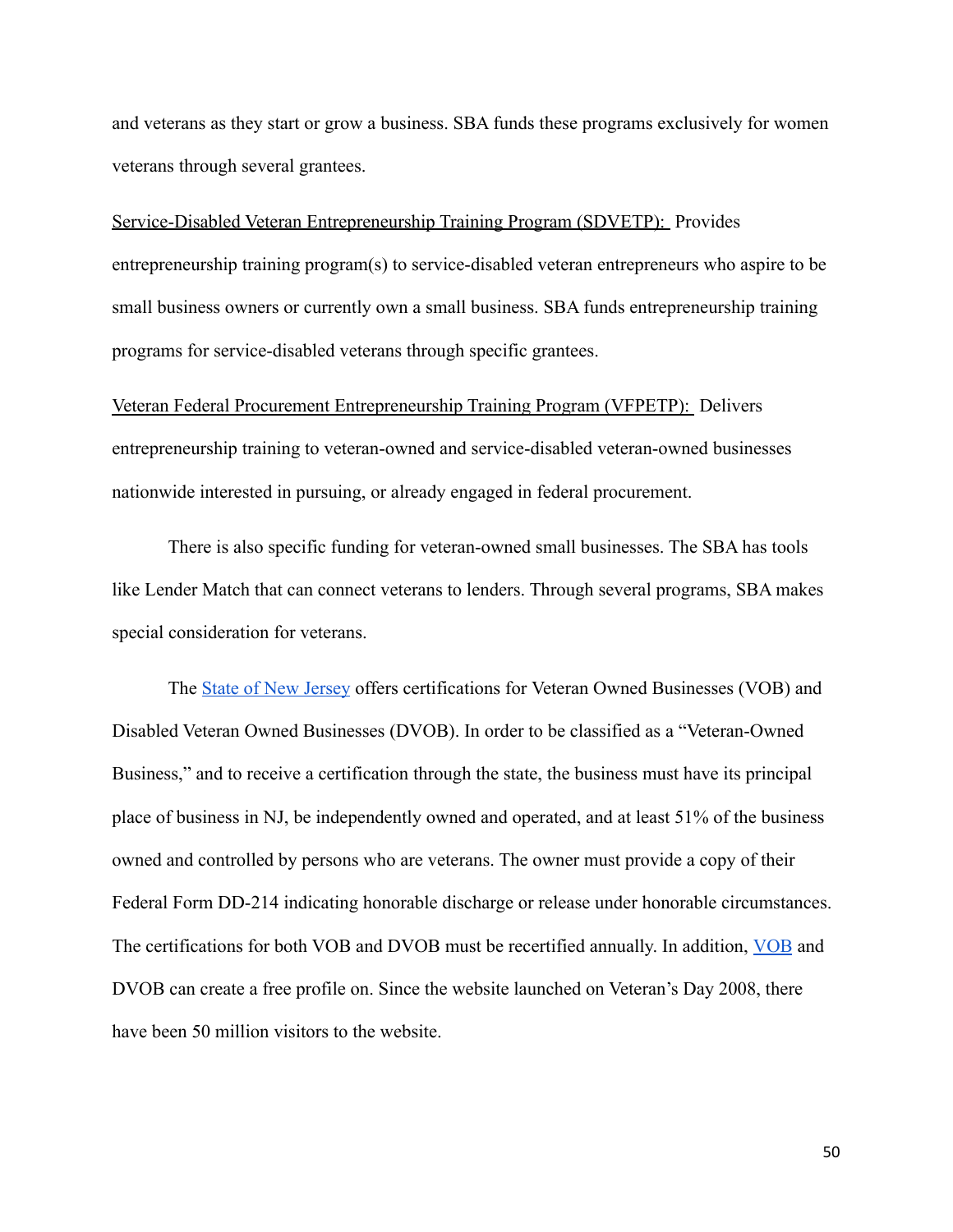A partnership between the Hunterdon County Chamber of Commerce and the Hunterdon County Department of Human Services Division of Senior, Disabilities, and Veteran's Services should be created. This partnership would connect veterans to the Chamber in order to grow or start a business. Currently, there are [Veteran Education/Employment](https://www.co.hunterdon.nj.us/aging/VeteransServices.html) Resources on the Hunterdon County Website, but no specific information for entrepreneurs. This partnership would close the gap.

#### **Resources in Surrounding Communities:**

Surrounding communities have already established resources, programs, and partnerships to encourage entrepreneurial diversity in their areas. The following are examples of programs in surrounding counties that can serve as models/templates for programs offered by the Business Center.

#### **Somerset County Business Partnership:**

In Somerset County, Hunterdon County's neighbor to the east, the [Somerset County](https://www.scbp.org) [Business Partnership](https://www.scbp.org) (SCBP) has recently created a Minority Business Leaders Roundtable. This roundtable was created by the Chamber in an effort to provide a safe and fair place where all are welcome and to embrace diversity and inclusion. Minority business owners are welcome to provide feedback and voice their needs to the group in order to provide a unified voice to all members in the business community of Somerset County.

Along with the Minority Business Leaders Roundtable, SCBP also has a Women in Business group. This support system meets the needs and challenges women face in business. It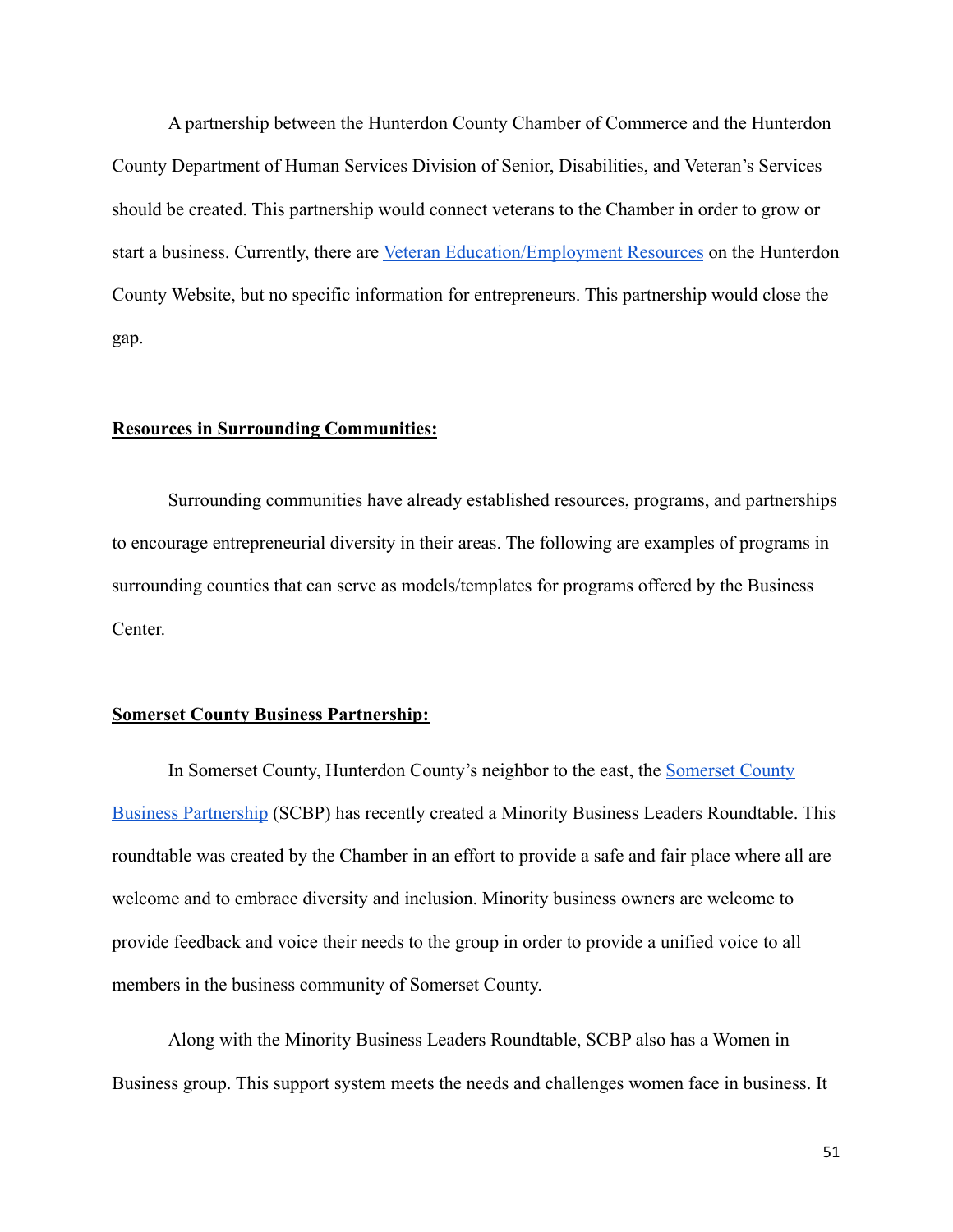allows women to come together to learn more about other women owned businesses and how to support one another. There is a special focus on mind, family, society, body, and finances.

#### **Capital Region Minority Chamber of Commerce:**

In Mercer County, the county that borders Hunterdon County to the south, there is the [Capital Region Minority Chamber of Commerce.](https://capitalregionminoritychamber.org/) According to its website, the CRMCC's mission is "to provide support to minority business enterprises in Central New Jersey. Minority businesses include (but are not limited to) those belonging to minority ethnic groups, businesses owned primarily by women, LGBT individuals, veterans, and persons with disabilities." The CRMCC hosts events throughout the year that focus on Diversity Equity and Inclusion and membership benefits include opportunities to strategically expand your network, tools to grow your business, access to educational seminars, training, mentoring, and technical assistance programs, and more.

#### **Morris County Hispanic American Chamber of Commerce:**

In Morris County, the [Morris County Hispanic American](https://mchacc.org/) Chamber of Commerce states that it serves "the explosive growing market needs of the U.S. Hispanic-American business and residential communities of Morris County and adjacent areas." This chamber brings benefits such as networking opportunities, marketing and advertising, training and development of professional skills, community involvement and camaraderie, and opportunities for growth.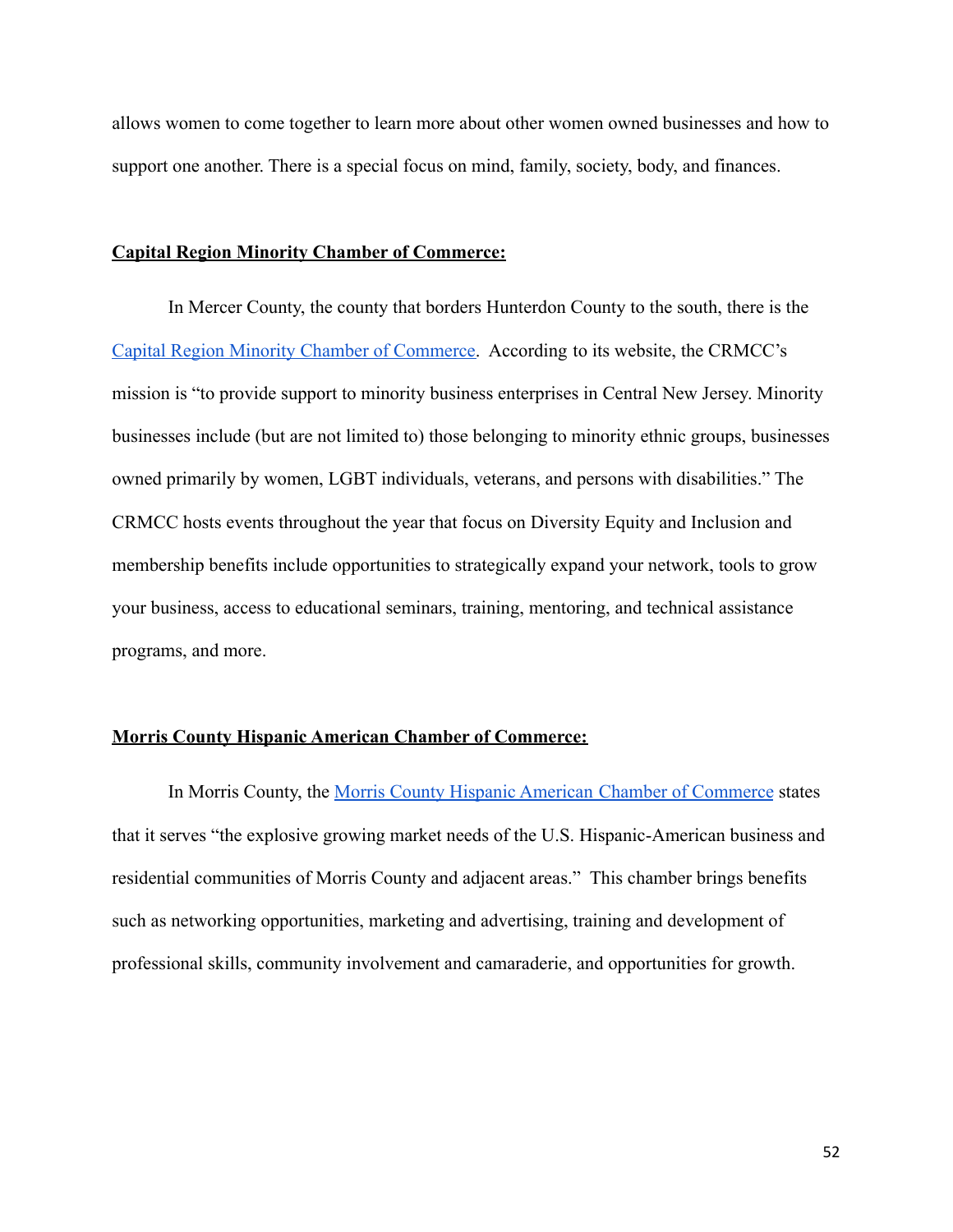#### **Interviews**

Luis Zamora is a financial advisor with Merrill Lynch. He was born in Costa Rica and now lives and works in Hunterdon County. Mr. Zamora shared that one of the biggest challenges he sees with his clients is gaining access to capital. Opening a small business can be challenging. He has seen people with a solid business plan and potential for success have difficulty securing capital from a large bank .In these instances, he will direct clients to a smaller, local bank more likely to provide capital to a small business owner.

Mr. Zamora is bi-lingual, and speaks Spanish. Because financial discussions can be complicated, using a primary language can be important for his clients. He works with a local banker for small business loans who is also fluent in Spanish. Mr. Zamora recognized that there is a high need in our community for more bi-lingual professionals. He did not feel it was necessary for the Chamber to have a work group specifically for underrepresented populations, but believes those populations should feel they have a place at the table and be encouraged to join the Chamber. He is also involved with the Morris County Hispanic American Chamber, the Statewide Hispanic Chamber of NJ, and the African American Chamber of Commerce of NJ.

Kadienne Stoudt owns Zebra Heart Photography in Flemington. She moved to Hunterdon County a few years ago with her husband and two small children. Ms. Stoudt recently opened her studio on Main St in Flemington. She shared that one of the biggest challenges as a person of color is being connected to the community. She noted that small businesses thrive on connection; consumers want to frequent businesses where they know the owners and are familiar and comfortable in the establishment. She feels that as a person of color living in a community that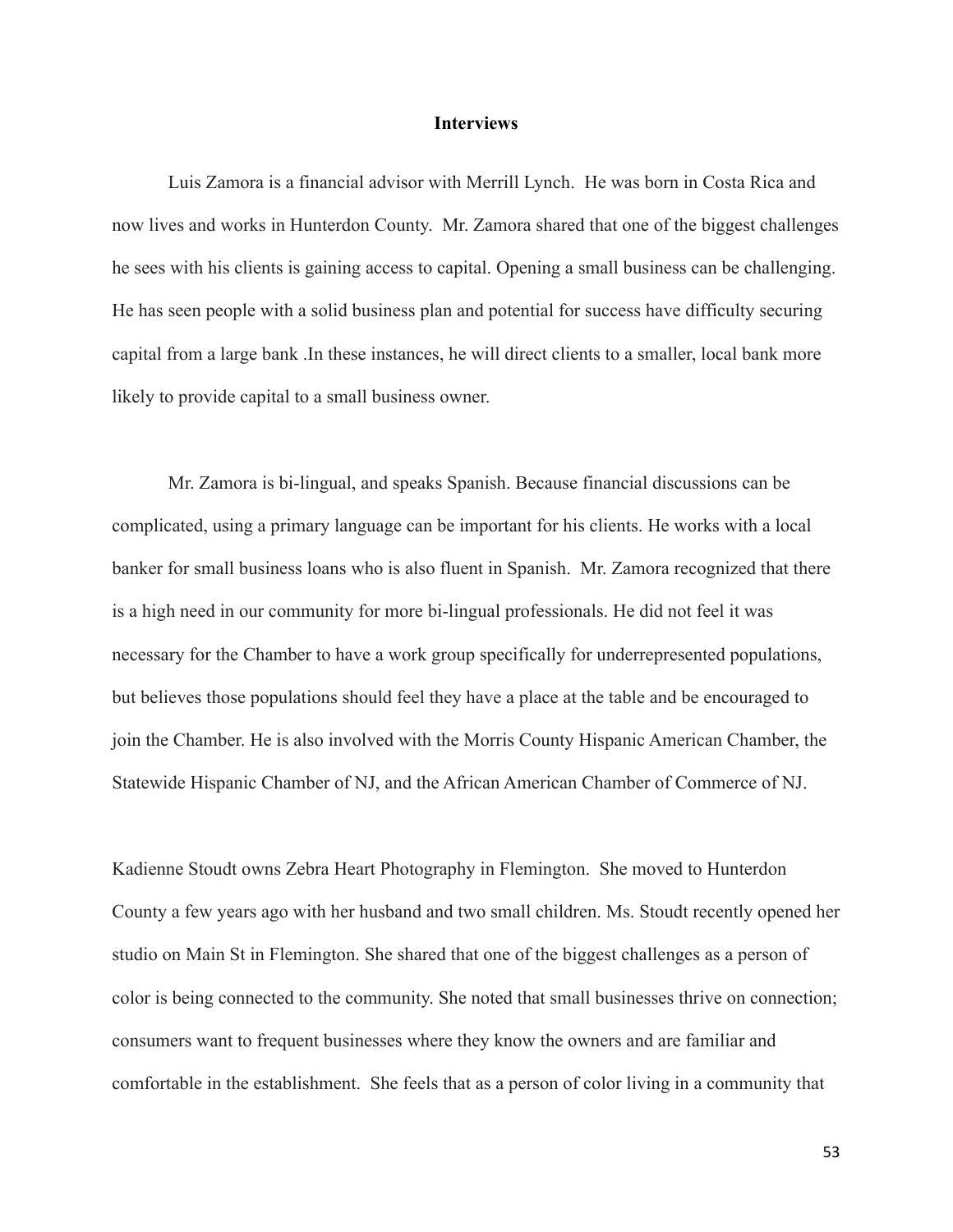is not strongly diverse, this has been a barrier in growing her business to its full potential. Ms. Stoudt would like to see more networking opportunities available for small business owners, which may include a Chamber work group of underrepresented populations. She would also like to see a street fair where local businesses could connect with the community.

## **Interviews:**

Luis Zamora, Merrill Lynch, Hunterdon County Kadienne Stoudt, Zebra Heart Photography, Flemington, NJ

## **References:**

- 1. Ewing Marion Kauffman Foundation: <https://www.kauffman.org/>
- 2. US Census Bureau, Hunterdon County NJ: <https://www.census.gov/quickfacts/hunterdoncountynewjersey>
- 3. New Jersey Minority and/or Women Business Enterprise Certification <https://business.nj.gov/pages/mwbe?locale=en>
- 4. Business.NJ.Gov.Navigator <https://navigator.business.nj.gov/>
- 5. New Jersey Free Loans & Grants for Women & Minority Businesses [https://www.womenandminoritybusiness.org/new-jersey-grants-and-loans-for-minority-a](https://www.womenandminoritybusiness.org/new-jersey-grants-and-loans-for-minority-and-women-owned-businesses/) [nd-women-owned-businesses/](https://www.womenandminoritybusiness.org/new-jersey-grants-and-loans-for-minority-and-women-owned-businesses/)
- 6. NJ NDE Small Business Fund <https://www.njeda.com/smallbusinessfund/>
- 7. NJBIA <https://njbia.org/resources/recovery/eda-grants/>